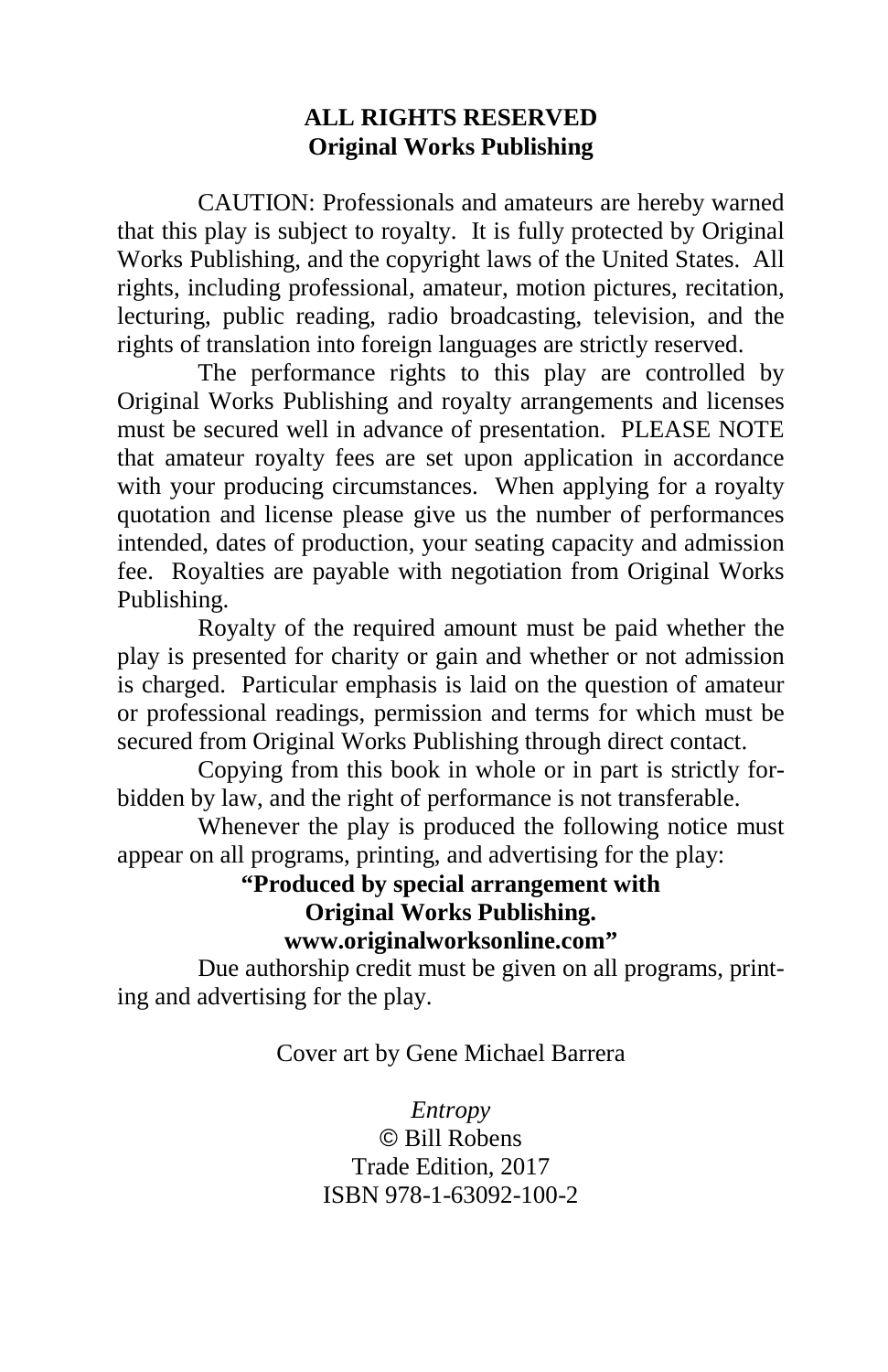# *Also Available From Original Works Publishing*



## **Chaos Theory by Courtney Meaker**

**Synopsis:** When her lover disappears Frannie sinks into a pajamas-only depression. Her friends try to distract her with a book about chaos theory little knowing they're headed down a slippery path through enticing alternate realities. Does the Machine they're building actually work, or are they luring each other into collective delusions of wish-fulfillment? And what if these seductive changes bring about the end of the world?

**Cast Size:** Diverse Cast of 4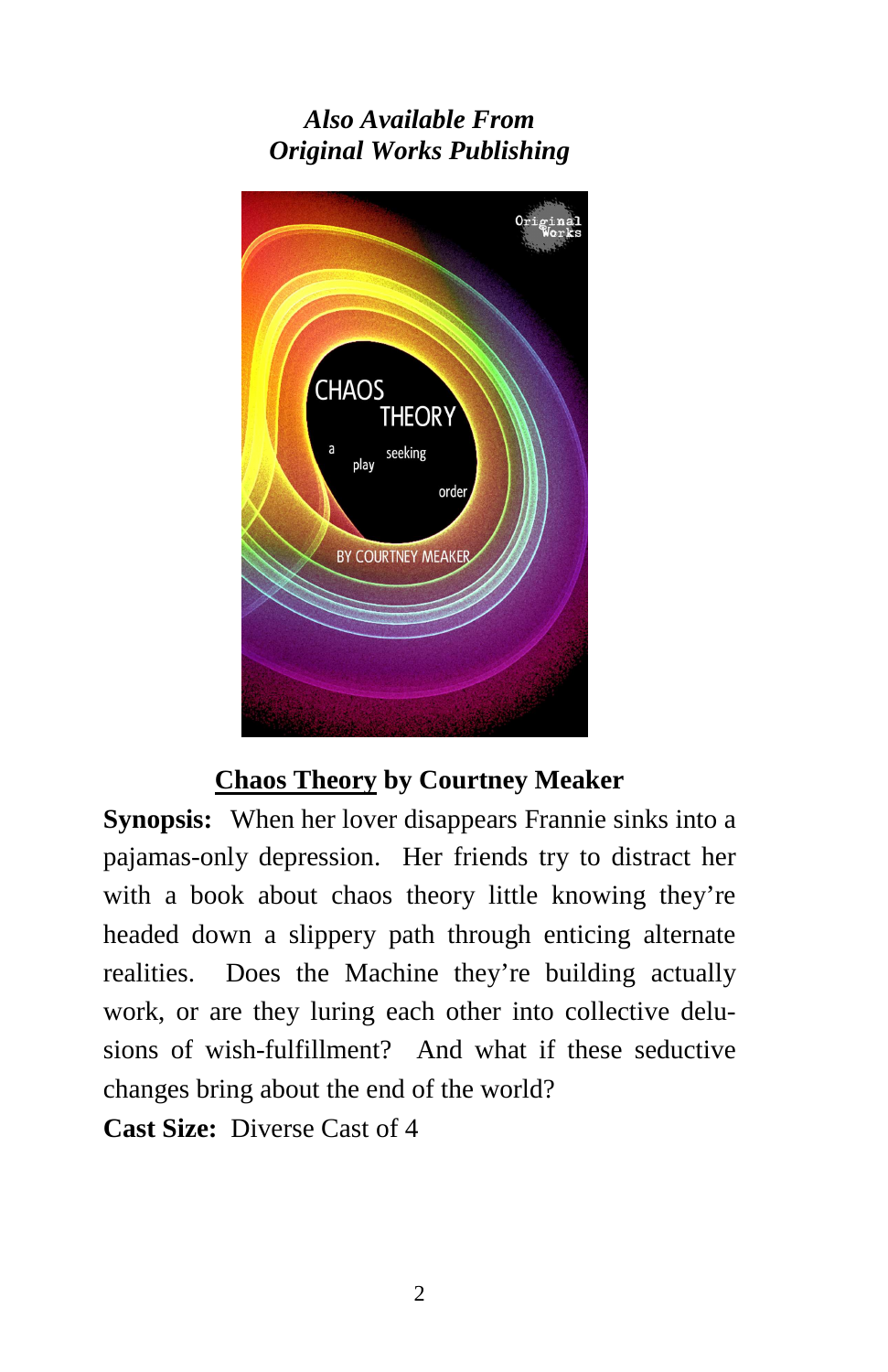# **ENTROPY by Bill Robens**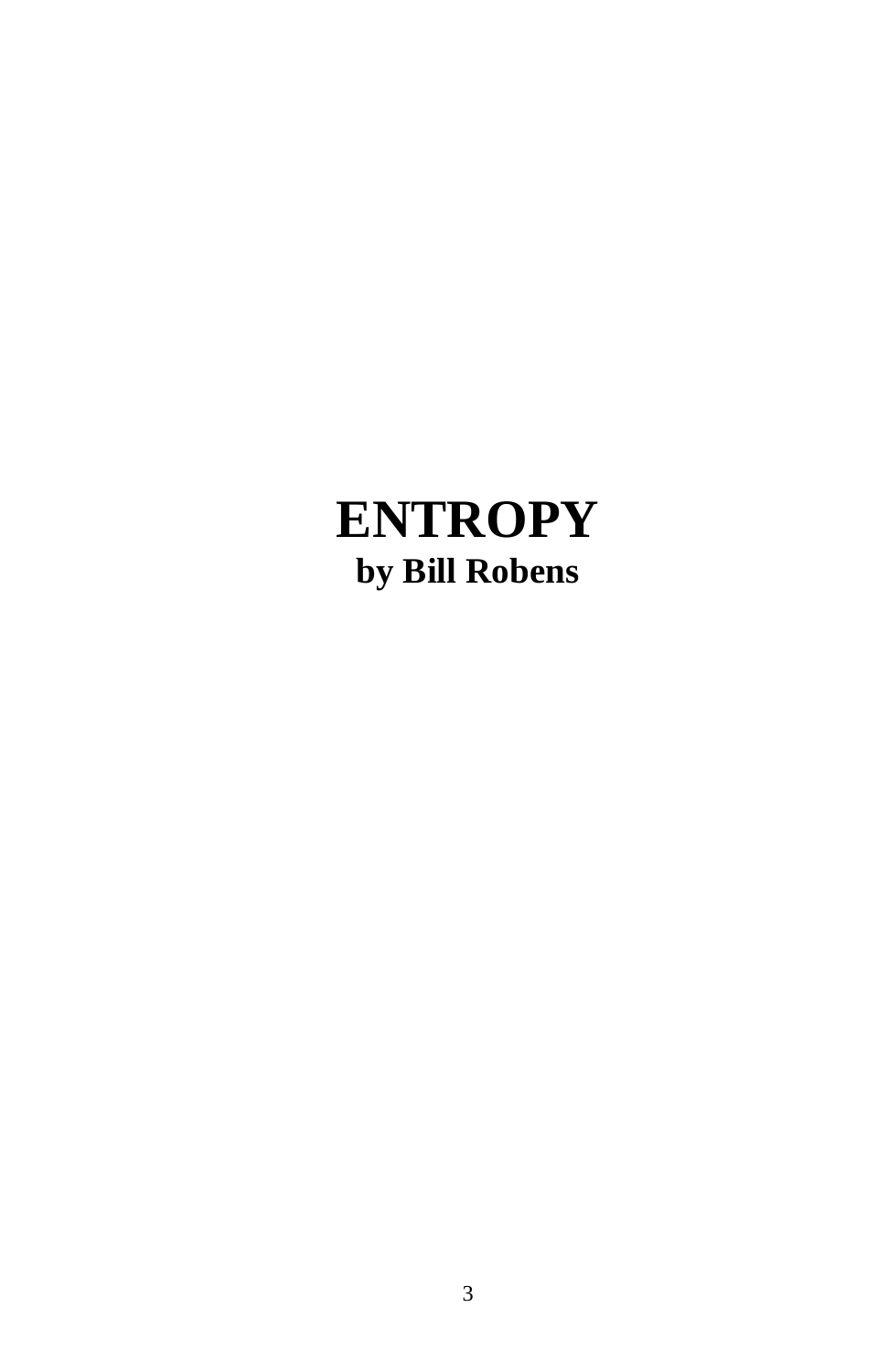ENTROPY was first produced by Theatre of NOTE in Los Angeles, California on April 24, 2015. It was directed by Christopher William Johnson.

The cast was as follows:

Rusty - Kjai Block Anatoly Dobrynin - Brad C. Light Alexandra Mikhailovna - Rebecca Light Benny Curtis - Travis Moscinski Reporter - Christopher Neiman Minnie - Lynn Odell Neil Bradley - Justin Okin Red Jackson - Trevor H. Olsen Samantha McKinley - Alina Phelan Reporter - Nicole Gabriella Scipione Joanna Curtis - Wendi West Chuck Merrick - David Wilcox Scott Derickson - Nicholas S. Williams

Production designers and crew were as follows:

Producer – John Money Stage Manager – Aaron Saldaña Scenic Design - Krystyna Loboda Lighting Design - Brandon Baruch Costume Design - Kimberly Freed Sound Design - Corwin Evans Prop Design - Richard Werner Fight Choreography - Jen Albert Puppet Design - Andrew Leman Model Spaceship Construction - Fred Manchento Magic Consultant - Misty Lee Graphic Design - Gene Michael Barrera Publicity - David Elzer/DEMAND PR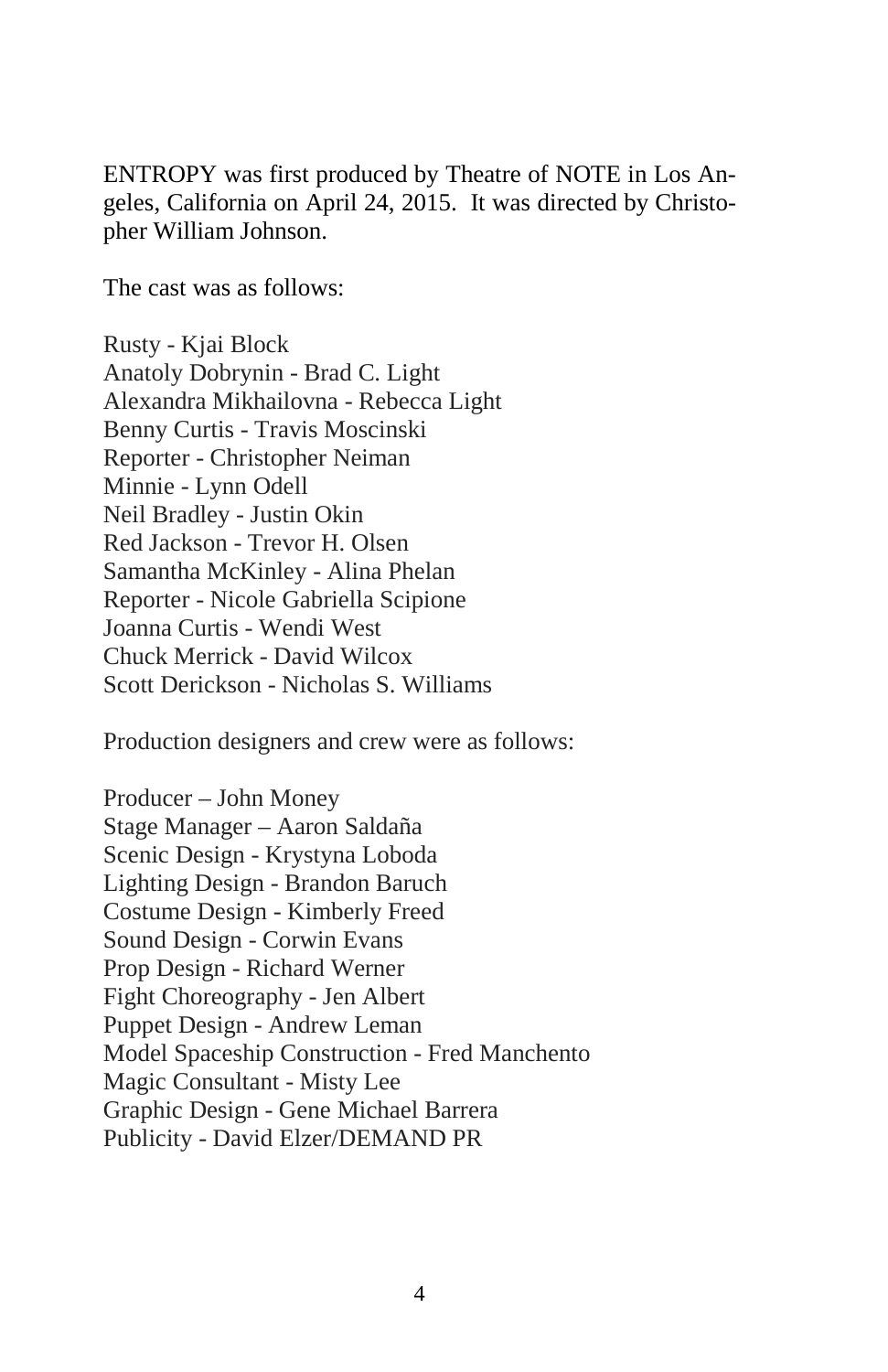## CHARACTER LIST

SCOTT DERICKSON - 30s, Commander of the Zeus III, a man of action

SAMANTHA MCKINLEY - 20s, the world's first astronette, defiant, confidant

RED JACKSON - 50s, veteran astronaut, a font of homespun wisdom

CHUCK MERRICK - 40s, the head of NASA's space program, driven, determined

NEIL BRADLEY - 20s, NASA's expert scientist, brainy yet unsophisticated

JOANNA CURTIS - 30s, NASA scientist on the tail end of an unhappy marriage to Benny

BENNY CURTIS - 30s, NASA scientist - a bit more optimistic than Joanna re: marriage

RUSTY - 20s, NASA intern

ANATOLY DOBRYNIN - 50s, Soviet son-of-a-bitch

ALEXANDRA MIKHAILOVNA -20s, sexy Soviet spy, dangerous, but with a good heart

SPUTNIK - 16, Soviet satellite, optimistic, naive

MINNIE - 50s, Red's wife, as homespun as her husband

DEAN, SUSAN, JIM, LISA – reporters

For casting, Anatoly and Alexandra can be doubled up with the reporters. Sputnik can also be doubled up with a reporter or Minnie, or be a puppet or something. Rusty can be either male or female.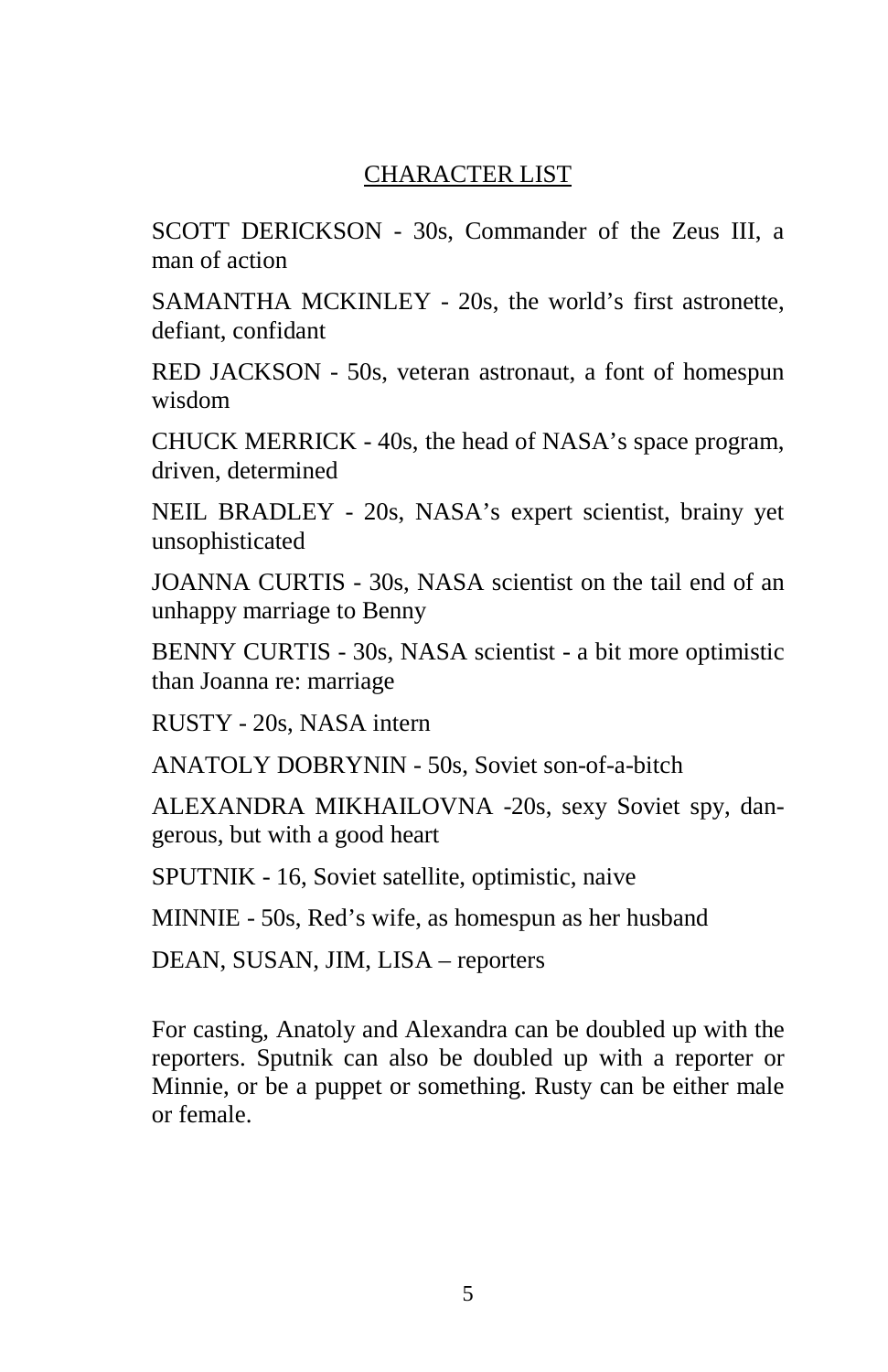#### ENTROPY

### ACT I

(*Space, 1973. Three astronauts, SCOTT DERICKSON, 30s, SAMANTHA MCKINLEY, 20s, and COLONEL RED JACK-SON, 50s, are seated on their backs in the pre-launch position of the revolutionary Zeus rocket. They are facing the ceiling and attentively working the controls of their capsule as they await the launch. Perhaps the audience can see their faces by virtue of a mirror placed overhead. Or not. Look, I'm not the director, so it's really not my business. I don't know to what degree it's visible here, but the capsule is festooned with potted ferns. They are everywhere. There are the usual spacey accoutrements, but the ferns stand out.* 

*Somewhere else on stage is Houston Mission Control. NASA officials are looking at monitors and whatnot in preparation for the launch of the Zeus III and its mission to the moon. They are: CHUCK MERRICK, 40s and deadly serious, NEIL BRADLEY, 20s/30s and a boy genius, and technicians JO-ANNA CURTIS and BENNY CURTIS, 30s. Joanna and Benny are seated at their controls while Chuck surveys the situation and Neil goes over some charts and whatever it is eggheads do. RUSTY, NASA intern, 20s is hustling about the room.*

*We are approaching the launch sequence. Until the rocket takes off, everything should be either pre-recorded or given the impression that it is going through the kind of tinny speakers you get in headsets or on televised broadcasts of rocket launches. Random sounds of gasses and gears and mechanical spacey stuff starting and stopping are everywhere. Red, who's been to this dance before, has the song, "Sloop John B." in his head. He'll be quietly singing, but the other characters will often talk over him. Dialogue should zip along as all scientific patter must.)* 

BENNY: Infusion, alpha delta.

SCOTT: Delta.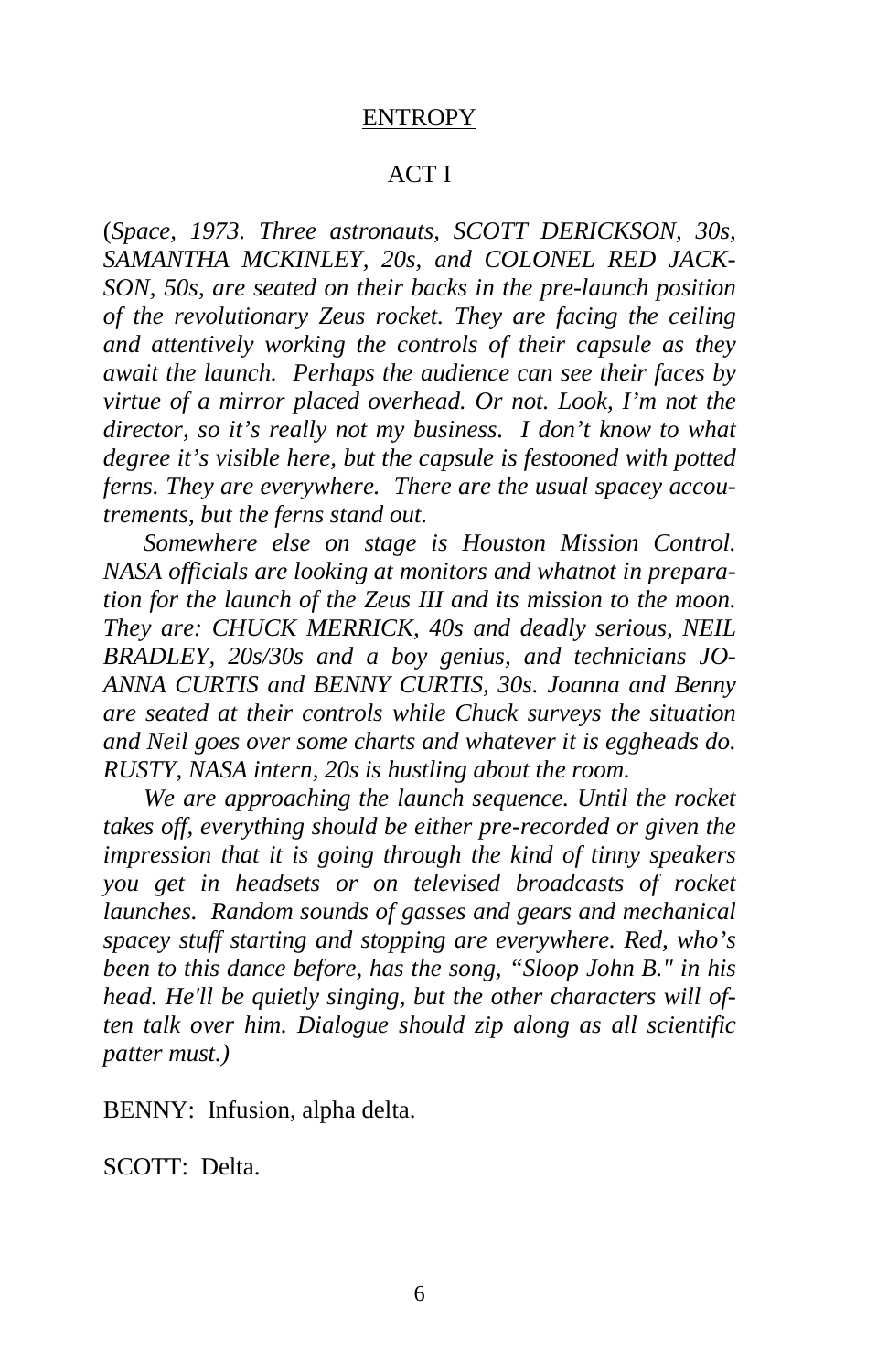SAMANTHA: Houston, do we have a zerta reading?

NEIL: Twenty darpeks, Officer McKinley.

*(Rusty delivers coffee to Chuck.)* 

RUSTY: Sugar?

*(Chuck takes it.)* 

RED: *(singing softly, "Sloop John B.")* We come on the sloop John B. My grandfather and me.

CHUCK: I don't like the oxidation south of 30.

JOANNA: Scott, can you drop 20 points off the fenter?

SCOTT: All you had to do was ask, sweetheart.

*(Scott presses a button. Corresponding noise happens.)* 

RED: *(singing)* Around Nassau town we did roam.

*(Rusty drops off coffee to Neil.)* 

NEIL: Launch sequence to begin in O thirty.

SCOTT: Roger that.

RUSTY: *(to Neil)* Sugar?

NEIL: Saccharine.

*(Rusty hands him a pink packet.)* 

RED: *(singing)* Drinking all night.

SAMANTHA: Can we get a reading on the fontimiter, Houston?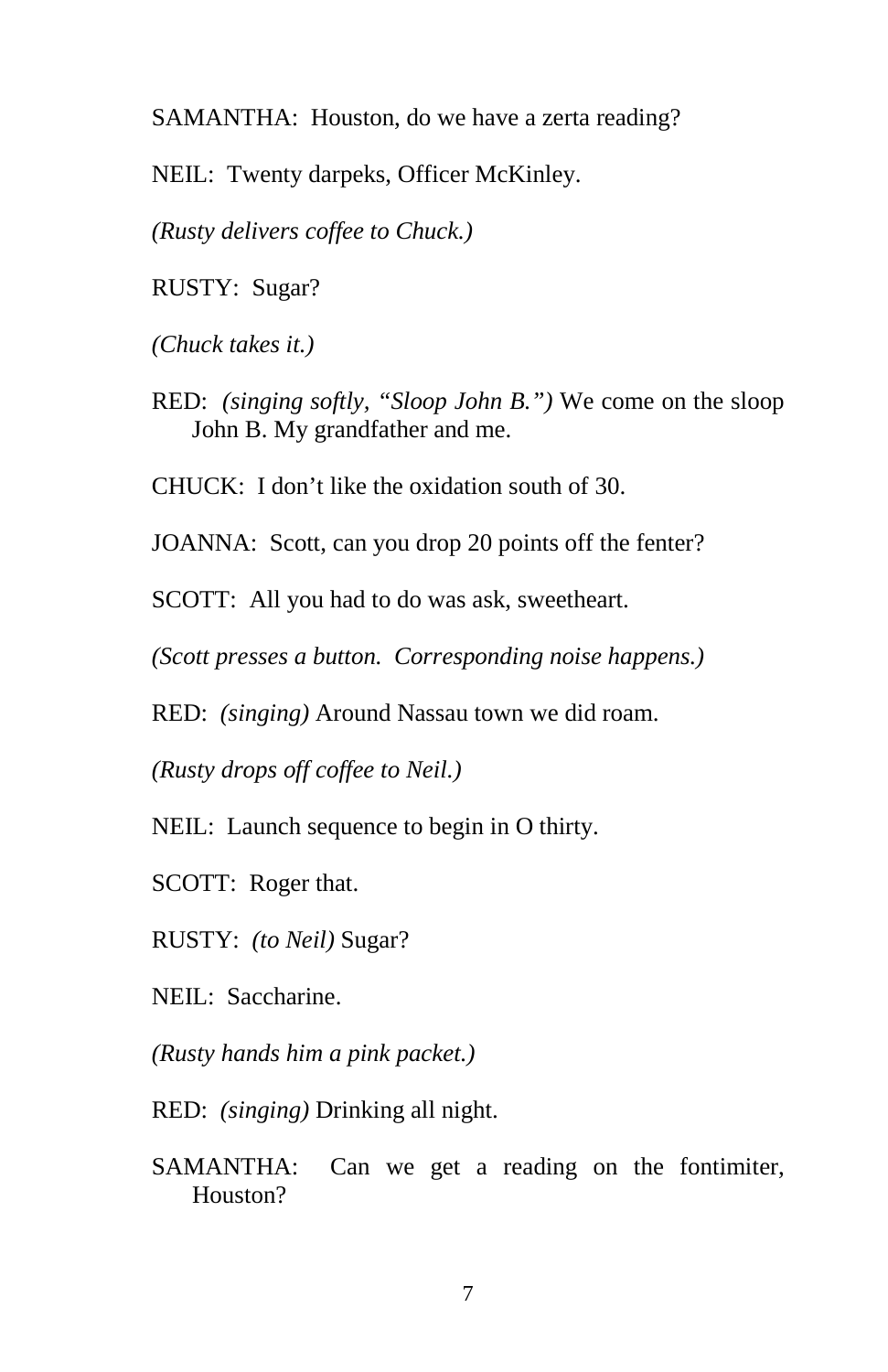- BENNY: That'll be an 11.6... excuse me, 11.7, Captain McKinley.
- *(Samantha clicks stuff.)*
- RED: *(singing)* Got into a fight.
- CHUCK: I don't like the looks of that ditropic, Bradley.

*(Neil adjusts some knobs.)* 

- Neil: That is to be expected with such a radically new device.
- RED: *(singing the same song).* Well I feel so broke up, I want to go home.

*(Rusty delivers coffee to Joanna.)* 

- NEIL: Benny, can we get 20% out of the ventral?
- BENNY: Yes, sir.

*(Pushes buttons.)* 

- JOANNA: Your voice is in fine form this morning, Colonel.
- RED: Shoot, I'm surprised you even noticed, darlin'.
- SCOTT: Your singing's so pretty, I'm worried my tears will short-circuit the instruments.

*(Laughter.)* 

- SAMANTHA: Can we get a temperature on hydrogen tank B, Houston?
- SCOTT: What are you so worried about, McKinley?
- SAMANTHA: Just following procedure, Officer Derickson.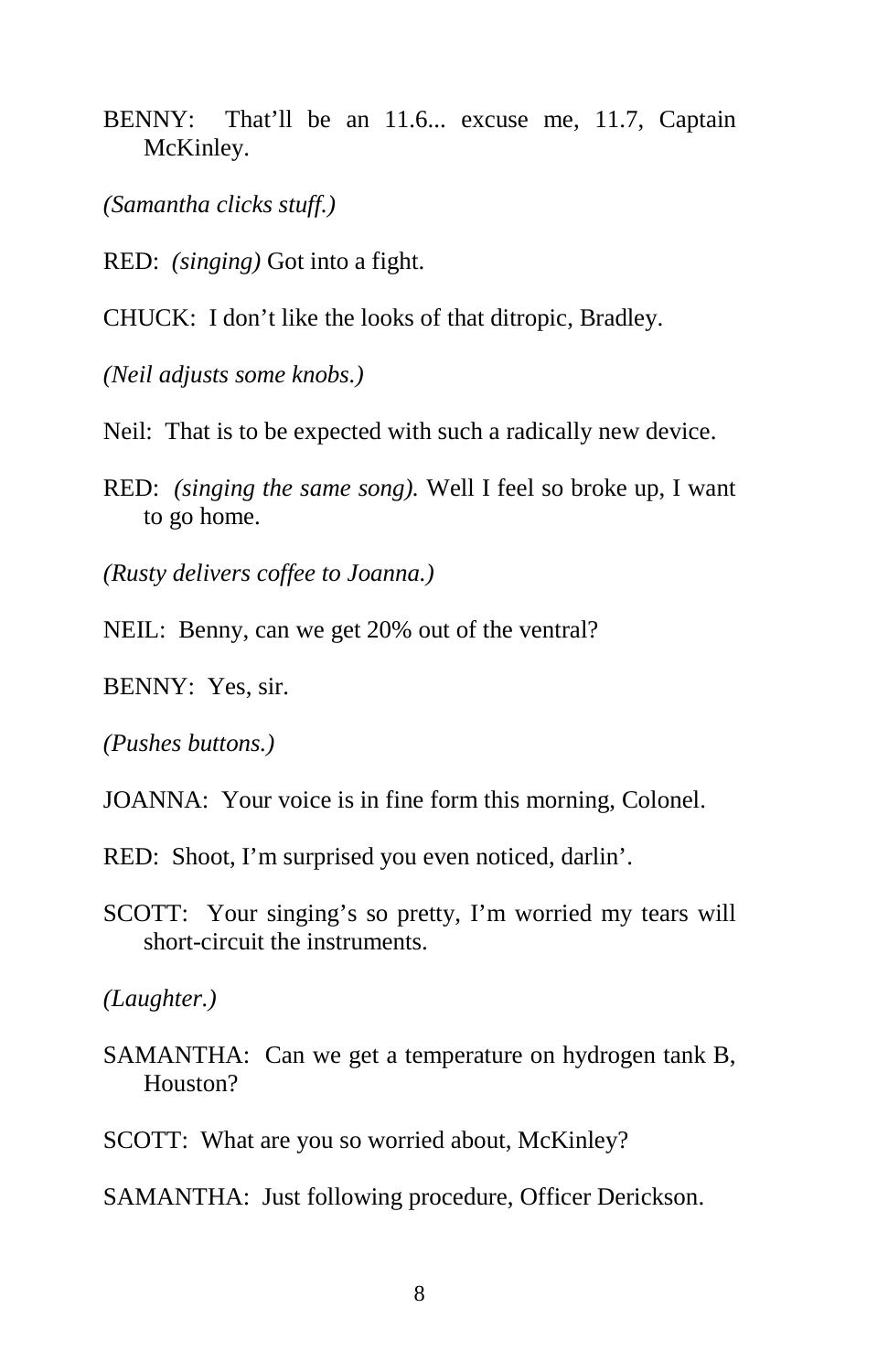- RED: *(sings)* So hoist up the John B. sail.
- JOANNA: 44 degrees, Officer McKinley.
- SAMANTHA: Roger.
- RED: *(singing)* See how the main sail sets.
- SCOTT: *(to Samantha)* I know it's your first launch. If you want to talk about anything, I'm here for you.
- SAMANTHA: I assure you I won't need your assistance.
- SCOTT: And after we get back, if you wanted to get together for drinks or a weekend in Bermuda, that'd be fine too.
- SAMANTHA: *(shocked)* Captain Derickson!

*(Laughter)* 

- CHUCK: The ol' pro swings and misses.
- RUSTY: *(to Scott)* Good one, sir.
- BENNY: I was rooting for you, Scott!
- SCOTT: Are we in space yet, 'cause I just felt a chill!
- JOANNA: *(laughs)* Don't let it bother you, Sam. He tries it with all of us girls.
- BENNY: He never tried it on you.
- JOANNA: Sure he did.
- BENNY: No he didn't.

*(Rusty hands hot tea to Benny.)*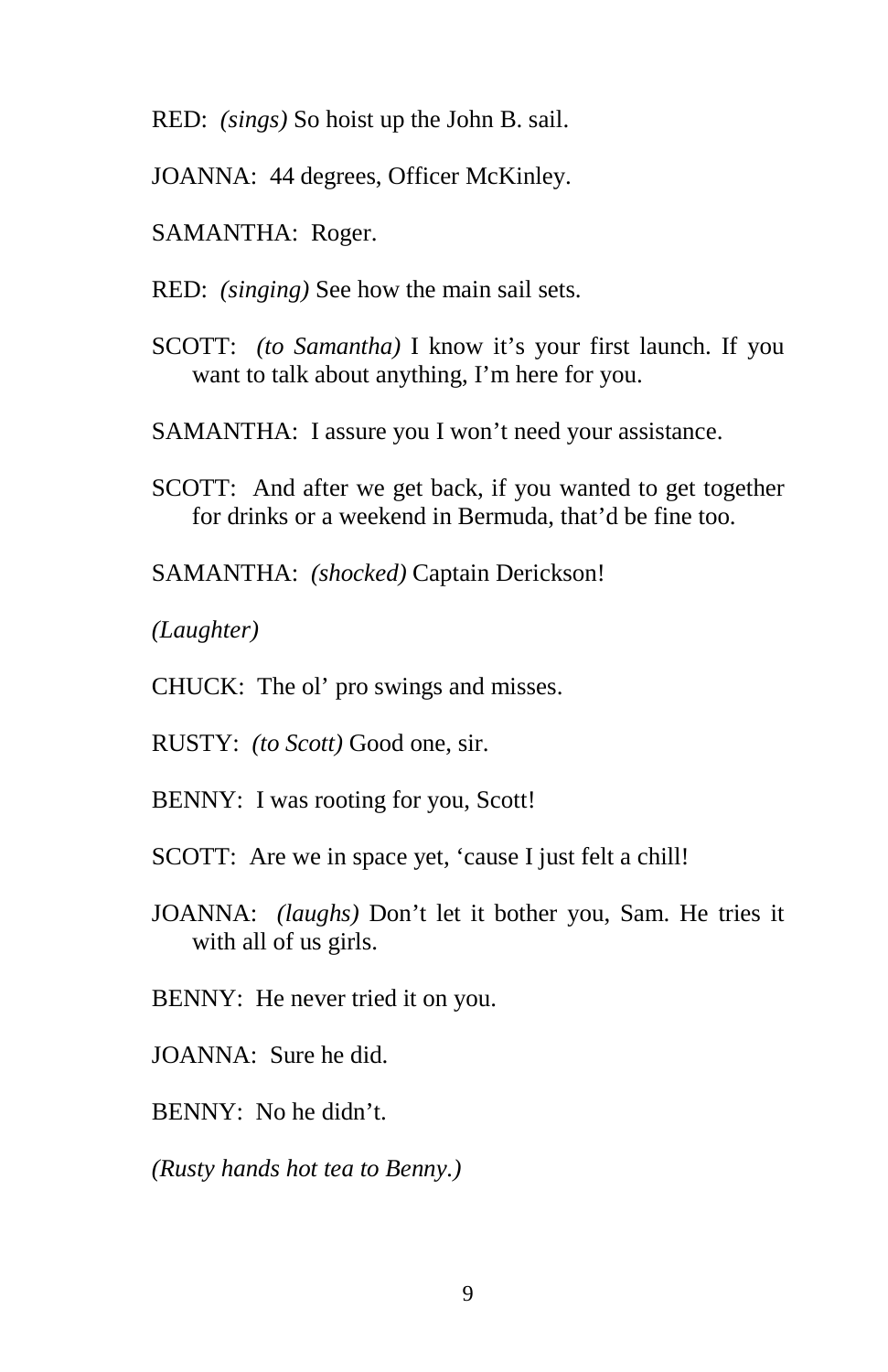BENNY: Thank you.

RED: *(sings)* Call for the captain ashore, let me go home.

SCOTT: Look, Sam-

SAMANTHA: I will not be disrespected, officer Derickson.

SCOTT: Jeez Louise.

NEIL: Initiate launch sequence.

BENNY: Countdown initiated minus 10, 9.

*(Benny will continue to countdown to 0 under everyone else's dialogue. A noticeable increase in whirring, buzzing, steam and general rocket-craft is taking place.)* 

NEIL: Oxidation at 48 periceps.

SCOTT: Roger.

JOANNA: Locap the fortense at 22.

SAMANTHA: Locapulating.

RED: *(singing)* I feel so broke up, I wanna go home.

SCOTT: Houston, let's light this candle!

CHUCK: Lighting initiated.

SCOTT: Red, do you mind?

RED: You're the driver.

*(Scott pulls out a rockin' '70s 8-track and sticks it in the Zeus deck. Rocking commences in zero minus…)*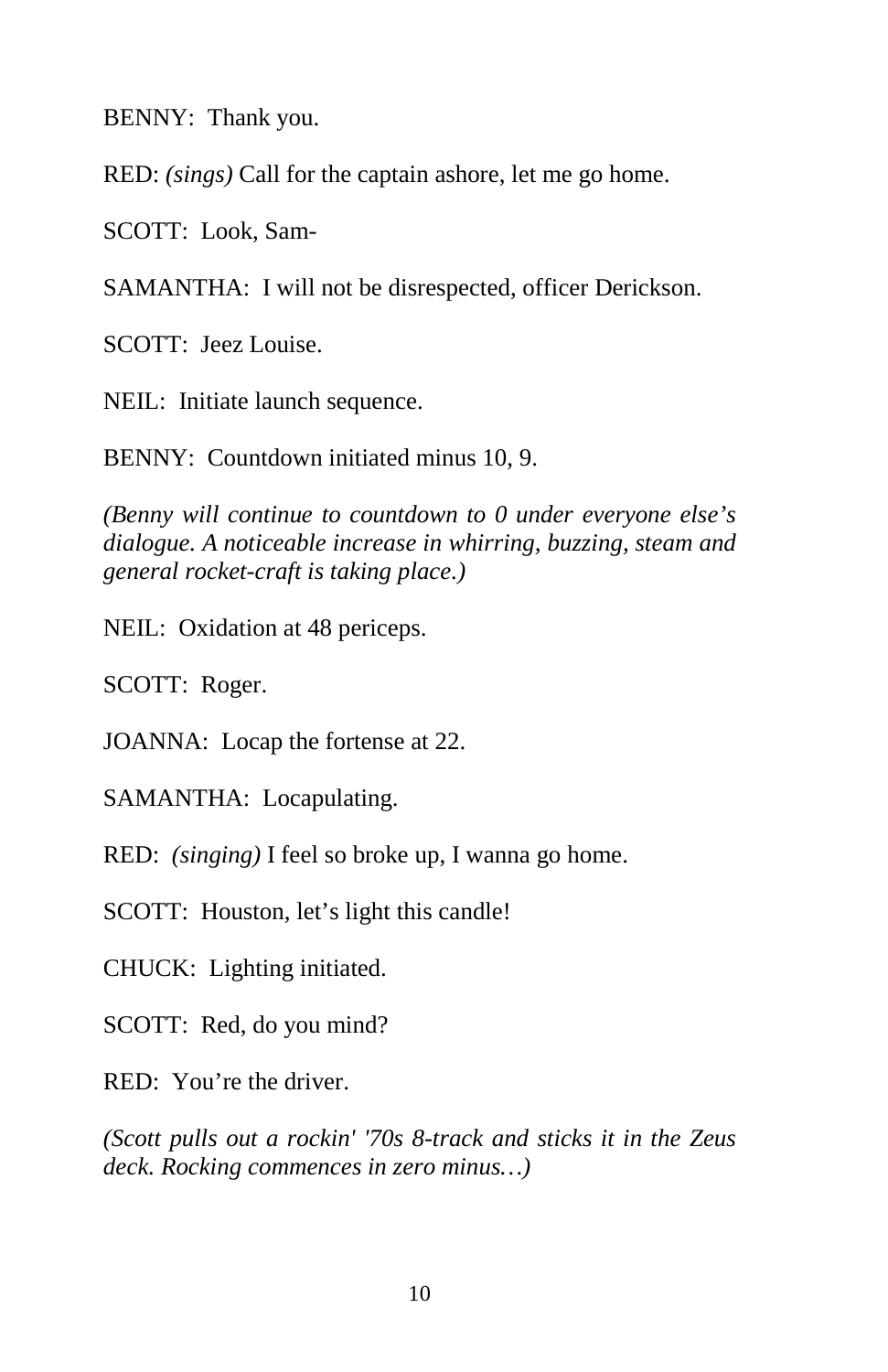JOANNA: 8% off tank four.

RED: Roger.

NEIL: Launch.

CHUCK: We have lift off!

*(Huge noise of a launching rocket. Everyone is in awe at the majesty. As the tremendous roar of the rockets continue, the crew of the module, Scott, Samantha and Red, are raised into a vertical position facing the audience. As the audience is overwhelmed by the power of a rocket launching into space and the cool '70s tunes coming out of the Zeus' quadrophonic sound system - the astronauts fight the effects of the extreme gforces. Samantha, in particular, is holding tight onto her armrest, clenching her body in sheer terror.)* 

JOANNA: Diometric pressure at 226.

BENNY: Can we get 40 GSTs out of the fenturculator?

JOANNA: Not without going full contric pac.

- BENNY: *(to Chuck)* Sir, we're short 40 DLs in the dio-vent.
- CHUCK: *(to Neil)* Damn it, Bradley, you said this newfangled dio-vent could handle the pressure.
- NEIL: It is handling it, sir, exactly the way it was designed.
- CHUCK: I don't know what you learned about physics at Cal Irvine, but if these pressure readings don't increase in five seconds she won't be able to drop her boosters. And then it's sayonara, Santa Claus.
- NEIL: You don't know anything about the Zeus III. She can take the pressure, Mr. Merrick.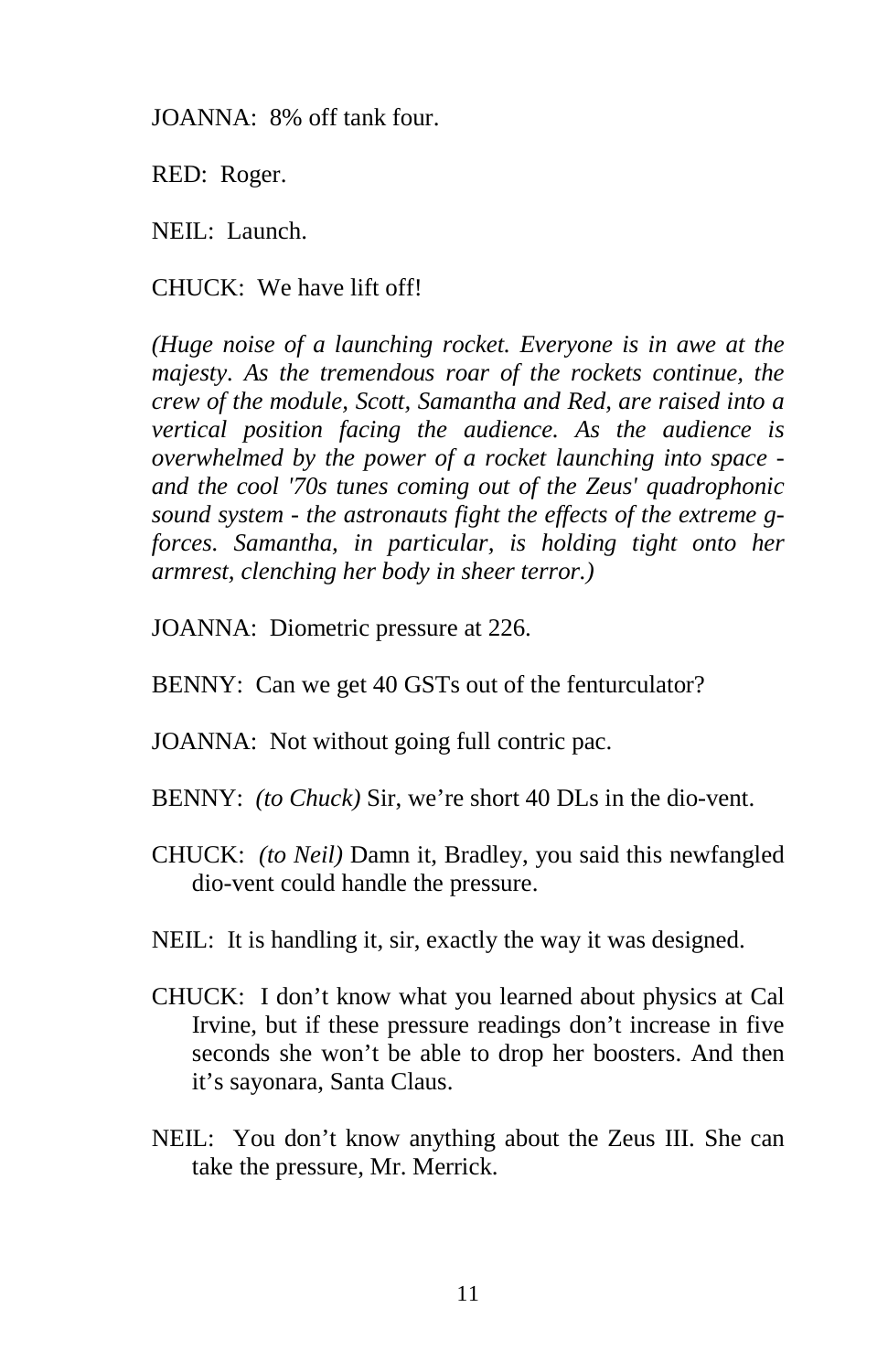CHUCK: She better or it's adios, Mr. Chips.

SCOTT: Preparing to drop secondary booster.

JOANNA: Secondary booster is go.

*(Scott hits button, we hear the booster drop.)* 

RED: Yee-haw! Boy howdy, I'm gonna miss this!

SCOTT: Still get a kick out of it, eh, Colonel!

RED: More fun than a starving Kansas City whore!

*(Scott laughs, but Red catches himself.)* 

RED: Oh, excuse me, miss. I'm sorry. I'm so used to bein' in a rocket with just us fellas, you know.

SAMANTHA: *(still tense from lift-off)* Don't worry about me.

- RED: You see the joke is just that if a whore's starving then the only food she might get would be through a fella's pecker. I suppose I'm not making it any better by explaining it.
- SCOTT: Hey, Red, how's that booster looking in your rearview? She look ready to blow?
- RED: She's plump as a Georgia peach.
- SCOTT: Preparing to dump primary booster.
- JOANNA: Roger, prepping booster.
- BENNY: I don't like it. We still got 20 DLs to go in the biovent, Chuck.
- CHUCK: Damn it, Scott, it's too early to drop that booster.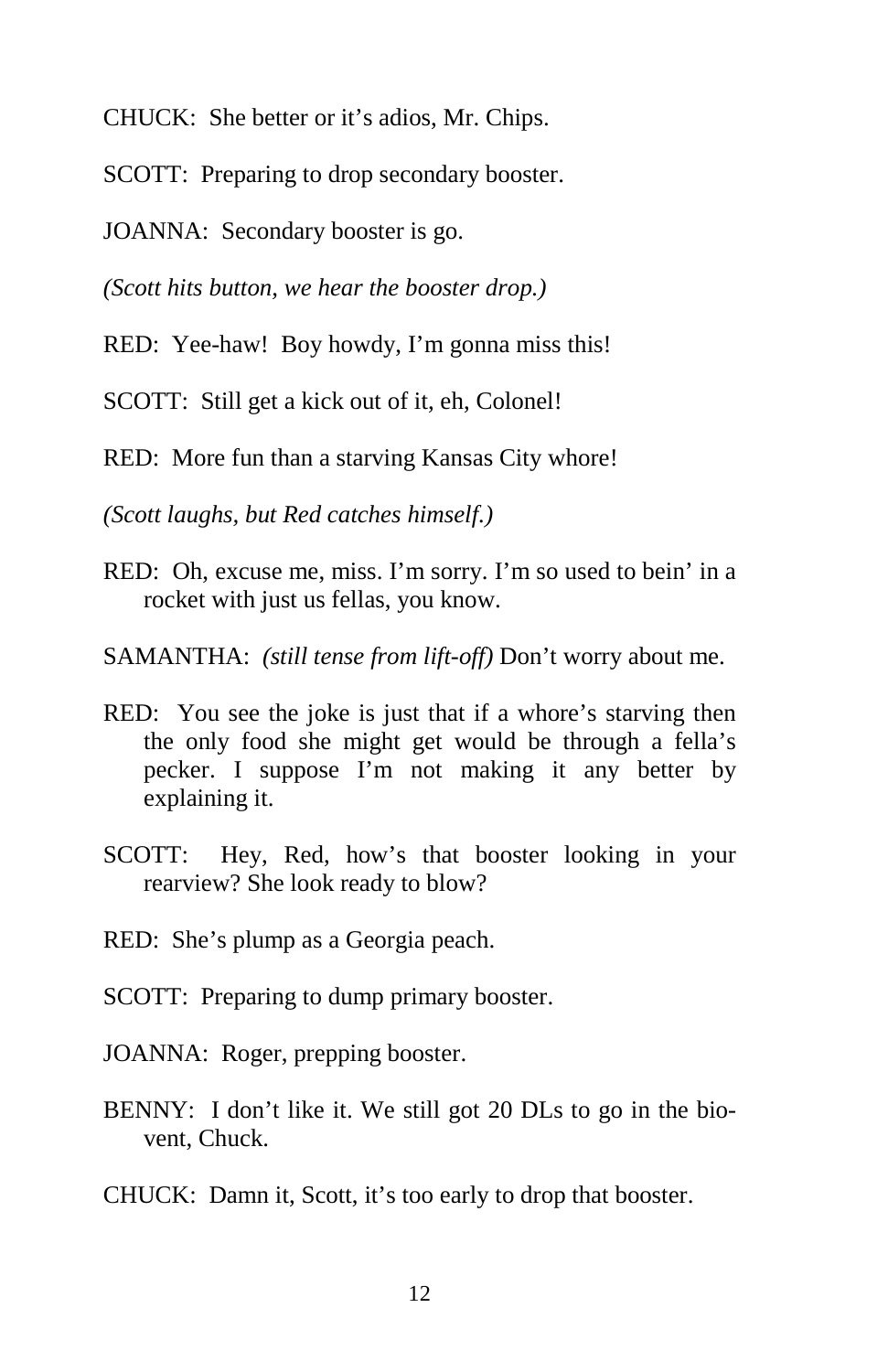- SCOTT: I'm the one flying this tin can. If you don't like it, you get up here.
- SAMANTHA: The NASA manual requires a minimum of 75 DL<sub>s</sub> before-
- SCOTT: Do you want to get to the moon, or would you rather land in Arizona with a cactus up your ass?

*(Samantha gasps in shock.)* 

CHUCK: This had better work or it's take ten, Kimosabe.

SCOTT: Bombs away!

*(Explosion as booster releases successfully. The chaos and noise of the launch has given way to the floaty peace of deep space.)* 

CHUCK: How's she look?

JOANNA: Smooth as a baby's bottom.

CHUCK: You might think you're some kind of hot-shot, Derickson, but I if you violate my direct order one more time-

*(Scott shuts off the communications.)* 

SCOTT: Yeah yeah.

*(To Samantha)* 

You can take it easy, baby. We're in space.

- SAMANTHA: I can take care of myself. And don't call me "baby".
- SCOTT: Sorry, sweetheart. I'm just being hospitable. Hey, Red, how's she lookin'?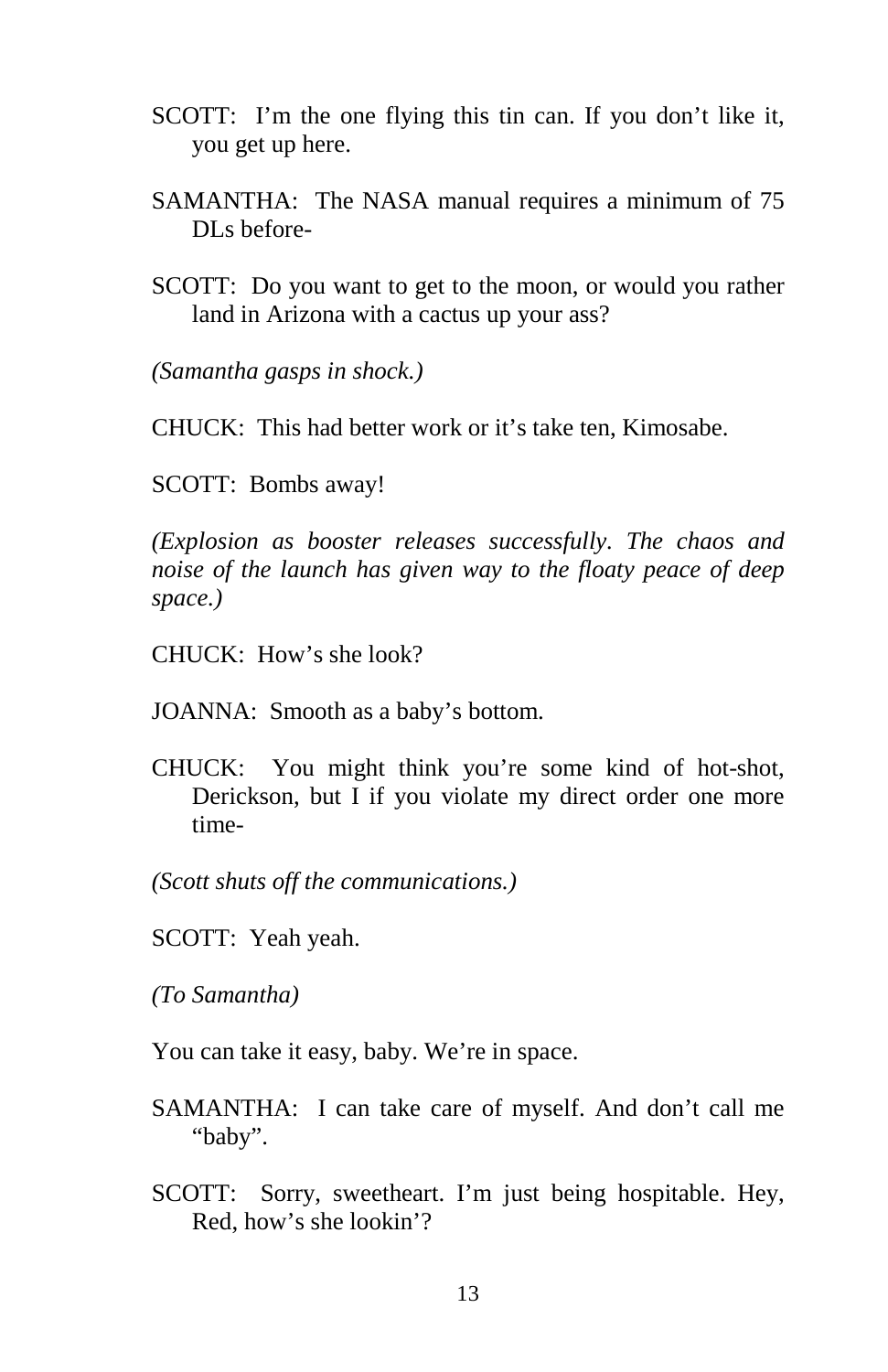*(Red looks over some dials and stuff.)* 

RED: We got the moon on one side and the earth on the other.

SCOTT: Sounds like space travel to me.

*(Scott pulls out some cigarettes and offers one to Samantha.)* 

SCOTT: Smoke?

SAMANTHA: What? No.

SCOTT: Suit yourself.

*(He prepares to light.)* 

SAMANTHA: You can't smoke in a space module.

- SCOTT: Who says? The space police? Besides, I can't exactly step outside, now, can I?
- SAMANTHA: This is an extra-oxygenated environment. You'll kill us all.

*(Scott and Red laugh.)* 

SCOTT: You believe that hokum?

SAMANTHA: I insist you put that lighter away immediately.

*(He lights the cigarette. Samantha panics, but nothing happens.)* 

- SCOTT: Look, sweetie, I've been to space nine times and to the moon six times. I'm the 2nd man to ever hit a golf ball on the moon and the first to throw a touchdown pass, so I think I can handle myself around a cigarette.
- SAMANTHA: You are the most uncouth, unprofessional, chauvinistic-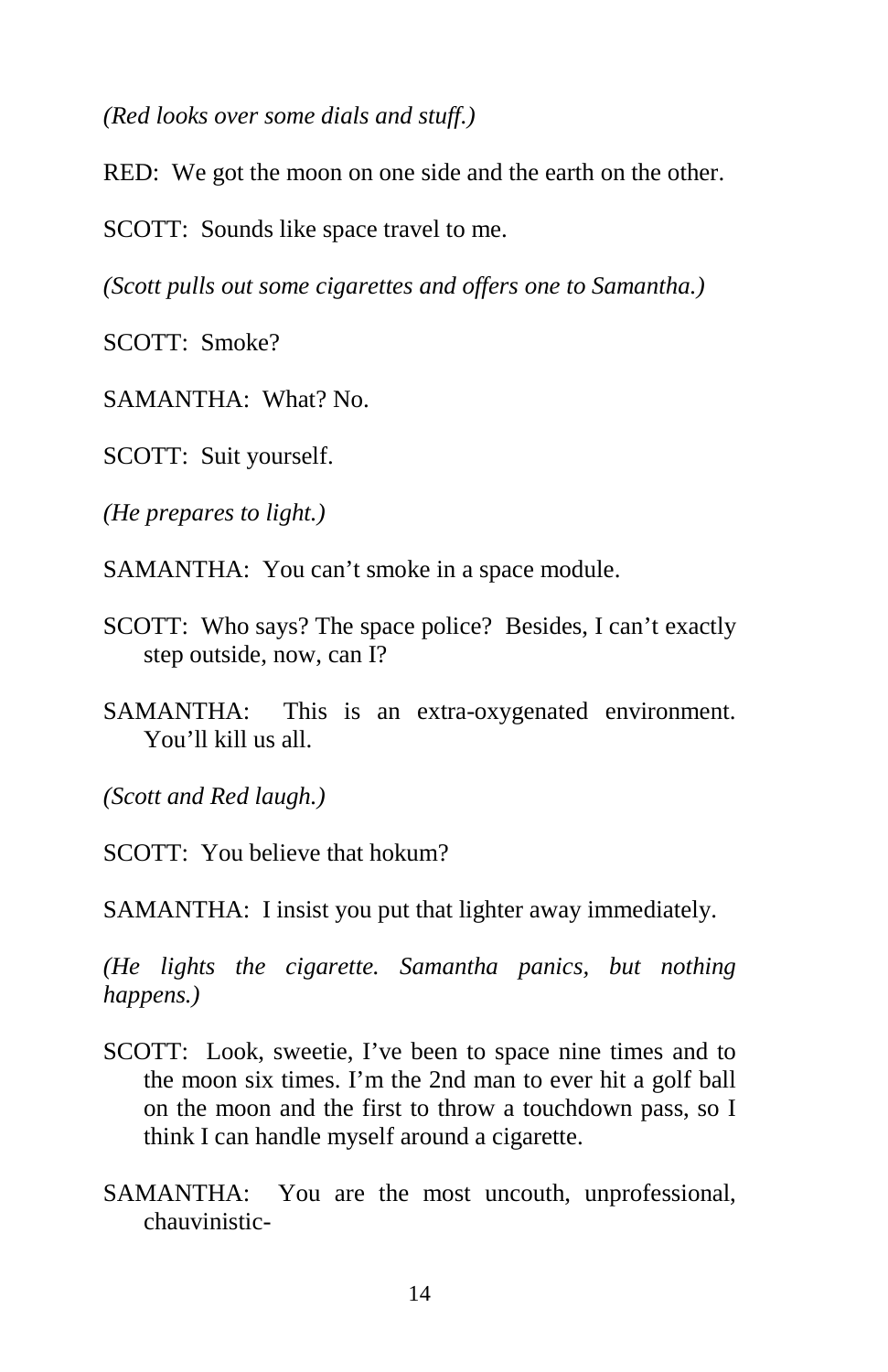SCOTT: If you're trying to flatter me, it's working.

SAMANTHA: *(enraged)* Ooh!

RED: *(laughs)* You two are goin' at it like coyotes at a buffet table!

*(Lights out on the space module as we turn our attention over to Houston. Reporters are gathered as Neil and Chuck prepare for the press conference. The reporters are JIM, DEAN, SUSAN, and LISA.)* 

- CHUCK: Remember, the key to dealing with the press is to give them as little information as possible.
- NEIL: Yes, sir.
- CHUCK: Just follow me.

*(Chuck engages the press. Neil stands beside him.)* 

- CHUCK: Ladies and gentlemen of the press, as you just witnessed, the Zeus III rocket achieved lift-off and its crew is on schedule for their rendezvous with the moon. That just about covers it.
- *(He tries to leave, but the press shouts him down.)*
- JIM: What is the reason for this mission? All you've said so far is that it's top secret.
- CHUCK: And it's going to stay that way.

*(Press shouts that they are upset and "c'mon" and stuff like that.)* 

CHUCK: I don't like it anymore than you, but that's just the way it's going to stay for the time being. I'm sorry.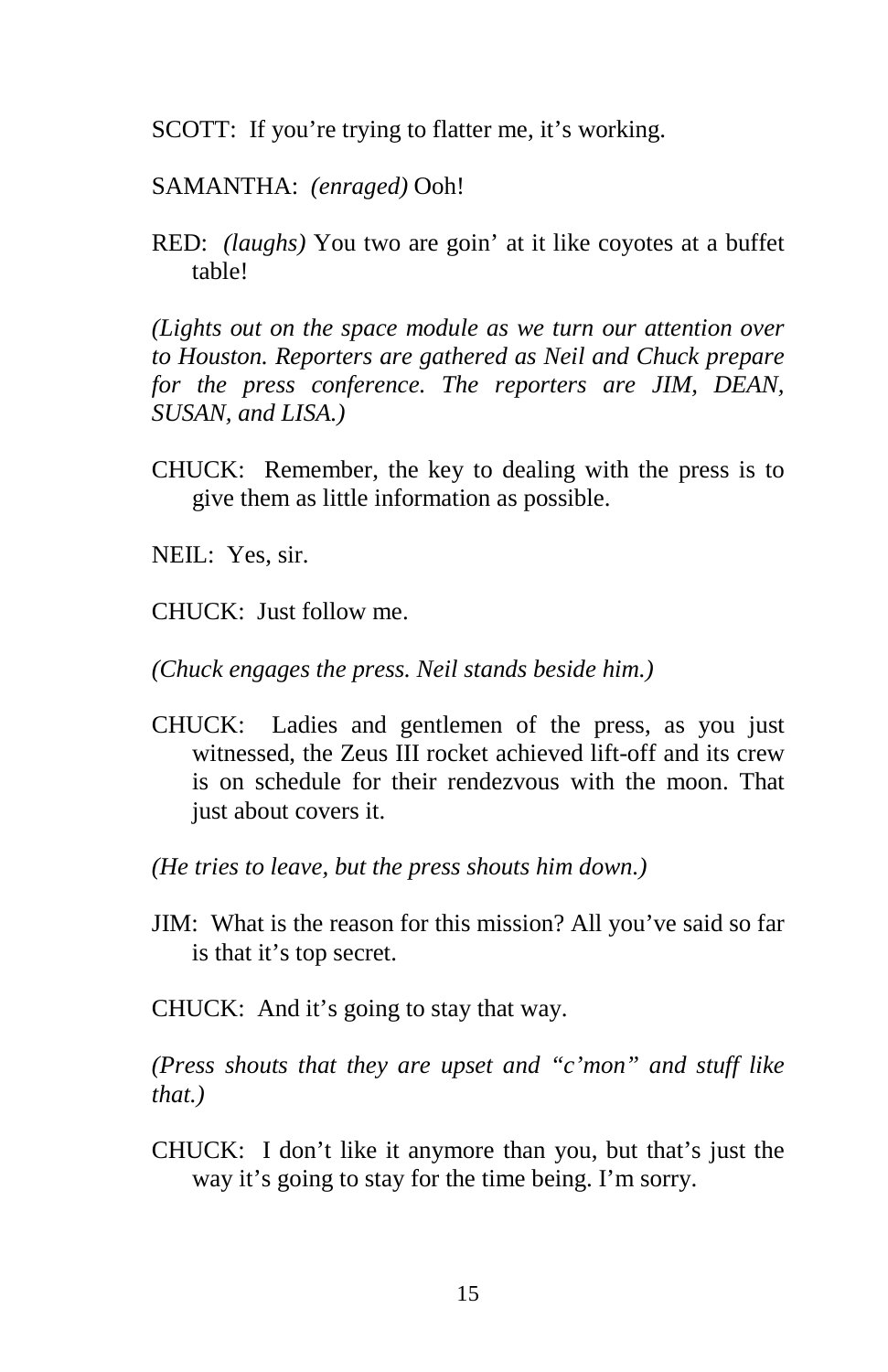- DEAN: Chuck, can you tell us about the rocket itself? What is this new technology we've been hearing about?
- CHUCK: Our chief engineer, Neil Bradley is best qualified to answer that one. Neil?
- NEIL: Yes. If I may. The rocket is a traditional thrust-powered rocket much like its predecessors the Saturn and the Mercury, but the capsule itself utilizes what we are calling "green" power.

*(The press laughs.)* 

DEAN: "Green" power? What kind of hippie nonsense is this?

NEIL: The Zeus III is the first fully self-sustaining capsule in history. It has its own power source which acts in concert with the living patterns and cycles of the crew itself. This will enable interplanetary travel at a fraction of the cost and risk of what was once anticipated. It will change forever man's relationship with the cosmos.

LISA: But how does it work?

NEIL: Let me explain. The power source-

*(Chuck cuts him off.)* 

CHUCK: Is top-secret, fellas. We'll just leave it at that.

*(Press shouts and raising of hands and pens. Chuck points to a lady.)* 

- SUSAN: Susan Fuller, Elle Magazine. Tell us about Samantha McKinley. As the world's first "Astronette", our readers want to know what it's like being a girl in space? Does she cook for the rest of the crew? Any recipes she can share?
- LISA: Cosmo wants to know if she has any tips for mindblowing sex.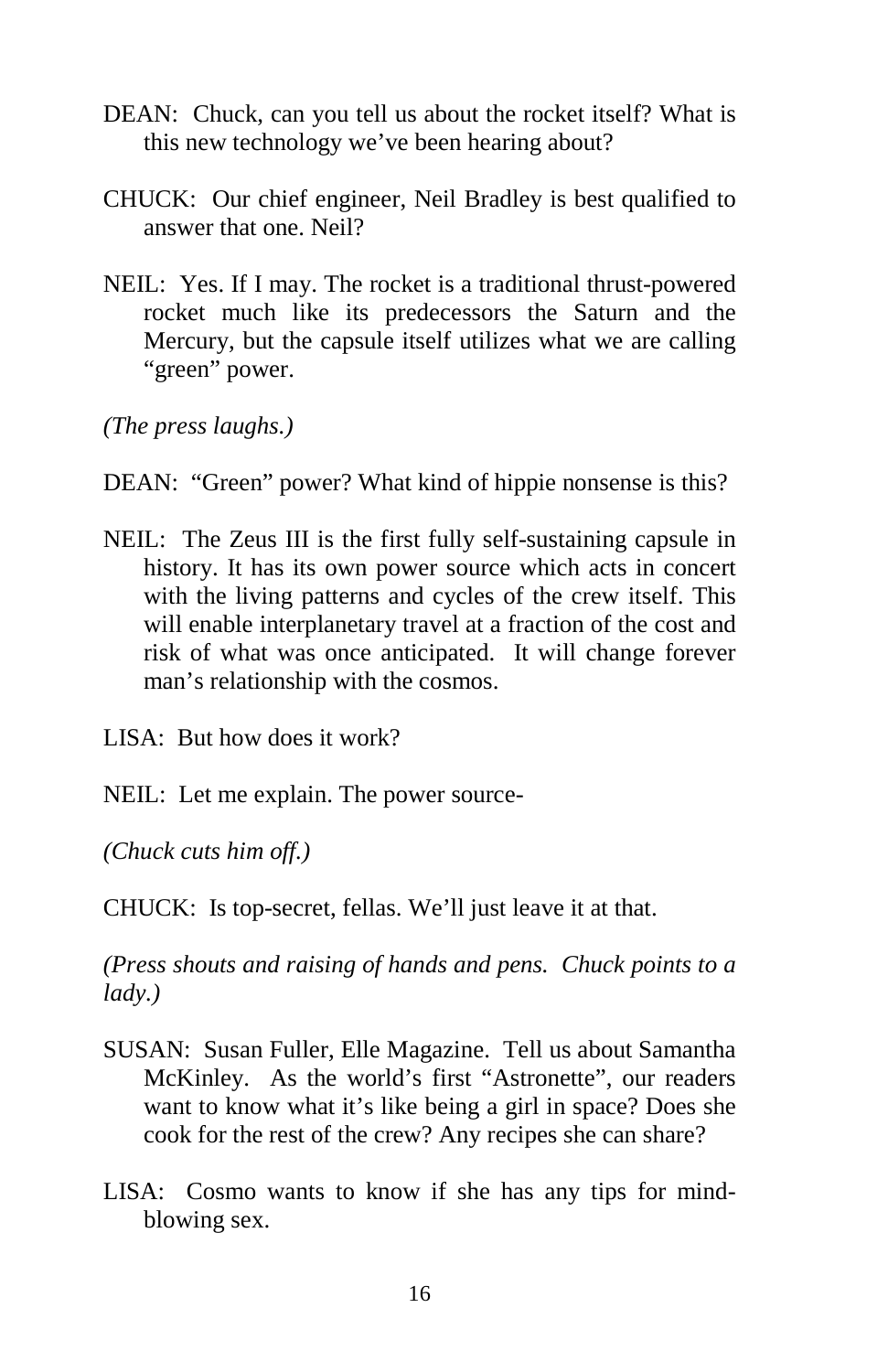*(The rest of the press is very excited about this last question. Chuck waves them off.)* 

CHUCK: That's enough. No more questions.

SUSAN: That's it?

DEAN: We need more information.

JIM: C'mon, Chuck. At least answer that sex one.

CHUCK: All right, settle down. I can give you more, but you all have to promise that it is off the record.

*(Press looks around and there seems to be a consensus that they can do that.)* 

CHUCK: You promise?

*(The press generally shrug as if to say "I promise".)* 

CHUCK: Okay.

*(Chuck sets himself.)* 

CHUCK: Two weeks ago our spy satellites detected the Russian 1950's satellite, Sputnik, landing on the Moon, sprouting legs and walking around.

*(Gasps of shock and terror from the press.)* 

CHUCK: Sometimes frantically. It would run around in circles, and occasionally hop up and down and do what appears to be a little dance.

DEAN: What kind of dance?

SUSAN: Would you call it a Russian dance?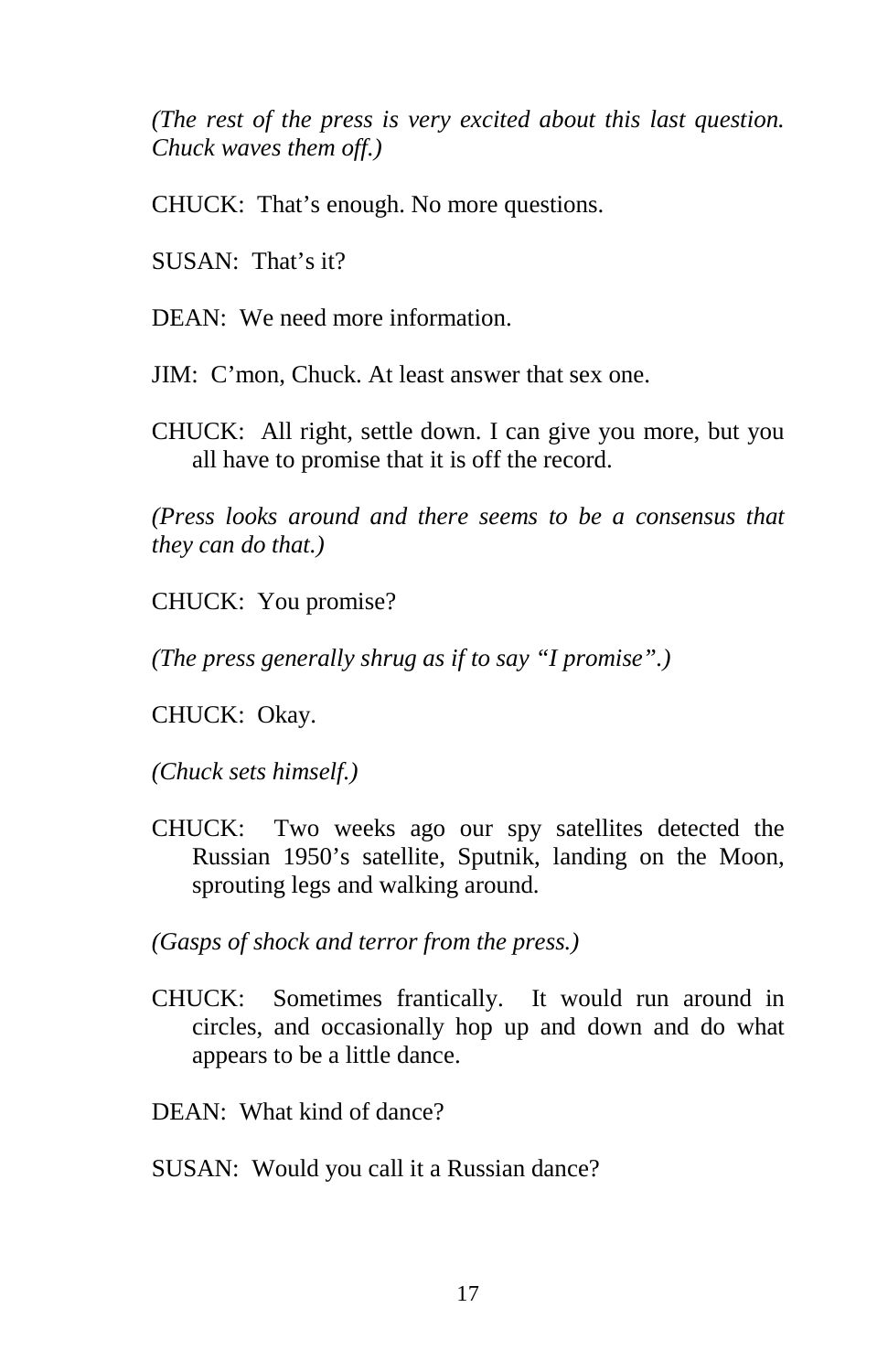CHUCK: It is too early to speculate! I will not get into any what-ifs based on such little information. However, we suspect that it has achieved self-awareness and is doing some sort of happy dance because we believe it is excited to be a happy little robot on the moon.

JIM: Self-aware?

- SUSAN: Sounds awfully dangerous.
- CHUCK: Again, I'm not going to speculate as to what may or may not be going on in the mind of a newly self-aware, dancing space gizmo. However, there is reason to believe that once the jubilation and the dancing wears off, the inevitable loneliness that accompanies self-awareness - the "ennui" if you will - will take effect, at which point we hope to offer him companionship and perhaps turn Sputnik against his Russian creators.

*(Press shouts at him.)* 

LISA: Companionship?

- JIM: What do you have in mind, Chuck?
- CHUCK: Look, I'm not going to be pinned in by pure speculation at this point. There is simply not enough information to properly guess what kind of reaction the U.S. should have right now to a purely hypothetical oncedancing, now melancholy robot. That being said: there is a possibility that we can introduce Sputnik to a girl robot.
- DEAN: What do you mean "girl robot"?
- CHUCK: A girl robot. You know, like Sputnik, but with a little bow or something. A comely girl robot. And if we can make a proper introduction, there is a chance we could woo Sputnik to the side of democracy.

*(Press wants to ask more questions, but Chuck cuts them off.)*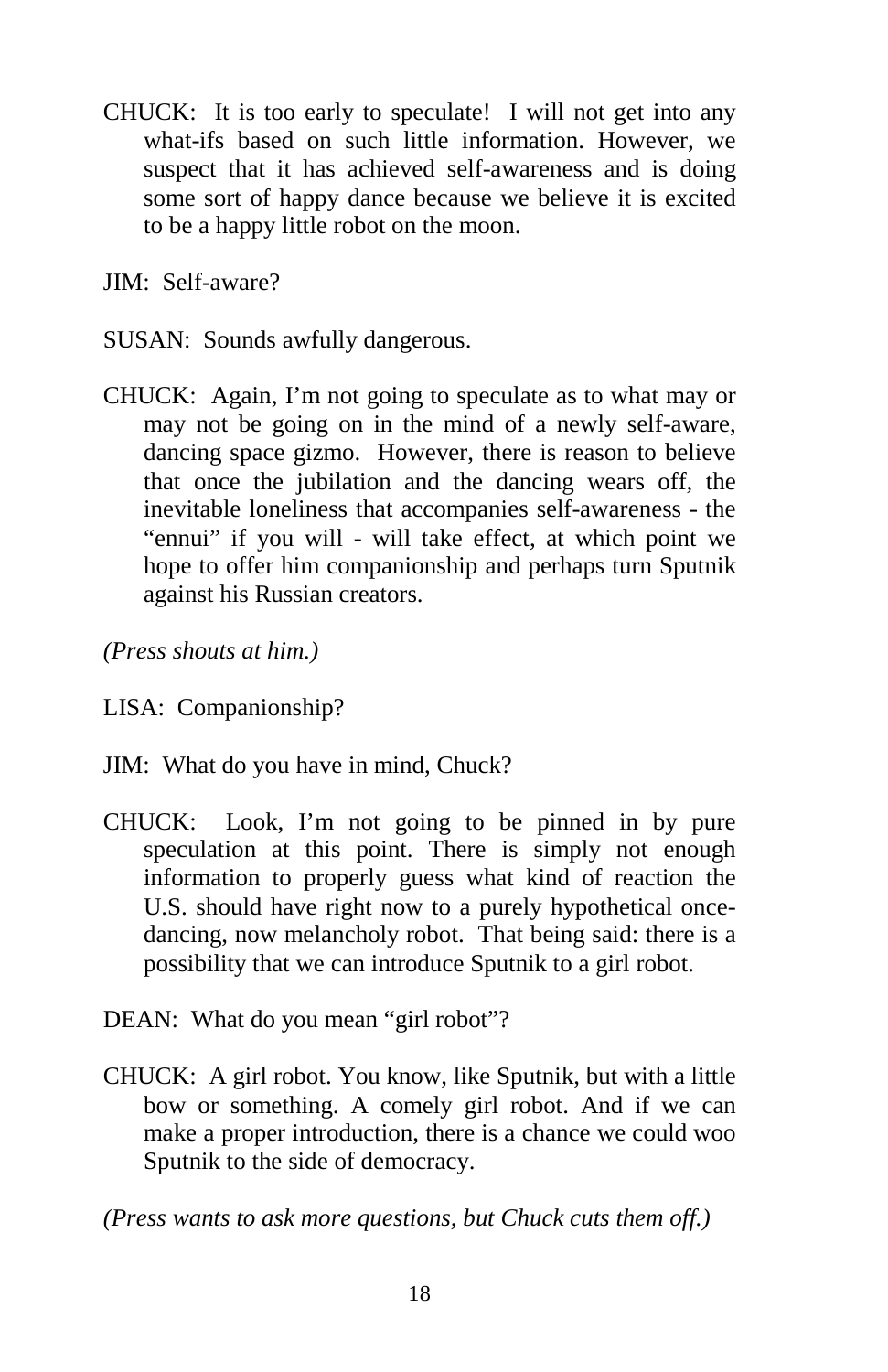CHUCK: No more questions. *(to Neil)* Now that's how you handle the press.

*(Rusty enters.)* 

RUSTY: Mr. Merrick, sir?

CHUCK: Yes, Rusty, what is it?

RUSTY: Mr. Curtis needs to see you right away.

*(Back at the control room, Joanna is working on her computer. Benny is on the phone.)* 

BENNY: Yes, sir. He should be here any second, Mr. President, can you hold? Okay, I'll just put you on hold.

*(He nervously begins the process of putting The President on hold.)* 

BENNY: This shouldn't take long. I'll just put you on hold here. Don't go anywhere. Uh bye.

*(He sets the phone down.)* 

BENNY: Shoot, I hung up!

*(He picks up the phone real quick and taps the receiver.)* 

BENNY: Hello? Mr. President?

*(He hangs up.)* 

BENNY: Crud.

JOANNA: You have to hit the hold button before you put the receiver down.

BENNY: *(irritated)* I know how to use the phone.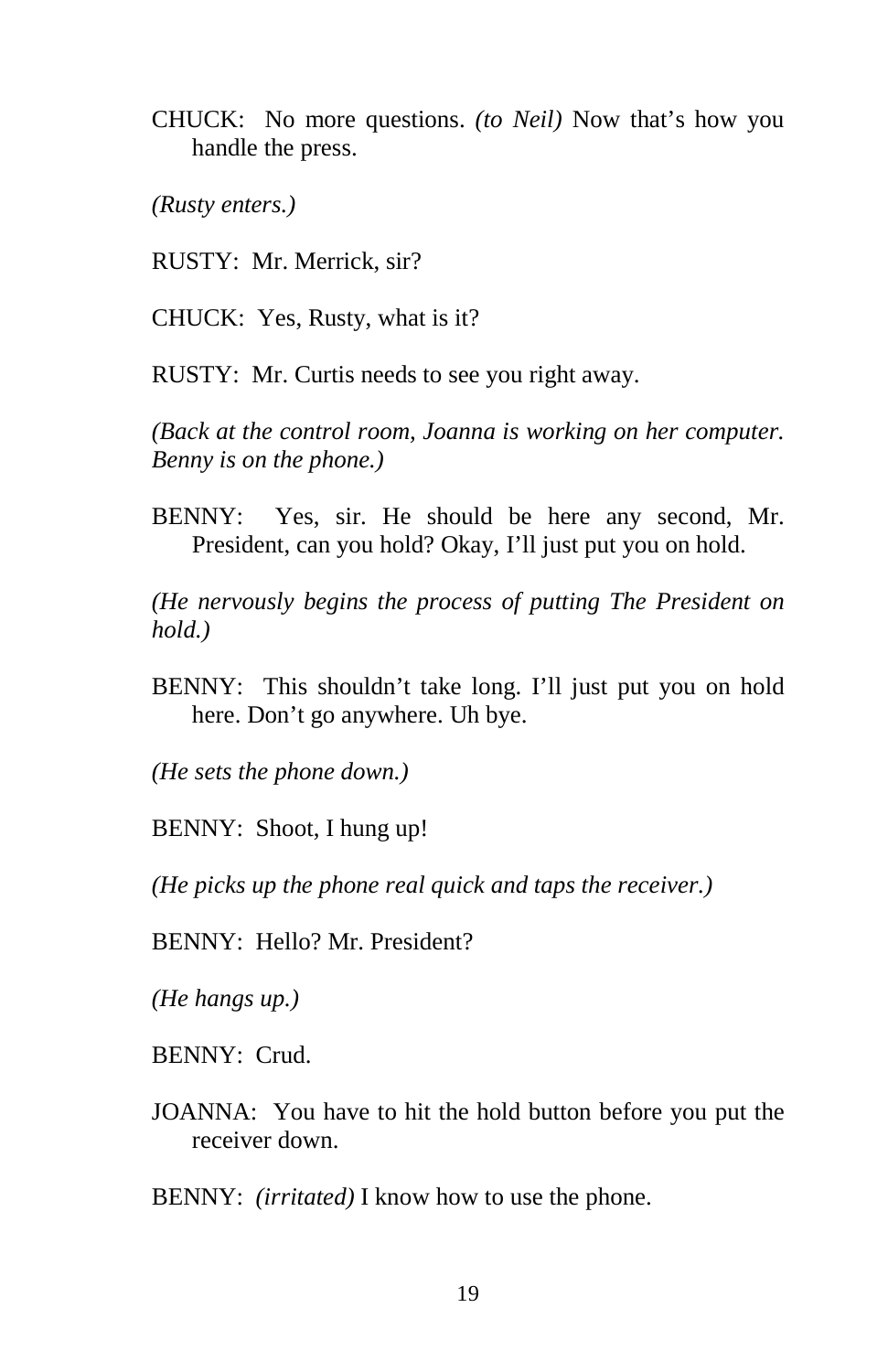JOANNA: Then prove it.

*(Benny takes a moment to calm down.)* 

- BENNY: It's not you, it's me.
- JOANNA: I know it's you.
- BENNY: This whole mission. Something about that last launch just made me so indescribably sad.
- JOANNA: It went smoothly.
- BENNY: It always does, but I just don't get that thrill anymore. Remember when we first started? Those first test launches?

JOANNA: I do.

 $BENNY:$  All the scientists were German then.

JOANNA: *(laughs)* They were so cute.

BENNY: They were adorable. Just adorable little Germans.

JOANNA: Ex-Nazis.

- BENNY: Yeah, but their accents were hilarious. Remember uh… *(bad German accent)* Vat eez zis? Zis is a hot dog? Vat eez unt hot dog?
- JOANNA: And they could never remember Kathryn's name, so they just called her "Die Frau vit unt ample bosom."

*(They laugh. Slight pause.)* 

BENNY: You sure you want a divorce?

JOANNA: I'm sure.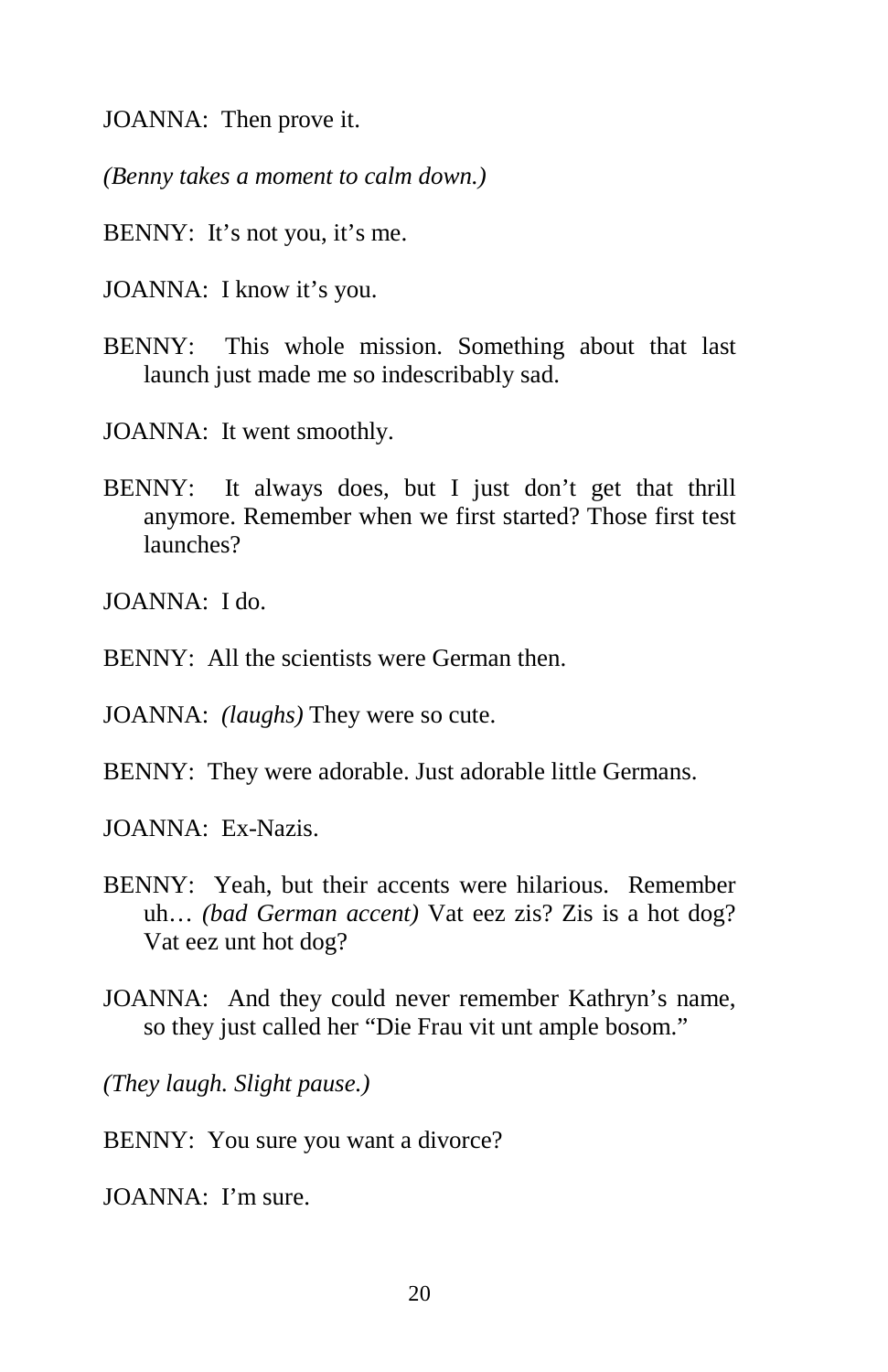*(Chuck enters.)* 

- CHUCK: What's happened?
- BENNY: The President called. He's very upset that operation "Woo Sputnik" has become public knowledge.
- CHUCK: How'd that happen? Who leaked it?
- BENNY: You did, sir. You came out and said it at the press conference five minutes ago.
- CHUCK: Damned press! They promised it was off the record!
- BENNY: That was a televised press conference, sir.

*(Chuck realizes.)* 

CHUCK: What? Oh, that's right! They're always televised now. I keep forgetting.

*(Chuck picks up the phone.)* 

CHUCK: Get me the President right away.

*(pause)*

I said get me the President.

*(pause)*

Listen, buddy, I don't have time to chit-chat. This is a phone call of supreme national importance, and if you don't get me-

*(pause)*

Oh, this is the President. Hey, Dick. I was just about to call you. What a funny coincidence.

*(pause)*

Yeah, that was a mistake. All these damn cameras everywhere, you know.

*(pause)* 

Well, the Soviets would have found out eventually, am I right?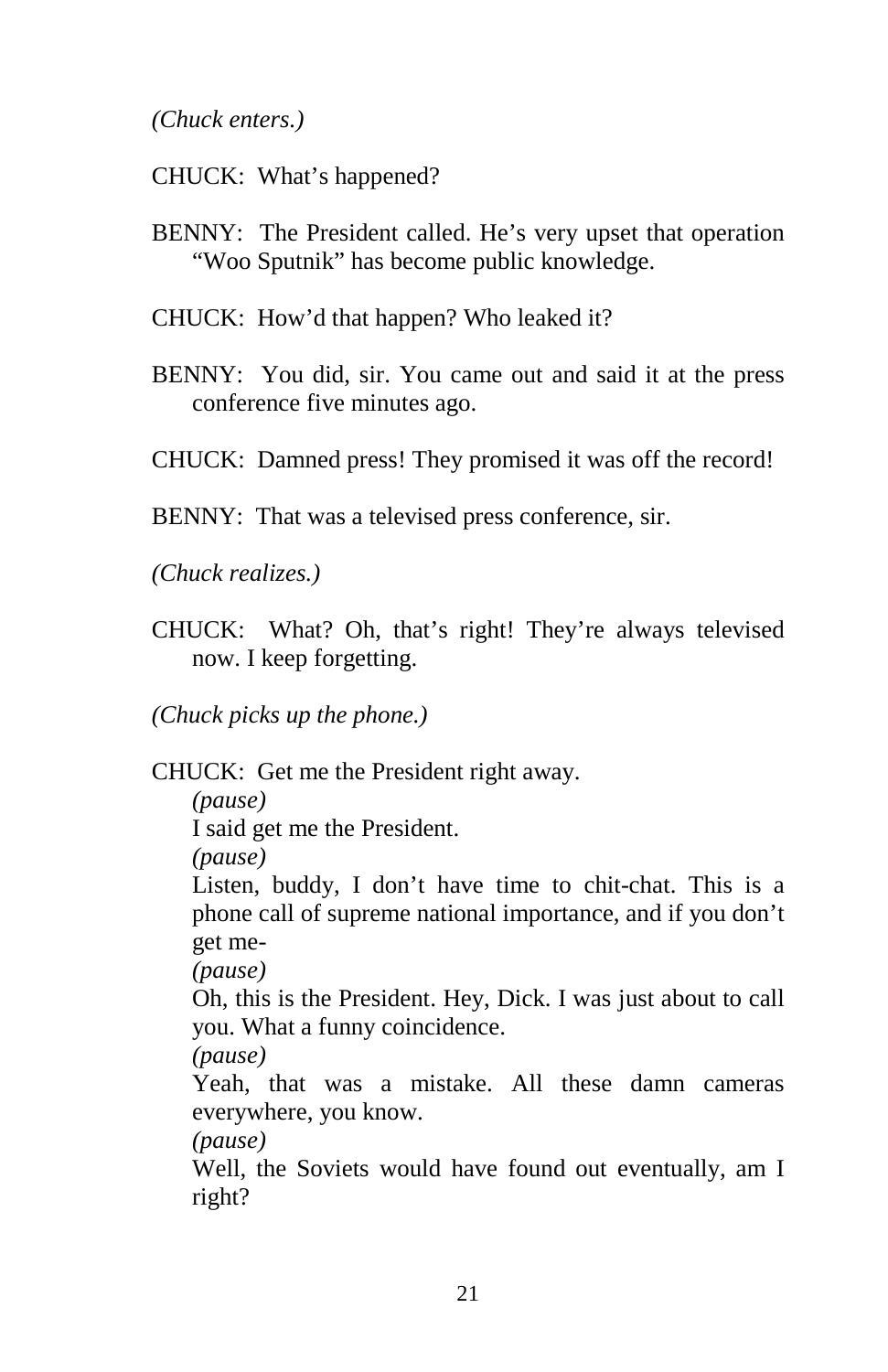*(laughs)*  Sounds good. All right. Talk to you later. *(He hangs up.)*  Nice guy. *(To Benny and Joanna)*  Prepare for operation "Woo Sputnik".

*(Back in the module, Samantha and Scott are playing chess while Red goes over some figures. Since we're in zero gravity, many of the pieces are floating just above the board. Samantha moves a piece.)* 

SCOTT: I never figured you for King's Gambit.

SAMANTHA: I didn't think you'd accept.

*(Scott considers his next move.)* 

RED: Hey, buddy, you got a pen I can borrow?

SCOTT: Comin' your way!

*(Scott takes a pen and lightly flings it to Red. It floats slowly towards him until it gets close enough for Red to pick it out of the air.)* 

- SAMANTHA: What you did back there dropping the boosters at 50 DLs. How'd you know they were ready?
- SCOTT: A rocket's a lot like a woman: you know her well enough, and you can sense what she needs and when she needs it. She never has to say a thing. You just know.

*(Slight pause as Scott moves a piece.)* 

SCOTT: And… I designed the boosters to the Zeus III.

*(Scott cracks a knowing smile. They all laugh. Even Samantha is charmed.)*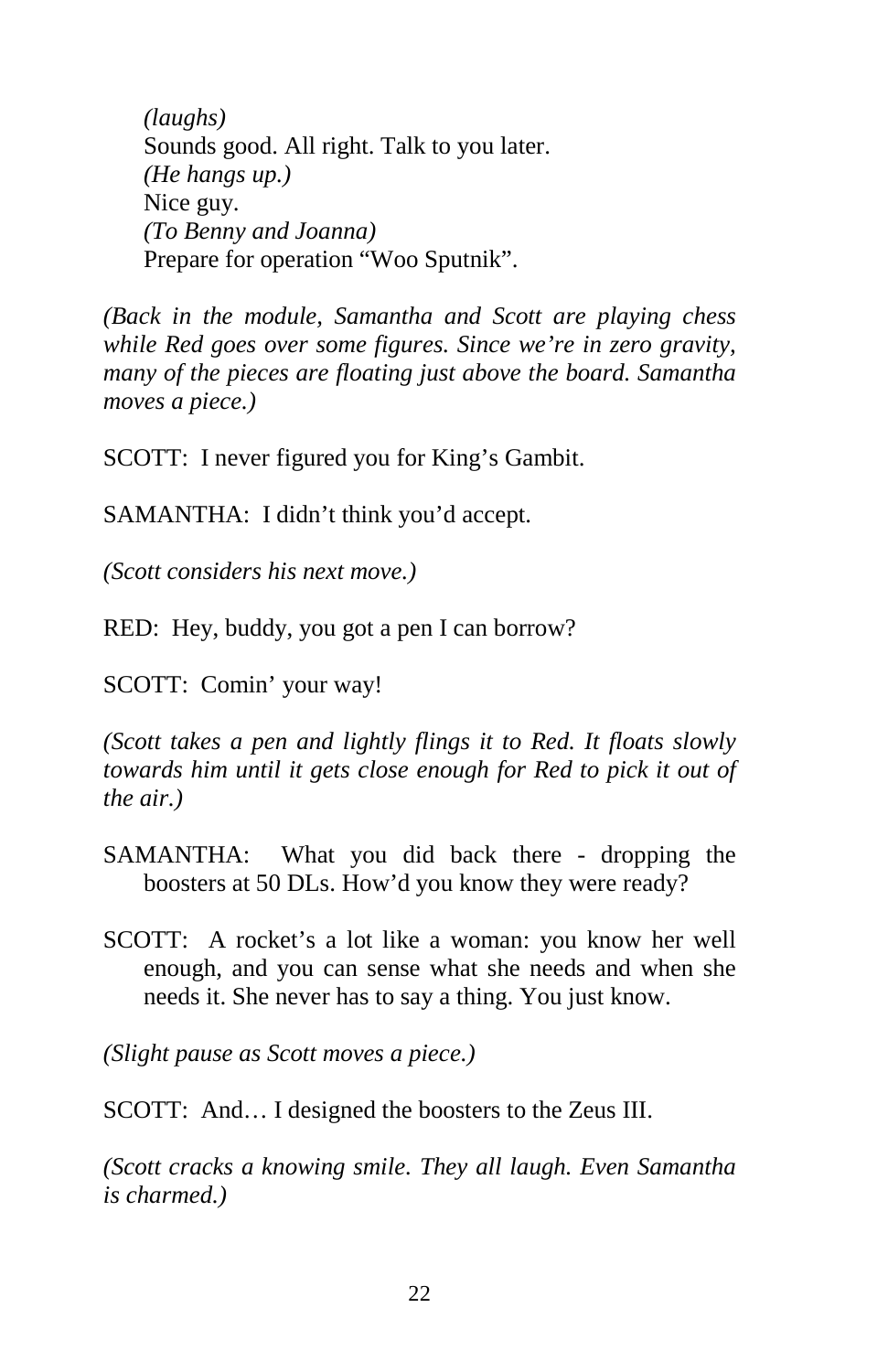RED: Aw, heck, you even had me fooled. Listen to you, "A rocket's a lot like a woman".

*(Samantha moves her knight.)* 

SAMANTHA: Knight to D4.

*(She removes a bishop.)* 

SCOTT: Woah, wait a second. That's D5.

SAMANTHA: No, it isn't.

SCOTT: The bishop was on D5. It just floated over to D4.

*(Scott tries to grab his bishop, but bumps the board so everything starts to float away.)* 

SCOTT: Dang it!

*(Scott and Samantha try to put the pieces back, but they're flying all over.)* 

SAMANTHA: Don't touch the board.

SCOTT: This knight goes here.

SAMANTHA: These three pawns are still on row 2.

SCOTT: *(referring to one of the pawns)* That one's dead. I captured that one.

SAMANTHA: Which one?

SCOTT: It doesn't matter which one. They're pawns.

SAMANTHA: Which position?

SCOTT: Um… shoot.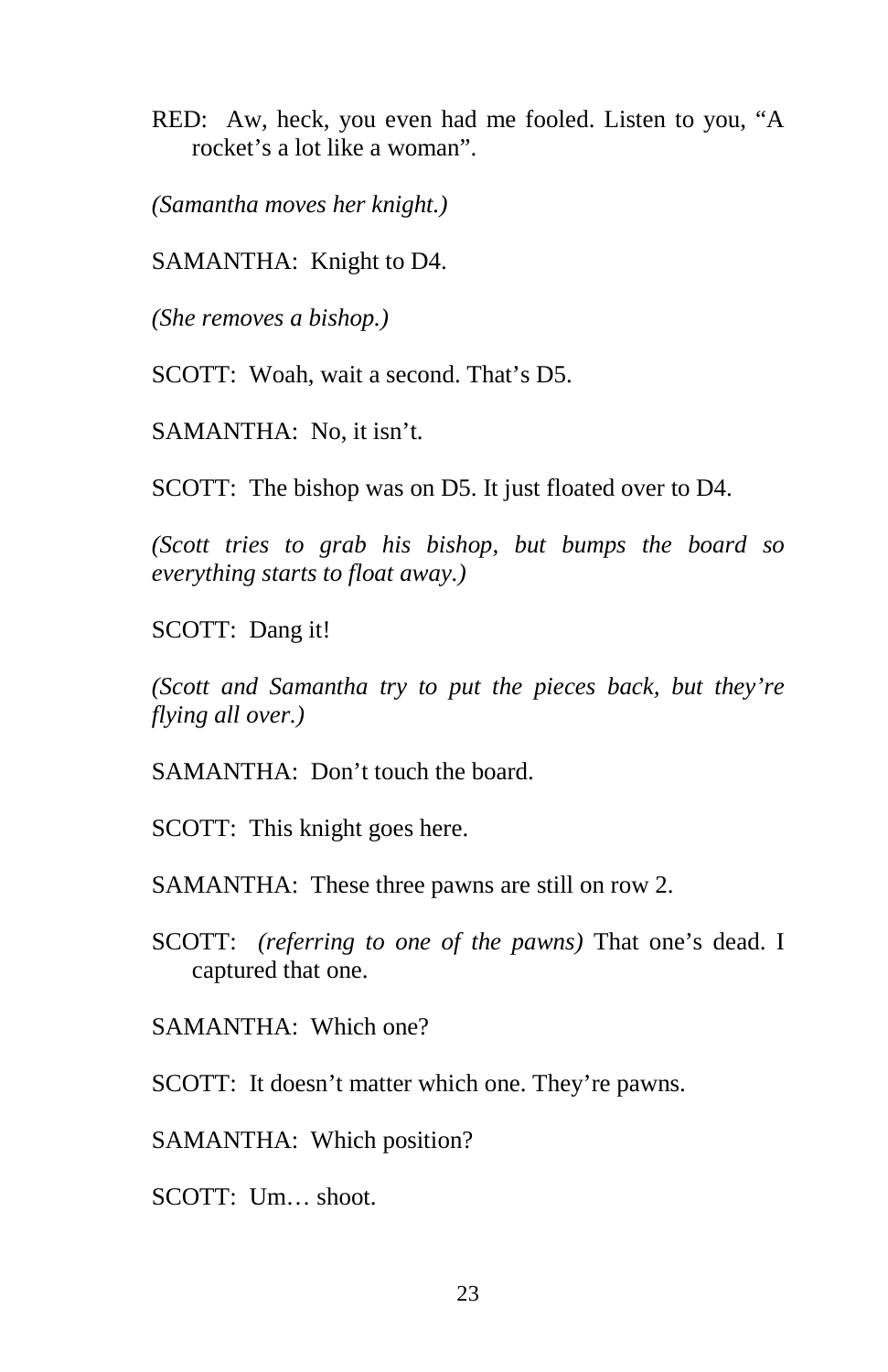*(Scott's queen starts floating away.)* 

SCOTT: My queen!

*(While Scott and Samantha try to secure their pieces, the chess board floats away off stage. Samantha pulls out a pad of paper and begins writing.)* 

SCOTT: That answers that.

SAMANTHA: *(to herself while writing)* Chess does not work in zero gravity.

RED: Y'all have Boggle? I love that game.

*(Chuck comes in over the radio. That side of the stage will light up.)* 

CHUCK: Zeus III, come in.

SCOTT: Roger, Chuck.

CHUCK: We have a change of plans. Prepare the ship for its primary function, stat.

RED: Aye, cap'n.

SCOTT: On it.

SAMANTHA: Primary function? I don't understand.

SCOTT: Sam, listen…

- SAMANTHA: We've been executing the mission's primary function for several hours.
- CHUCK: Officer McKinley, operation "Run the Table" is only one of a few tasks assigned to the Zeus III.

SAMANTHA: Why haven't I heard about this?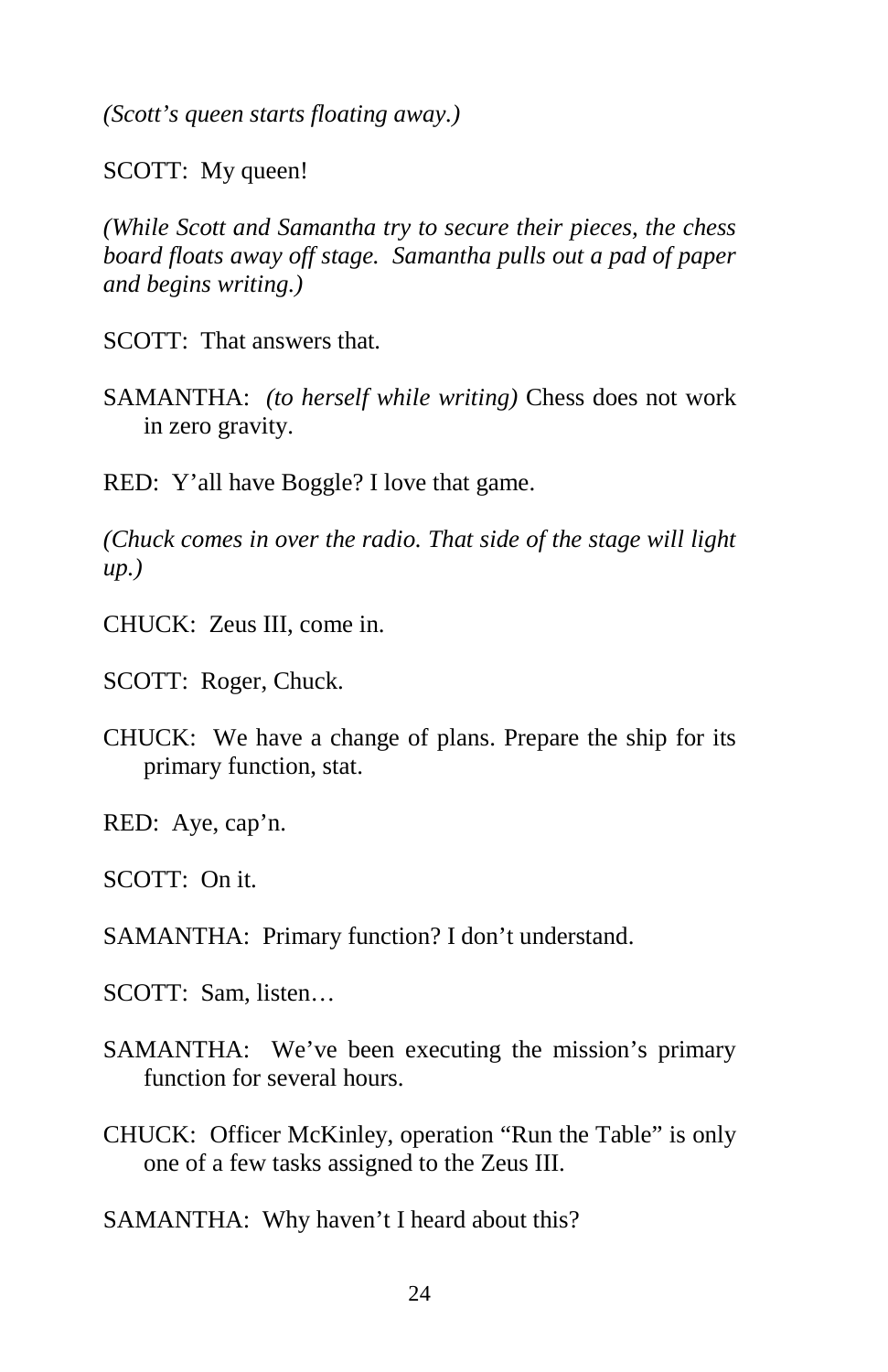SCOTT: Yeah, see-

RED: *(surprised)* Oh my goodness.

- SAMANTHA: All I've heard is we're on a top-secret mission from the Parker Brothers corporation to test the feasibility of parlor games in space.
- JOANNA: How'd it go?
- SAMANTHA: "Sorry" and Chess don't work, and "Yahtzee!" nearly short-circuited the air conditioner. Chuck, what is this new secret mission, and why wasn't I informed of it until now?
- RED: *(to Chuck)* You mean to tell me you all been keepin' this li'l lady in the dark?
- SAMANTHA: Damn it, Merrick! What is NASA trying to hide?
- SCOTT: *(to Samantha)* It was my call, McKinley!
- SAMANTHA: *(shocked)* Your call?
- SCOTT: You're a rookie, and a girl. And I didn't want you blabbing about it to all your jealous girlfriends at the hair salon.
- SAMANTHA: And what is so important you had to keep one of your crew members in the dark?
- SCOTT: We're kidnapping Sputnik.
- SAMANTHA: Sputnik? Isn't it orbiting the earth somewhere?
- CHUCK: Operation "Woo Sputnik" is designed to capture a newly sentient Soviet robot in an effort to flip him to the side of freedom.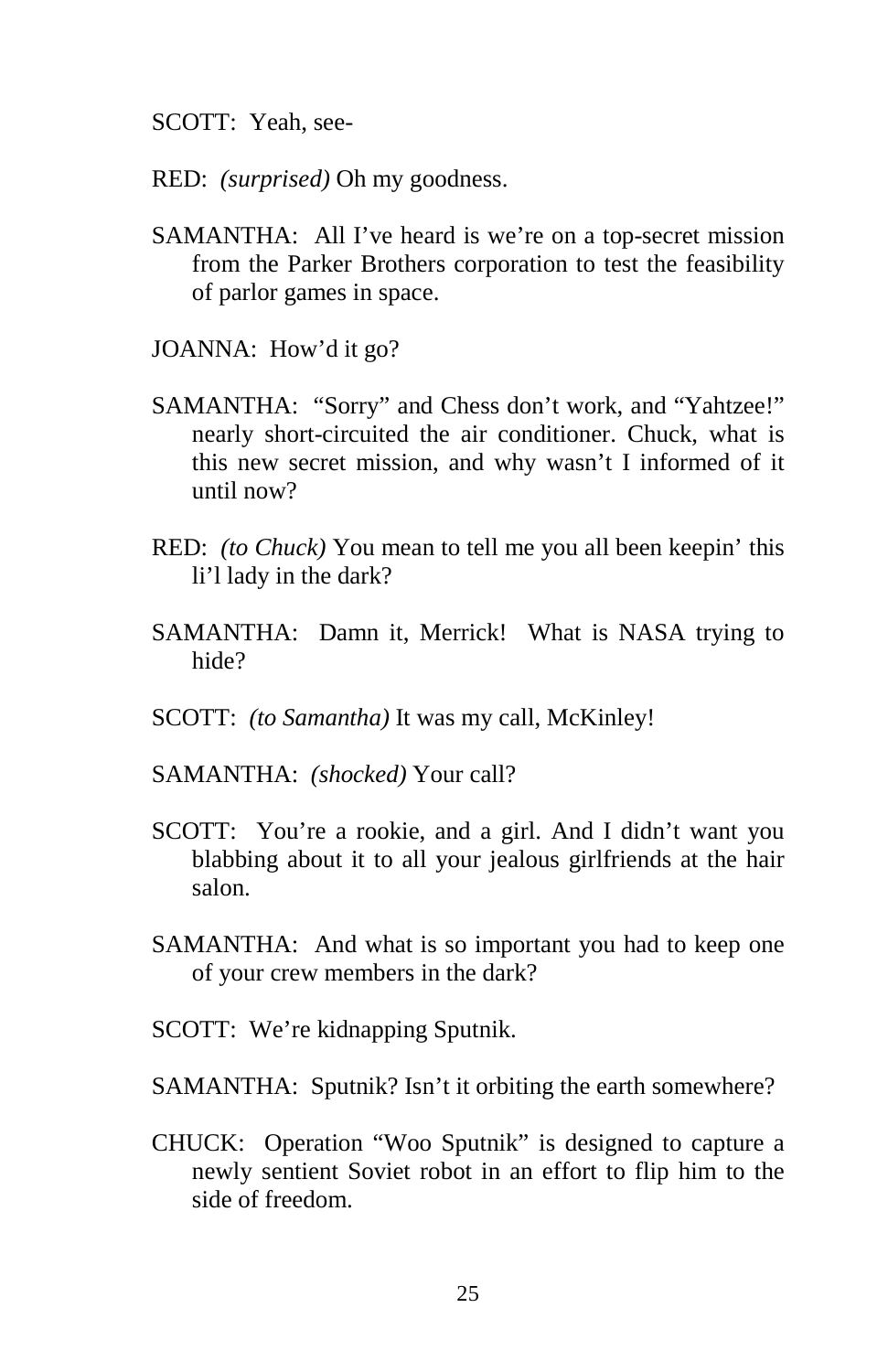RED: We're gonna shack Sputnik up with a girlfriend.

- NEIL: We've designed a robot meant to provide companionship to Sputnik. It's currently in a hangar at Edwards Air Force Base.
- JOANNA: Her name is Dolly.
- *(Benny looks incredulously at Joanna.)*
- JOANNA: *(to Benny)* I met her. She's nice.
- CHUCK: Samantha, this might be tough to hear, but Scott's first concern is the safety of his crew.
- SAMANTHA: I understand all right. Commander Derickson can't trust a girl to keep a secret.
- CHUCK: Don't be hysterical.
- SCOTT: No, she's right. I don't think women can keep secrets. Why do you think there aren't any woman spies?
- SAMANTHA: There are thousands of woman-
- CHUCK: No one knew anything about operation "Woo Sputnik" until I described it at length on national television, so what's done is done. Now you get out there and capture that spybot so we can pound him into a fine mulch and sprinkle him over the pacific. Out.

*(Lights go out on Houston.)* 

SAMANTHA: How dare you!

SCOTT: Cool your jets, baby. You gotta understand, I don't trust anyone who doesn't know how to parallel park.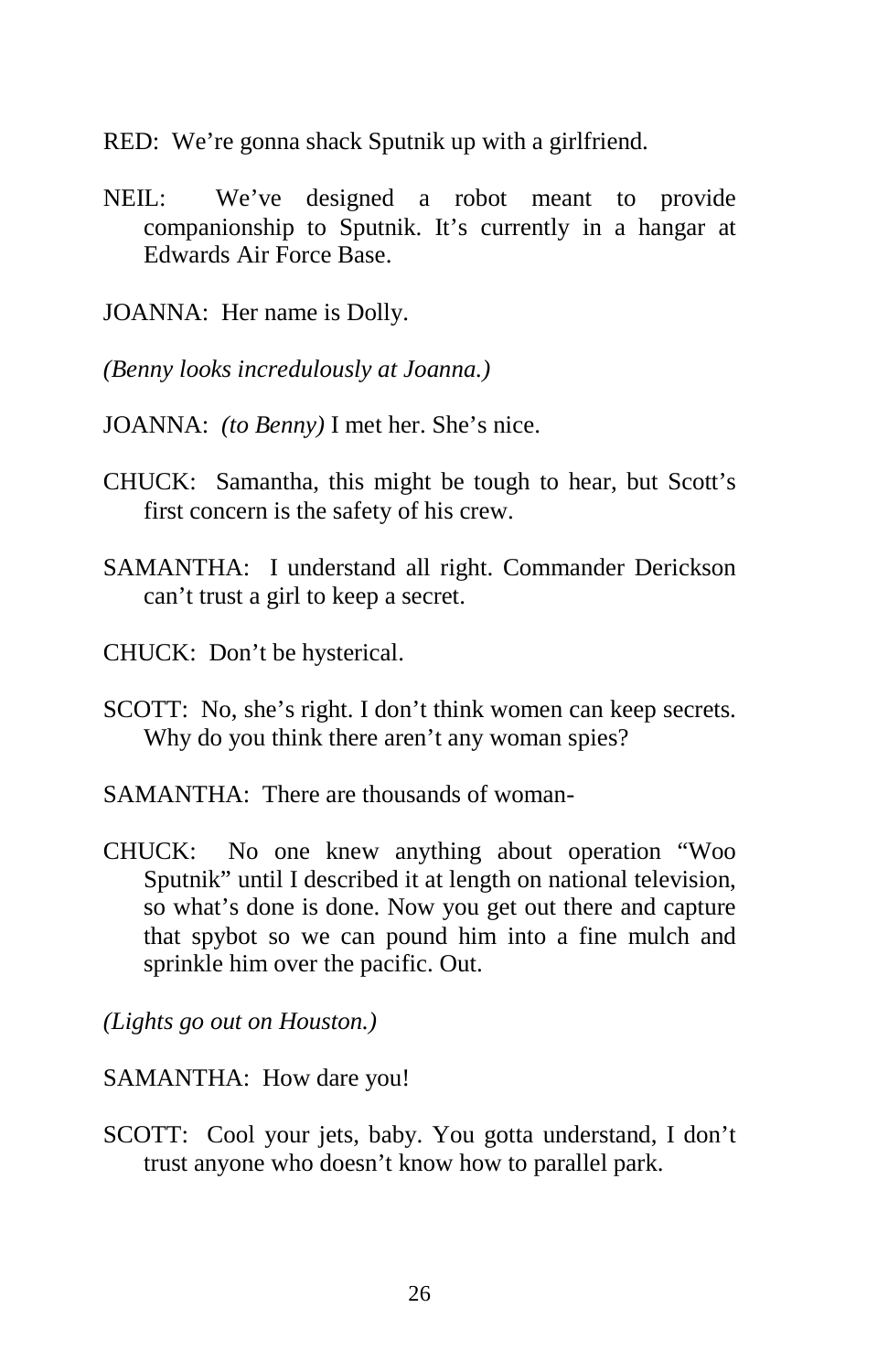- SAMANTHA: How do you know I can't... alright, I can't parallel park, but I have the same right to know the details of my mission as anyone who can.
- SCOTT: Look here, toots. There's only one commander on this mission and it's me. I'm the head honcho, A-numberone, and there's not a woman alive who's ever gonna tell Scott Derickson what to do. I don't even know how you got on this ship. Women shouldn't be allowed on a spacecraft, their hips throw off the instruments.
- SAMANTHA: Of all the patronizing, sexist-
- SCOTT: What are you going to do now, storm away in disgust? We're in a module.
- SAMANTHA: Harumph!
- *(She decisively turns away, facing Red.)*
- SAMANTHA: Why are men so impossible?
- RED: Well, li'l lady, that there is a generalization, but a valid question nonetheless. I'm afraid I don't rightly know the answer, but I can posit a theory. This is the 1970s and for the first time in western history the female is attempting an equal footing with that of the male. That doesn't bother me none and I'm retiring after this mission anyway, but that might make some fellers feel insecure, so they lash out.
- SAMANTHA: But how am I threatening anyone if I'm just doing my job?
- RED: Take wage disparity. I'm getting paid \$75,000 a year to be an astronaut. What's your salary?
- SAMANTHA: \$6.50 an hour, and I don't even get my own parking space.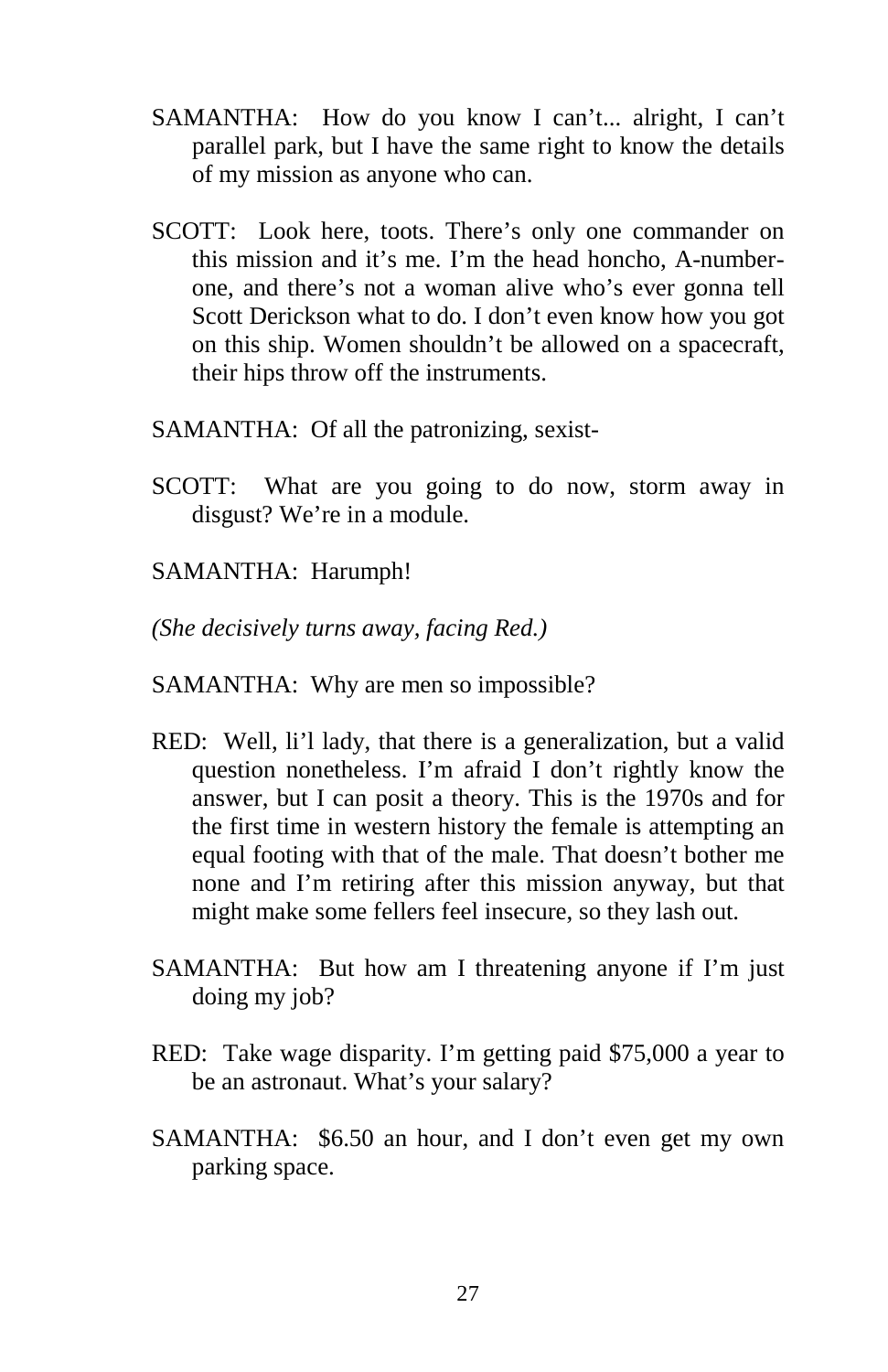RED: If you were to be treated fairly, not only would your pay have to increase, but my pay would be called into question. If I were a selfish man, I would resent having to justify my relatively exorbitant salary. But that's not what makes the Commander such a bastard. It's a bit more complicated with him.

SAMANTHA: What is it?

- RED: Scott there is what we call the product of a broken home. His father abandoned his mother when he was two. Absent a positive male role-model, he never learned how to treat women with respect.
- SAMANTHA: Surely, his mother had a positive influence.
- RED: In some ways, yes, but not in regards to women.
- SCOTT: You know I can hear everything you're saying.
- RED: *(ignores him)* His mother doted on young Scotty. Working two jobs as a fry cook and shoe shine girl - and suffering from low self-esteem due to her breakup - Madeline put all of her hopes and dreams into the brighteyed Scott, filling him with an overwhelming confidence that has driven him ever since. She spoiled him so much it became impossible for him to truly love or respect other women, as they shall ever fall short of the idyllic image of his mother that's been imprinted on his mind since birth.

SAMANTHA: Oh that poor man.

*(Blackout on the module and lights up on Houston. Benny, Joanna and Neil are at their stations. Soviet ambassador ANATOLY DOBRYNIN and his aide de camp, the sexy ALEXANDRA MIKHAILOVNA enter. Rusty moves to stop them.)* 

ANATOLY: This mission is a violation of Russian sovereignty and must be cancelled at once!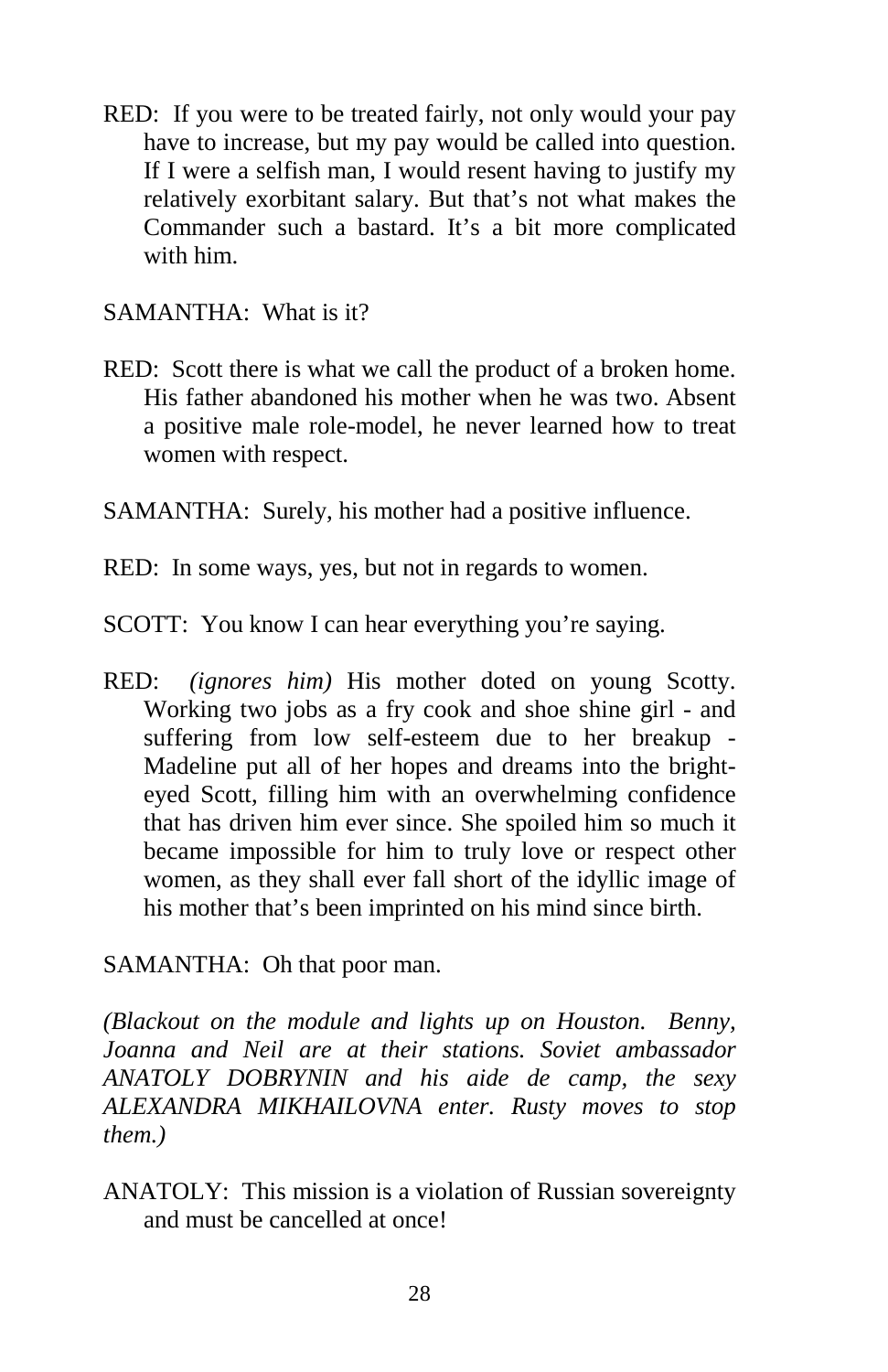RUSTY: You can't come in here!

ANATOLY: The Soviet people require satisfaction.

RUSTY: Who are you?

ALEXANDRA: You will yield to Ambassador Dobrynin, boy.

*(Benny doesn't turn around, but is shocked to hear Alexandra's voice. Chuck enters.)* 

- CHUCK: What's going on here?
- RUSTY: Sir, this guy was-
- ANATOLY: *(interrupting)* Watering beets in my garden when I hear on the news that the Americans are poised to destroy our Sputnik.
- CHUCK: So what if we are?
- ANATOLY: That satellite is Soviet property!
- CHUCK: No it's not!
- ANATOLY: Yes it is!
- CHUCK: Please. That thing's been floating around forever.
- ANATOLY: We built it! It's got the Russian name and everything.
- CHUCK: I'll make a deal. We get Sputnik. And you can keep all those dogs and monkeys you sent out there and never brought back.
- ANATOLY: This is an insult.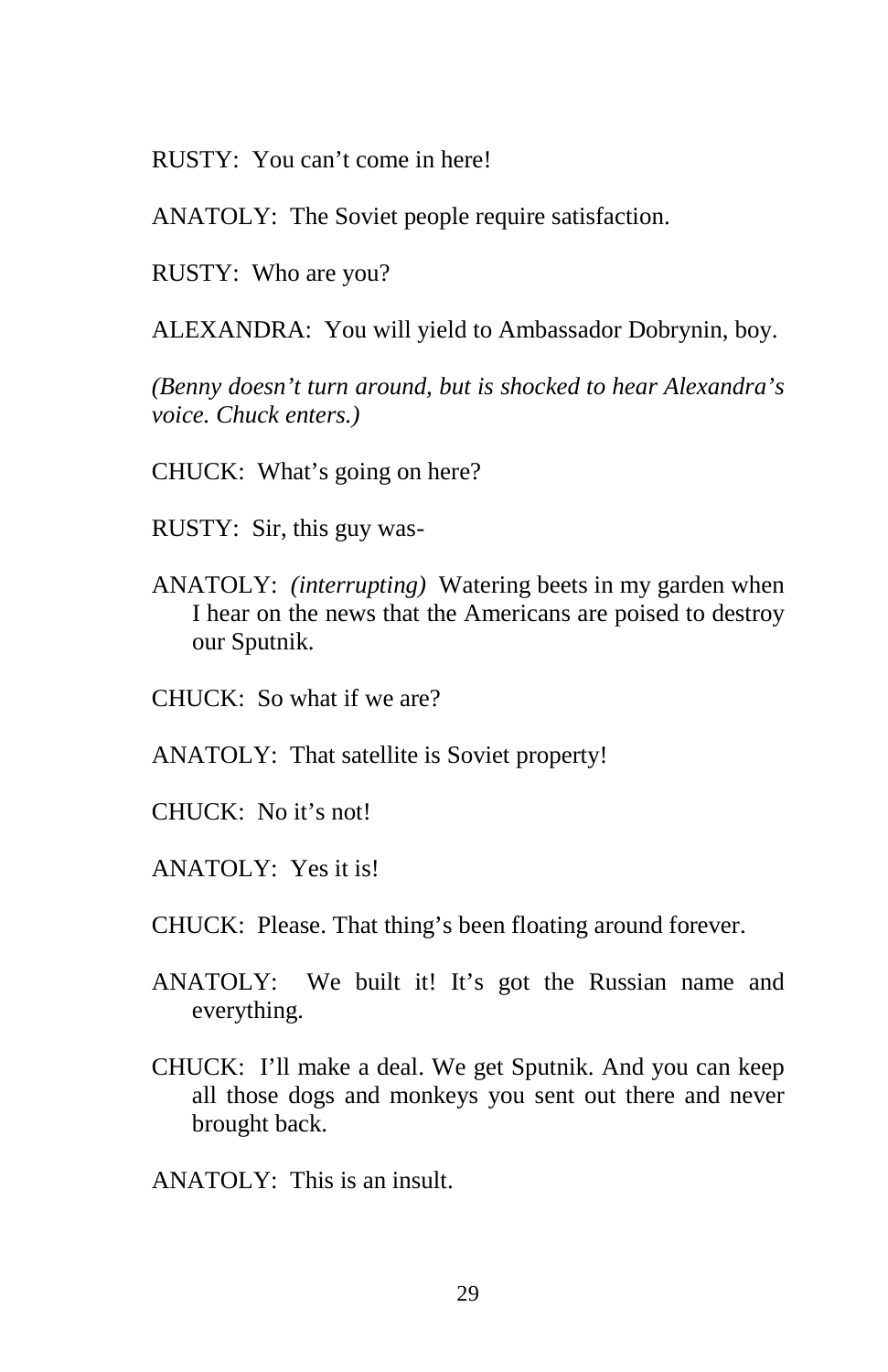- CHUCK: Gee, I'm sorry. I've been in a bad mood. You know how stressful it is when you're sending people to the Moon - oh wait, you wouldn't. You've never been to the Moon!
- ALEXANDRA: You go too far!
- ANATOLY: Alexandra, I can handle myself.
- ALEXANDRA: Apologies, Ambassador.
- ANATOLY: What the space man here fails to recognize is I have the authority to launch a missile strike if Soviet honor is under attack.
- CHUCK: Bombs away, ambassador jerk-off. See if I care.
- *(Rusty approaches a little panicked.)*
- RUSTY: Mr. Merrick, are you sure-
- ALEXANDRA: And just moments ago your boy here threatened the Ambassador.
- RUSTY: I didn't.
- ALEXANDRA: Attacked him like a common gangster.
- RUSTY: That's ridiculous.
- ANATOLY: The disrespect continues. This unfortunate confrontation has forced me to alert our submarines off the coast of Florida to launch their nuclear warheads at this facility should the situation deteriorate.
- CHUCK: How dare you attack this man! He's done nothing to you and you just want to overrun him like he's Poland.
- ANATOLY: Lies. However, this cold war has made me thirsty. I desire a Royal Crown Soda.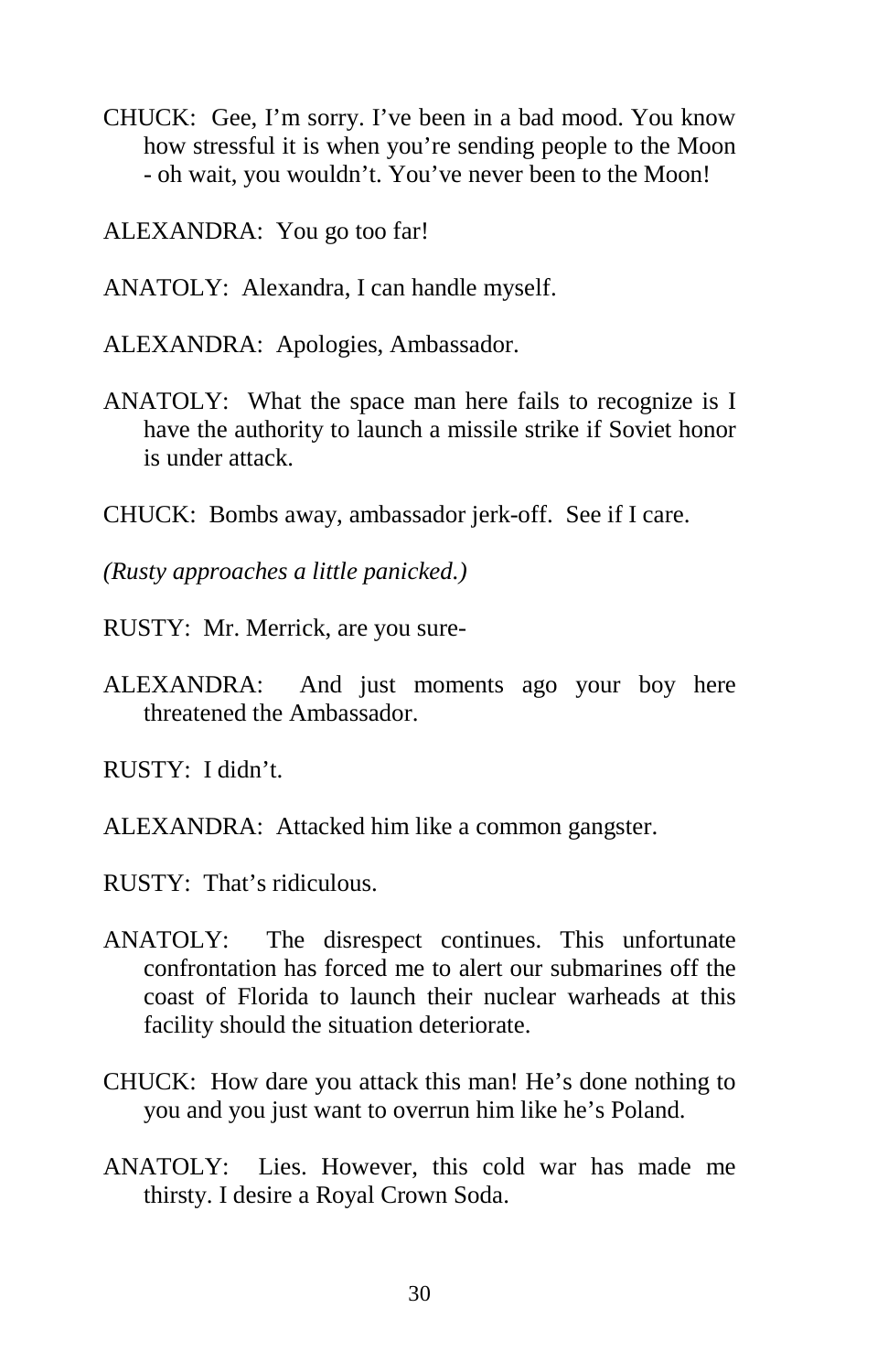*(Anatoly looks ominously at Rusty.)* 

- ANATOLY: I will destroy the Eastern Seaboard if you don't get me an RC Cola.
- CHUCK: Don't do it, Rusty.
- RUSTY: I wouldn't know where to find an RC Cola.
- CHUCK: We're tired of you commie bastards pushing us around! Whether it's here or Vietnam, or Woodstock, somewhere we've got to take a stand.
- ANATOLY: Comrade Mikhailovna, prepare to alert The Kremlin.

*(Alexandra pulls out some kind of spacey 1970s communicator.)* 

- ANATOLY: Young man, ask yourself what's most preferable? Spending an hour searching the city of Houston for a Royal Crown Soda? Or dedicating the rest of your life to weighing the pitfalls and benefits of allying yourself with different bands of mutants in a post-apocalyptic hell-scape.
- CHUCK: Don't listen to him, Rusty. No one would blame you if you started World War III.
- RUSTY: Jesus, I'll look for your frickin' soda. God!

*(Rusty runs off. Chuck and Anatoly head to Chuck's office.)* 

CHUCK: Looks like you've won this round, Dobrynin.

ANATOLY: Heh heh heh.

*(They exit. Alexandra waits. She and Benny look at each other.)* 

BENNY: Hi, Peggy.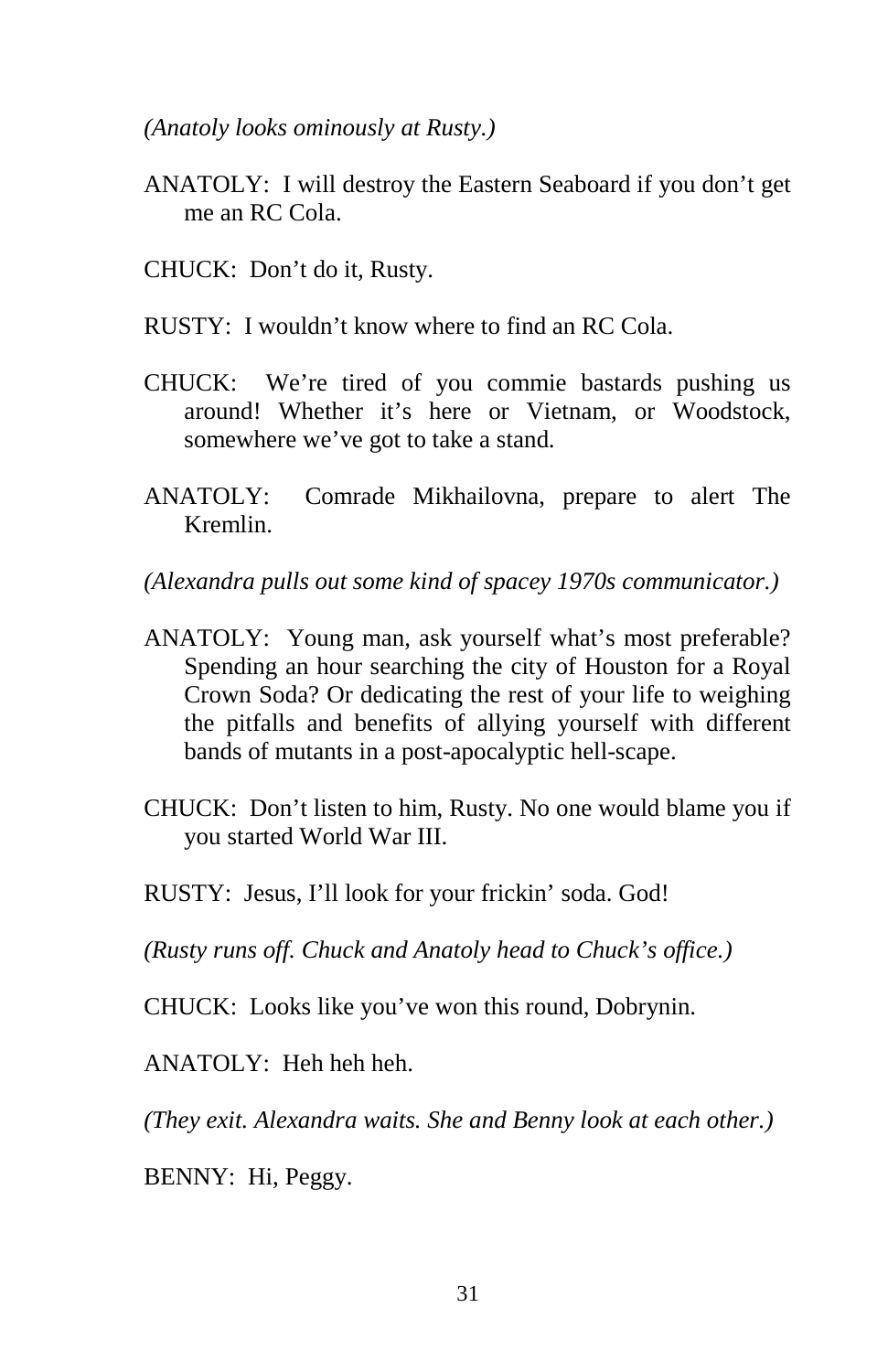ALEXANDRA: Is Alexandra now. It's been a long time.

- BENNY: I haven't seen you since the State Department sent you to Russia in the exchange. Who'd we get for you?
- ALEXANDRA: I was traded for idiot who stole weather balloon and crashed into the Kremlin.
- BENNY: I thought we'd get another spy in return.
- ALEXANDRA: It wasn't my proudest moment.
- BENNY: You look different. More Russian.
- ALEXANDRA: I was spy, Benny. It's best to act as little Russian as possible if you're going to be good Russian spy. American spies should act really Russian. See how that works?

*(Lights out here and up on Chuck's office where he and Anatoly are having a grand time.)* 

CHUCK: "Nuclear holocaust", you old dog!

*(They laugh.)* 

ANATOLY: I stick with what works.

CHUCK: Classic.

*(Chuck opens a desk drawer to pull out a bottle of vodka.)* 

CHUCK: Care for some vodka.

ANATOLY: What? You think we Russians drink only vodka? What is wrong with good ol' American whiskey, eh?

*(Chuck looks confused.)* 

CHUCK: Whiskey then?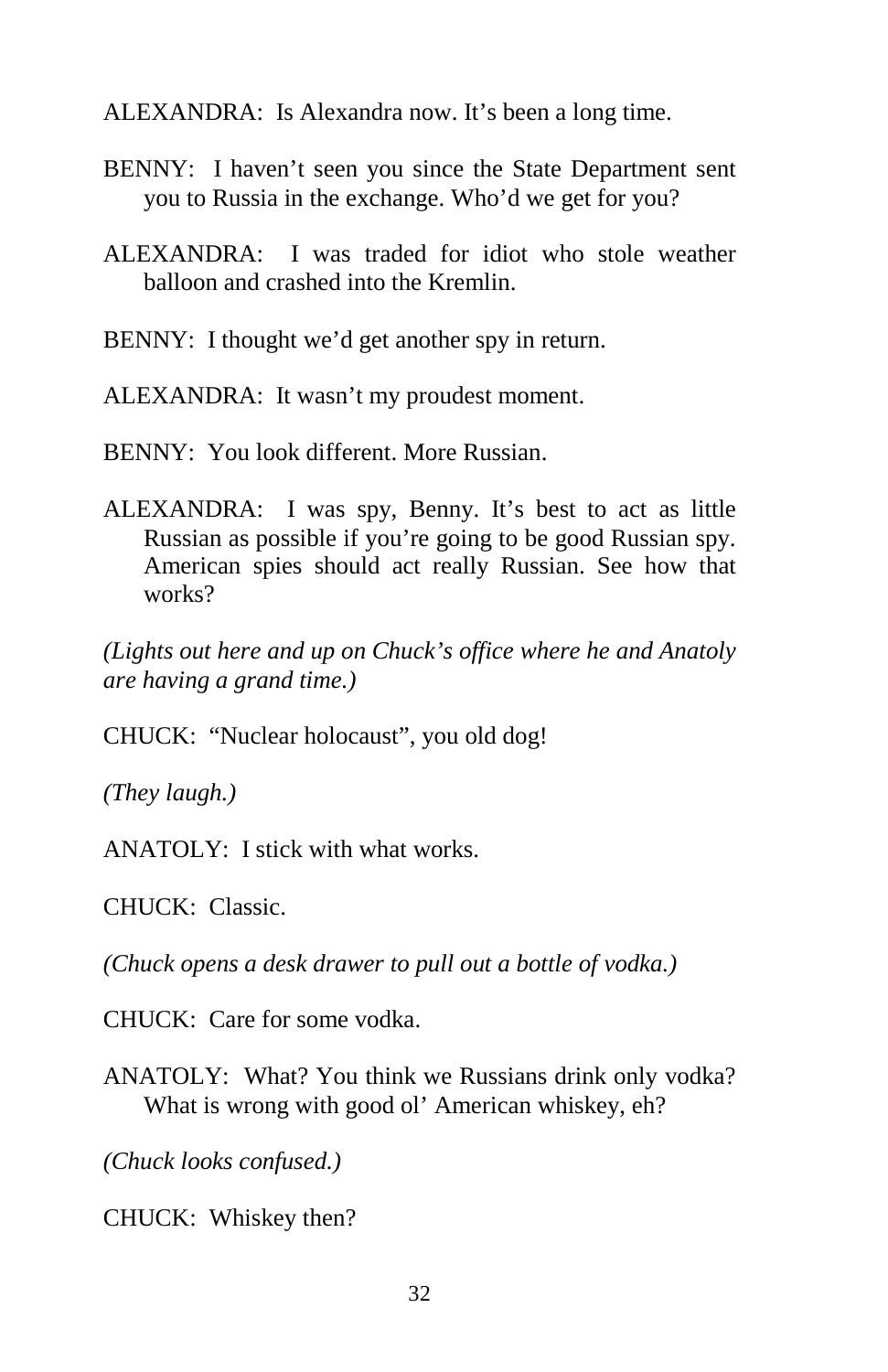ANATOLY: No, I'll just have a vodka.

*(Chuck pours two shots of vodka. And lifts his glass.)* 

CHUCK: To cooperation between our great nations!

ANATOLY: Na zdorovje!

*(Chuck and Anatoly go through a poorly executed Russian toast where they interlock arms and drink while looking at each other. This might take a while.)* 

- CHUCK: Why do you have your panties in a bunch over Sputnik?
- ANATOLY: Sputnik has become an embarrassment to our government. The Soviet system relies on the people being generally hopeless and resigned to the futility and corruption that is the Soviet state, and to see this little robot dancing around the moon like a fool will give our people false hope, and that could lead to the whole rotten structure coming crashing down around us, and that would be a disaster! Though it would be easier to get porn.

CHUCK: Just what are you suggesting?

*(Anatoly looks at Chuck knowingly.)* 

ANATOLY: An opportunity to right a wrong.

CHUCK: If you're looking to destroy Sputnik, you've come to the right place.

*(Anatoly laughs.)* 

- ANATOLY: I knew I could count on you, my friend. You are an angry, bitter man.
- CHUCK: For five long years I've waited to destroy that beeping son of a bitch.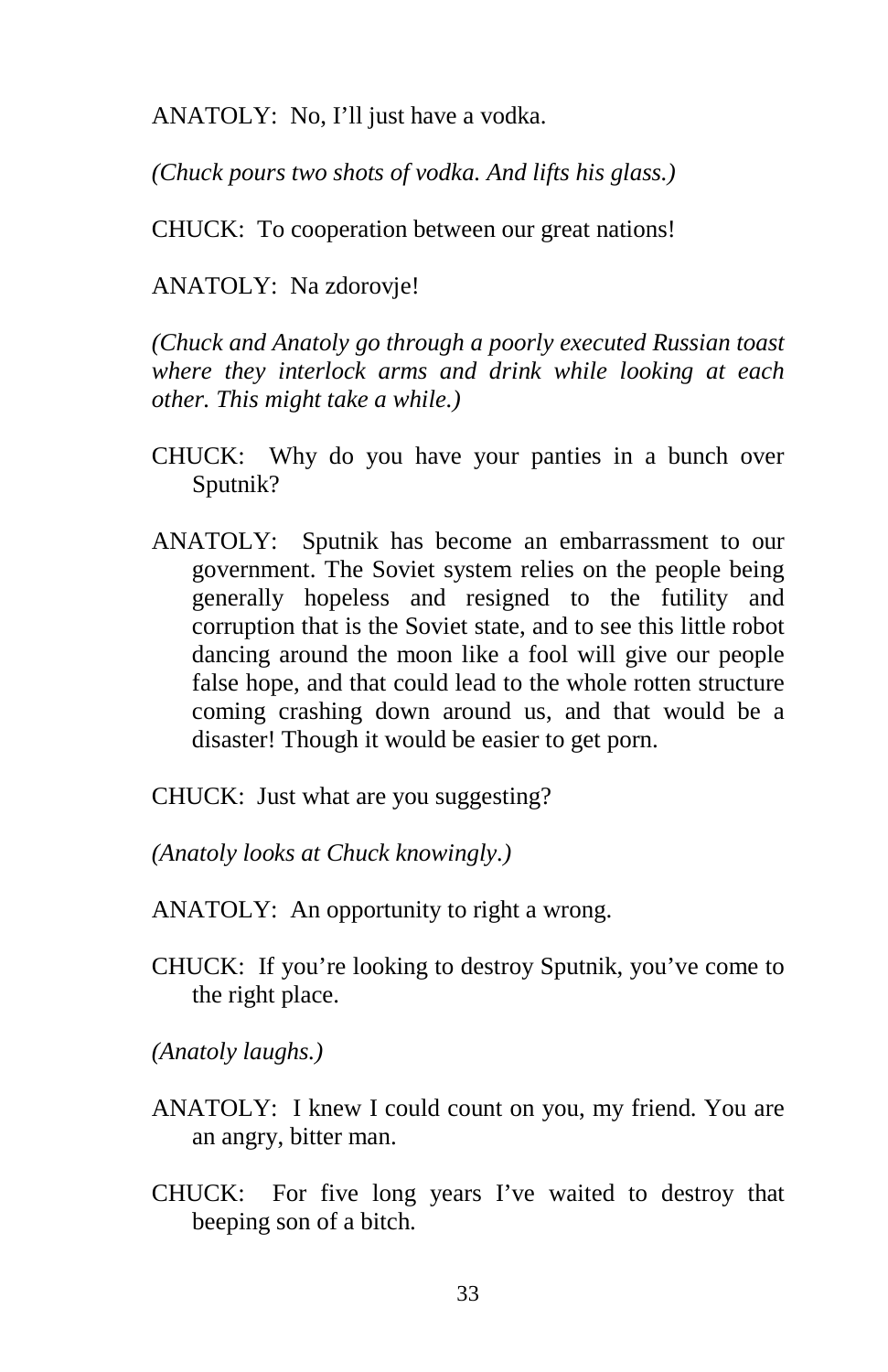- ANATOLY: What about this story, that you're going to capture it and bring it to the states?
- CHUCK: That's just nice talk for the kiddies. We'll improvise some little snafu and "accidentally" tear it to pieces. You folks can act like you're mad at us, but no valuable information will exchange hands. Easy breezy.
- ANATOLY: Your astronauts, they will be cooperative, yes?
- CHUCK: They think their mission is to capture Sputnik, but we'll change the orders at the last second. We do that all the time to people in space. They're used to it.
- ANATOLY: Perfect! Then I would like to make an offer to you on behalf of Premiere Brezhnev. We have positioned between the earth and the moon a top-secret laser satellite.
- CHUCK: A laser satellite? What does it do?
- *(Slight pause as Anatoly ignores him.)*
- ANATOLY: I have the code to operate the laser. When you have located the Sputnik and can give us the exact coordinates, I will target our troublesome friend. Robot destroyed, international incident averted.
- CHUCK: Say, that's a good idea. You know if you just gave me the code, I could fire that laser myself and we could skip the middle-man.
- ANATOLY: That would make things much easier. I'm sure it's in here somewhere.
- *(He opens his suitcase and starts to look, then stops himself.)*
- ANATOLY: Wait a minute. I can't give you a secret Russian code! That would be treason!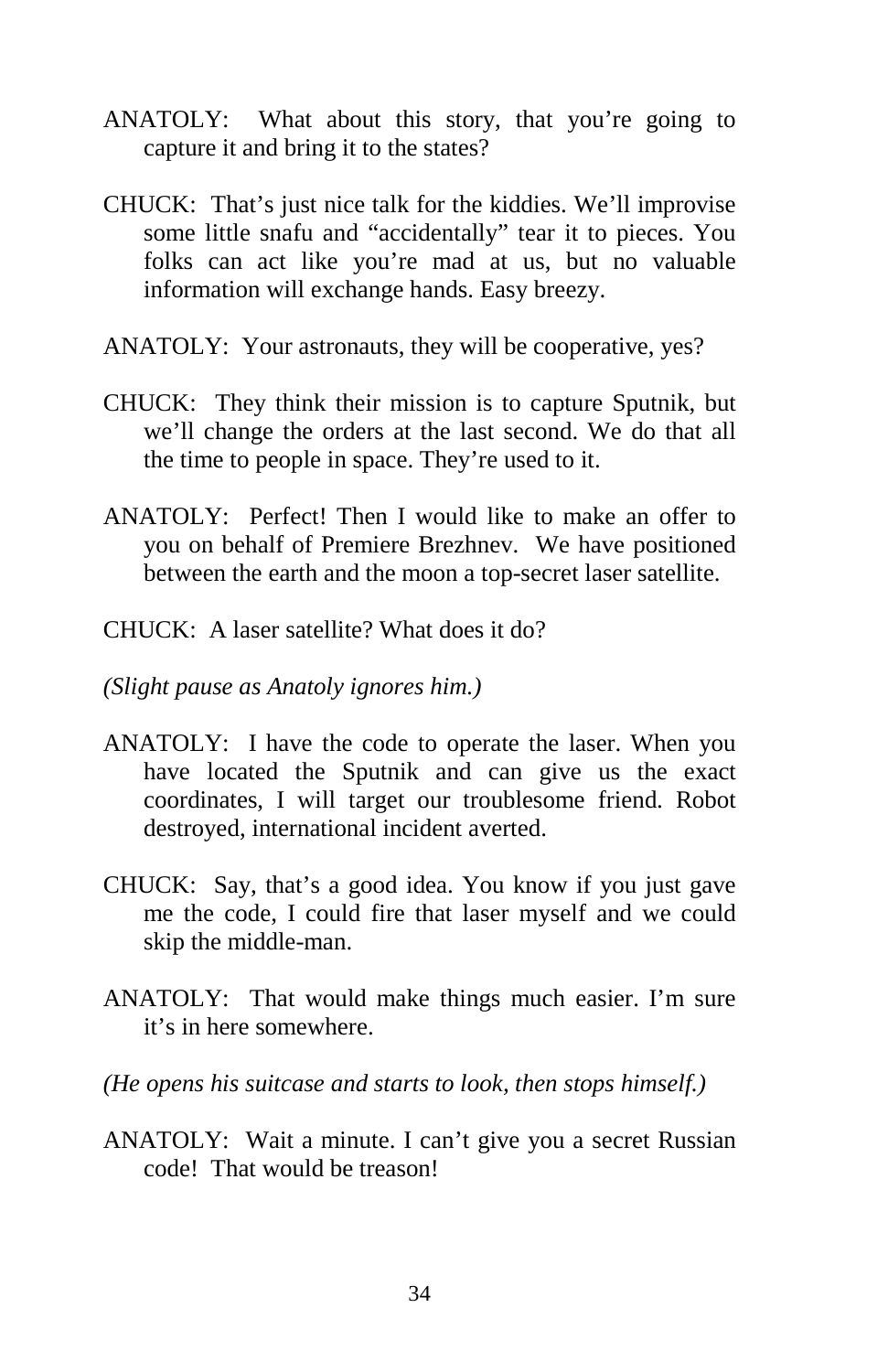CHUCK: OK, you got me!

- ANATOLY: You almost had me, you imperialist dog.
- CHUCK: Worth a shot though, right?
- *(They laugh. They stand to leave.)*
- CHUCK: I think we can handle it on our end, but if I need an extra little laser blast, I'll give you a shout.
- *(Lights up on control room.)*
- BENNY: You broke my heart, Peggy.
- ALEXANDRA: I was doing job! I never meant to hurt you.
- JOANNA: Excuse me. Sorry, um... who is this person?
- BENNY: Oh, Joanna this is Peggy sorry Alexandra. We used to work together.
- JOANNA: Hi.
- ALEXANDRA: *(to Benny)* Is this your current babushka?
- BENNY: She's my wife.
- ALEXANDRA: You could do so much better.
- JOANNA: We're separated. *(pause, realizes she's been insulted)* Hey! *(Chuck and Anatoly enter.)*
- ANATOLY: I have heard enough of your imperialist lies. Come, Alexandra!
- CHUCK: Great economy you got there. Let me know how your latest toilet paper shortage works out.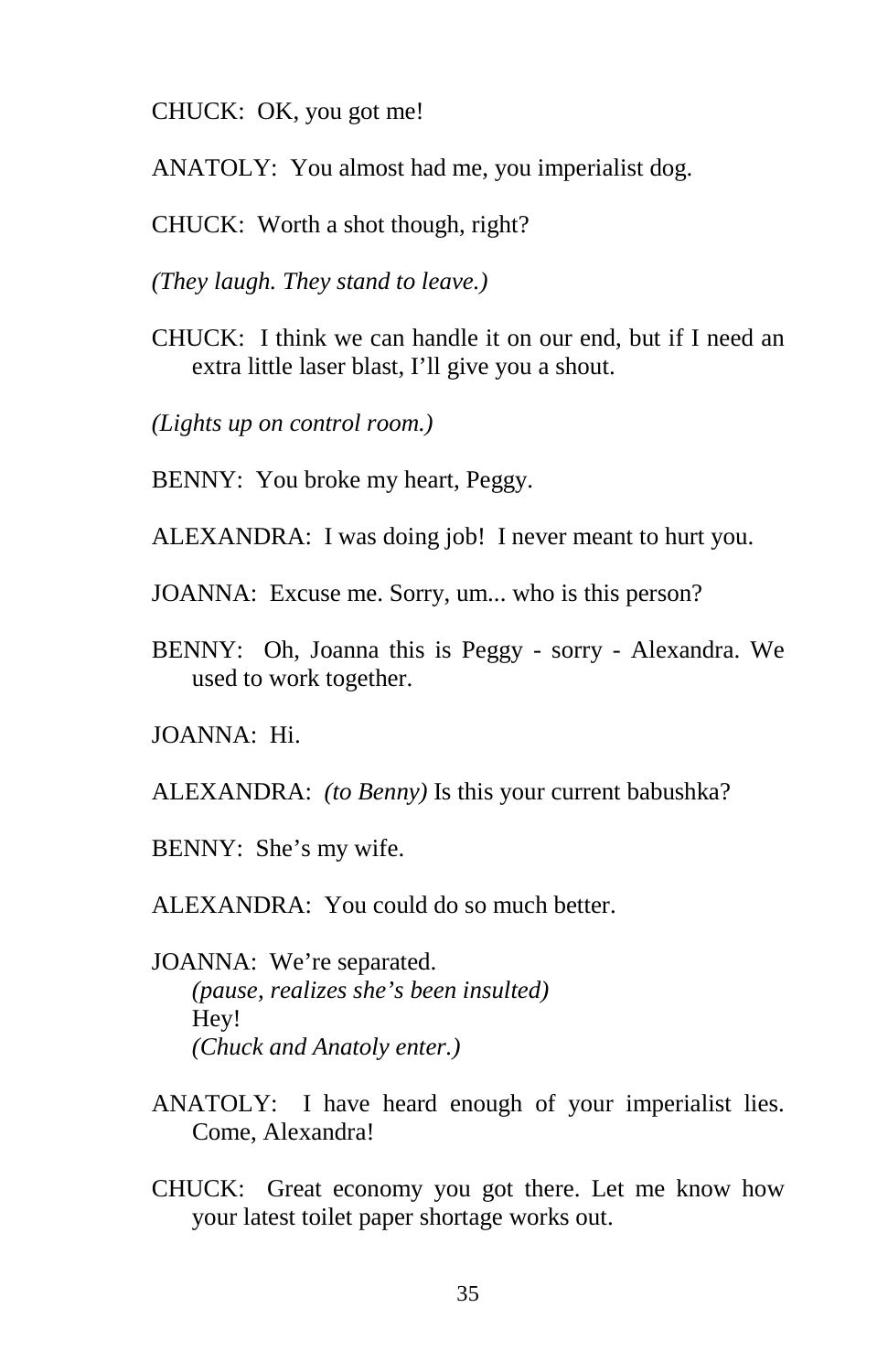ANATOLY: Call me when you've secured Hanoi.

*(Anatoly and Alexandra exit.)* 

BENNY: How'd the meeting go?

CHUCK: Just another day fighting the red menace.

*(An exhausted Rusty enters with a six-pack of RC Cola. Chuck takes one and cracks it open.)* 

CHUCK: Mr. Bradley, are all systems go to switch over?

NEIL: Yes, sir.

CHUCK: All right, boys and girls, let's make history. Prepare for Operation Astro Fern.

*(Lights out here and up on the module. Samantha, Red and Scott are studiously flipping yo-yos up and down.)* 

SCOTT: How long we gotta keep doing this?

SAMANTHA: Until the results are conclusive.

*(Waits a beat.)* 

SAMANTHA: And… good. You may discard your instruments.

*(Samantha writes in her journal and speaks to herself.)* 

SAMANTHA: Mission success. Yo-yos work in zero gravity.

*(Lights come up on Houston. Chuck comes in over the horn. As the orders fly around, people will be switching and pressing buttons.)* 

CHUCK: Gentlemen, and lady. Prepare for Operation Astro Fern.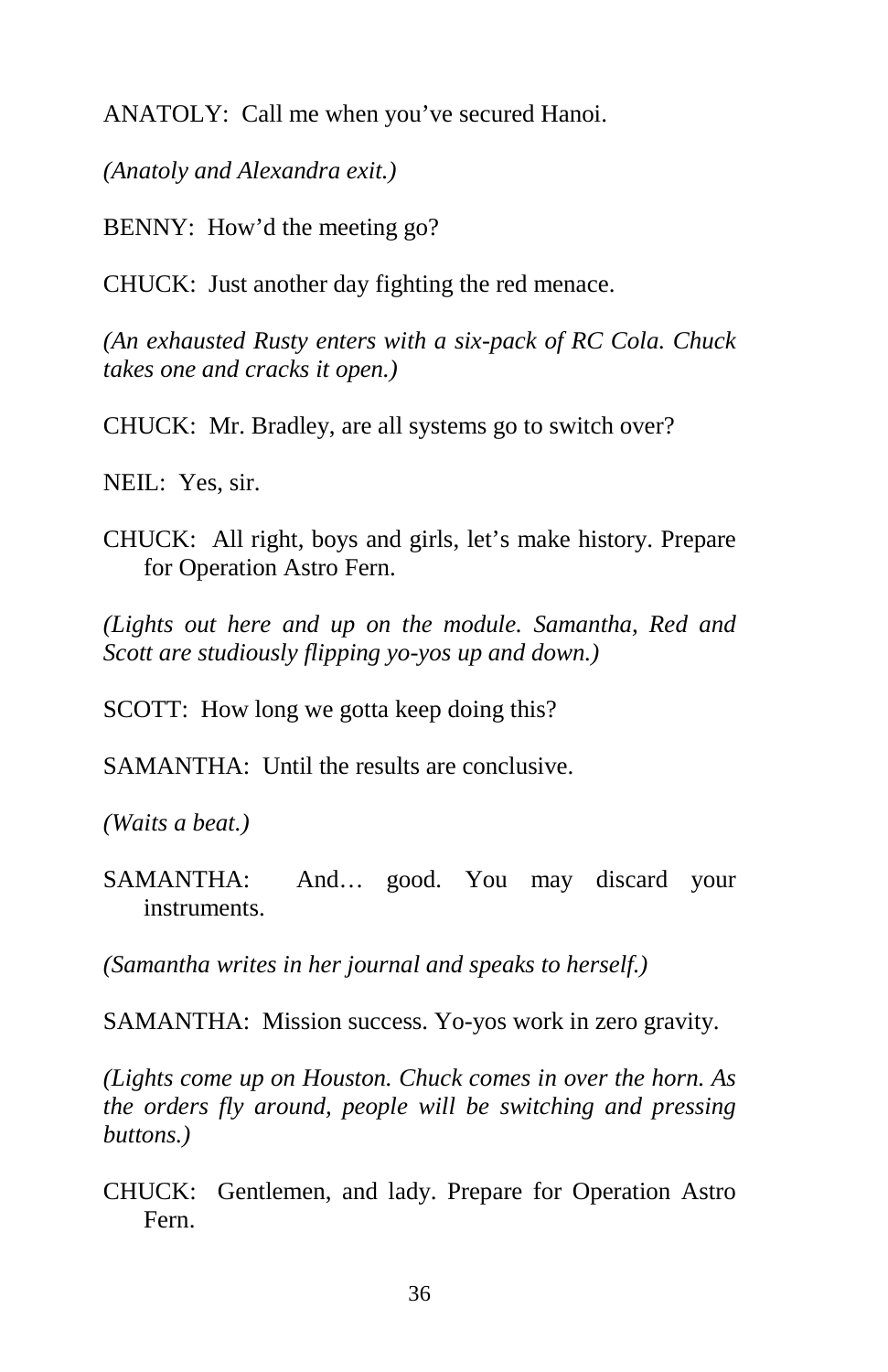- SCOTT: Preparing to prepare, big guy. Red, you want to double-check that bio-vent?
- RED: I got that bio-vent purring like a kitten.
- CHUCK: Let's power down the convent-pack, shall we?
- JOANNA: Powering down.
- BENNY: Drop the rackfin to 20 DBs, Officer McKinley.
- SAMANTHA: Roger.
- JOANNA: Defire the aqua-pulse, Red. I don't want you burning up out there.
- RED: Shoot, you read my mind, darlin'.
- SCOTT: What's the reading on the rear stabilizers?
- BENNY: That'll be 75, wait 90 TCs.
- SCOTT: Are we sure we can fire off a duckshot with all that hydrogen riding our ass?
- BENNY: I'll see if I can work a little magic with the ventral stabes and relieve some of that pressure.
- CHUCK: *(to Neil)* This had better work, Bradley. If we don't get those rear stabilizers down to 50 before the convent switch, it'll be bar the door, Captain Kidd.
- NEIL: The Zeus can handle the pressure, Mr. McKinley.
- CHUCK: Well, she better, or else it's hickory dickory dock for the entire space program.
- BENNY: I got you to 60. How's she lookin'?
- SCOTT: Better.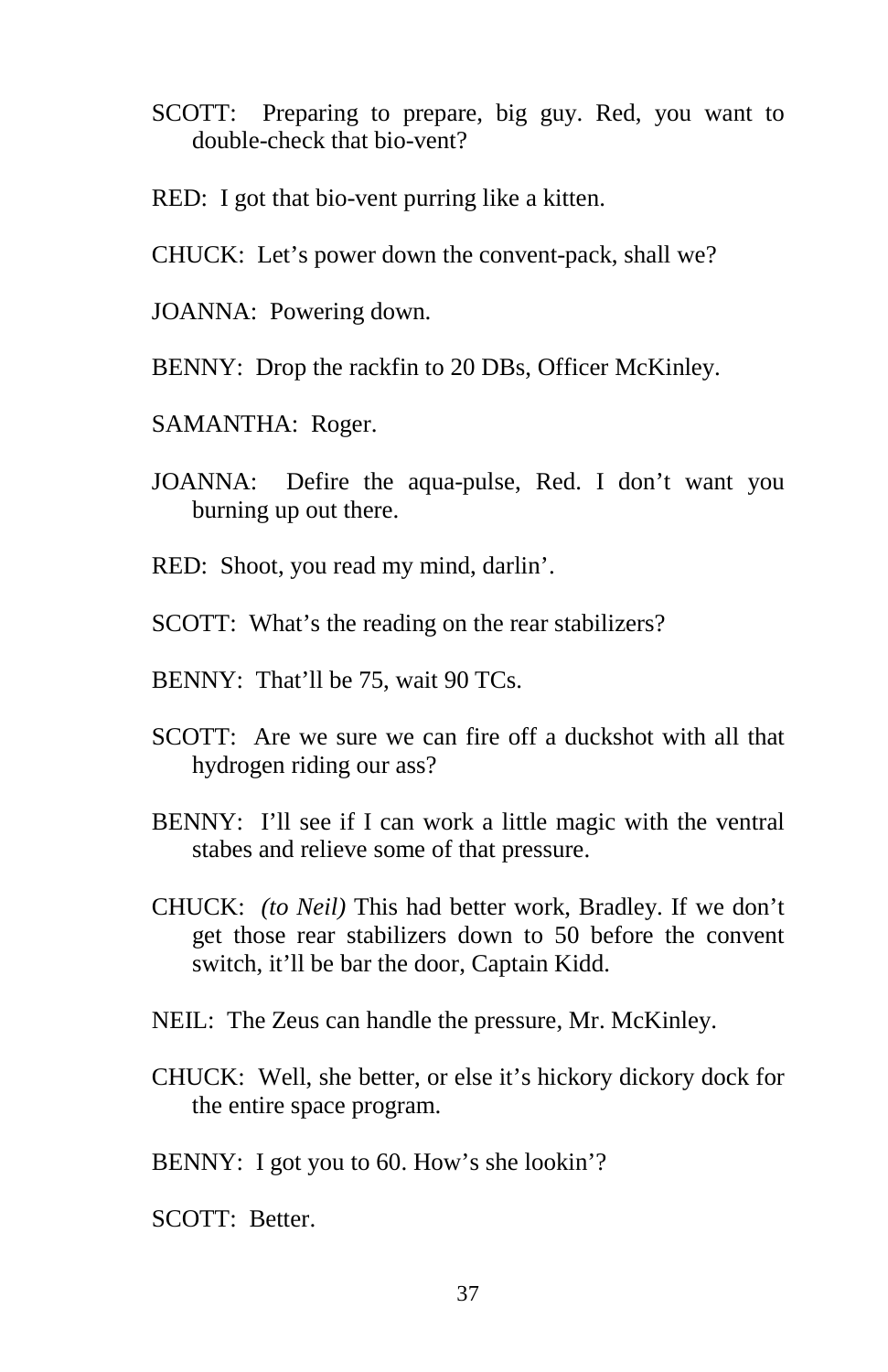NEIL: We're almost there. Officer, McKinley, prepare the ferns.

SAMANTHA: Roger.

*(Samantha takes a little water pitcher and waters the ferns.)* 

NEIL: McKinley, did you remember the Easy-Grow?

SAMANTHA: No, I forgot.

*(Red reaches below his seat.)* 

RED: Gotcha covered, sweetheart.

*(He takes a packet and rips the top open with his teeth.)* 

SAMANTHA: Thanks, Red.

RED: Don't worry 'bout a thing.

*(He hands her the packet.)* 

RED: Me and the Misses got the sweetest little garden back home. I suppose I better get used to watering plants since that's all I'll be doin' once this mission is over.

NEIL: Activate sun lamp.

SAMANTHA: Activating.

*(She switches on a sun lamp aimed at the ferns.)* 

SCOTT: Let's pull the switch, Houston.

CHUCK: You ready?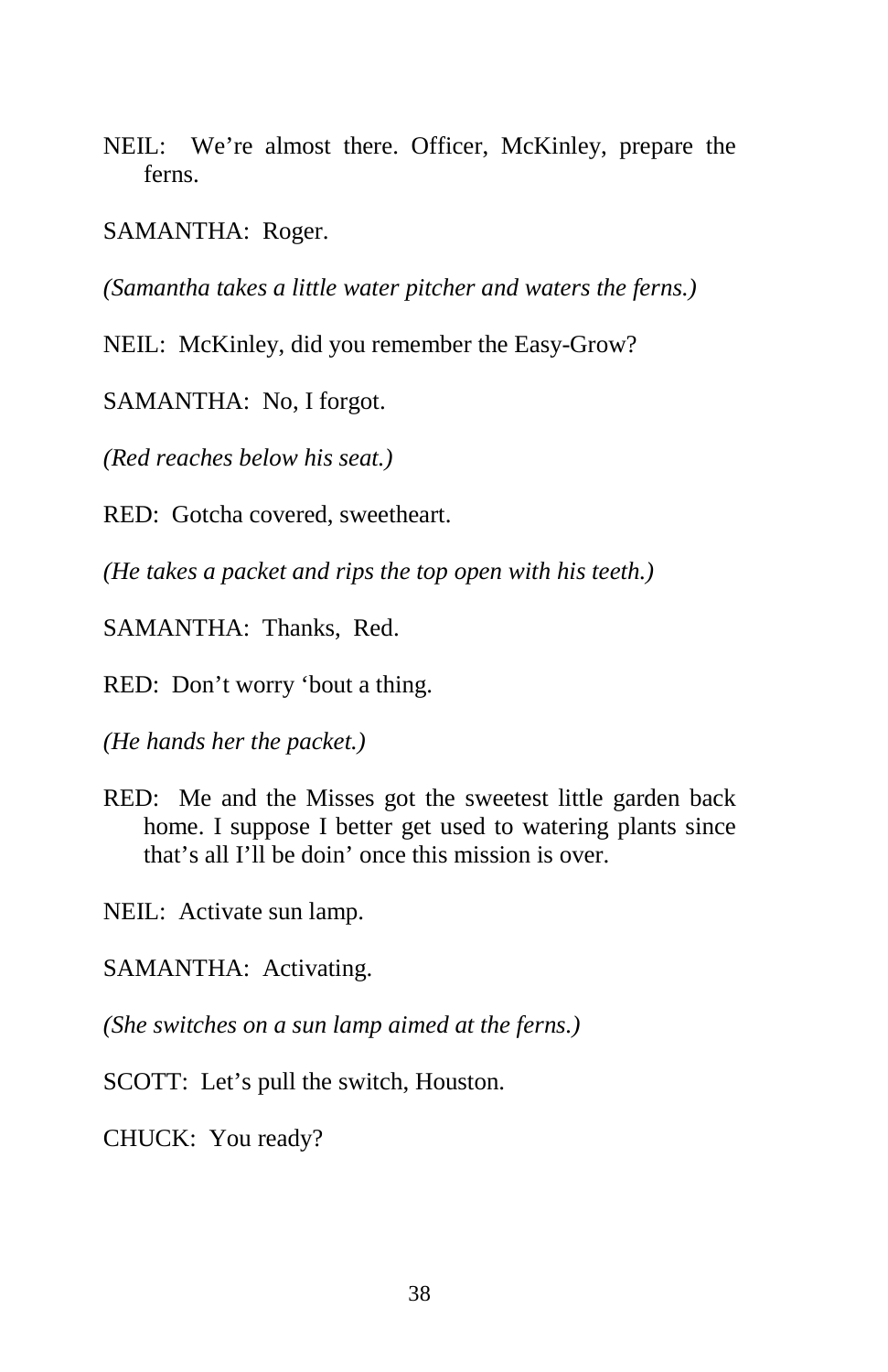SCOTT: We've got the rear stabilizers stabilized, the rackfin under 12 DBs, the aqua-pulse is asleep, Red's riding the bio -vent like a '57 Chevy and we got a load of ferns up here that look healthier than the crew. Any more "ready" and we can start building subdivisions in the Sea of Tranquility. So let's get this rolling, shall we, before we all have to retire and they put us on cereal boxes.

JOANNA: All systems go, sir.

BENNY: All go.

SCOTT: McKinley, assume launch stations.

*(Samantha struggles with water pitcher. As she pours, the water only floats in droplets above the plants. Might I recommend a bubble machine to simulate water in zero g? Just a thought.)* 

- SAMANTHA: I'm having trouble getting any water onto the ferns.
- SCOTT: Get up here, McKinley and buckle up before that cute butt of yours gets blasted into Betelgeuse.
- SAMANTHA: Why did we think a water pitcher could work in zero gravity?
- CHUCK: Worry about it later.
- SCOTT: Return to your station on the double, or the next fern you water will be on Pluto.
- SAMANTHA: What?
- SCOTT: *(frustrated with himself)* That didn't make any sense. Just get back in your... your... space seat.

*(She hurries up and gets in her seat.)*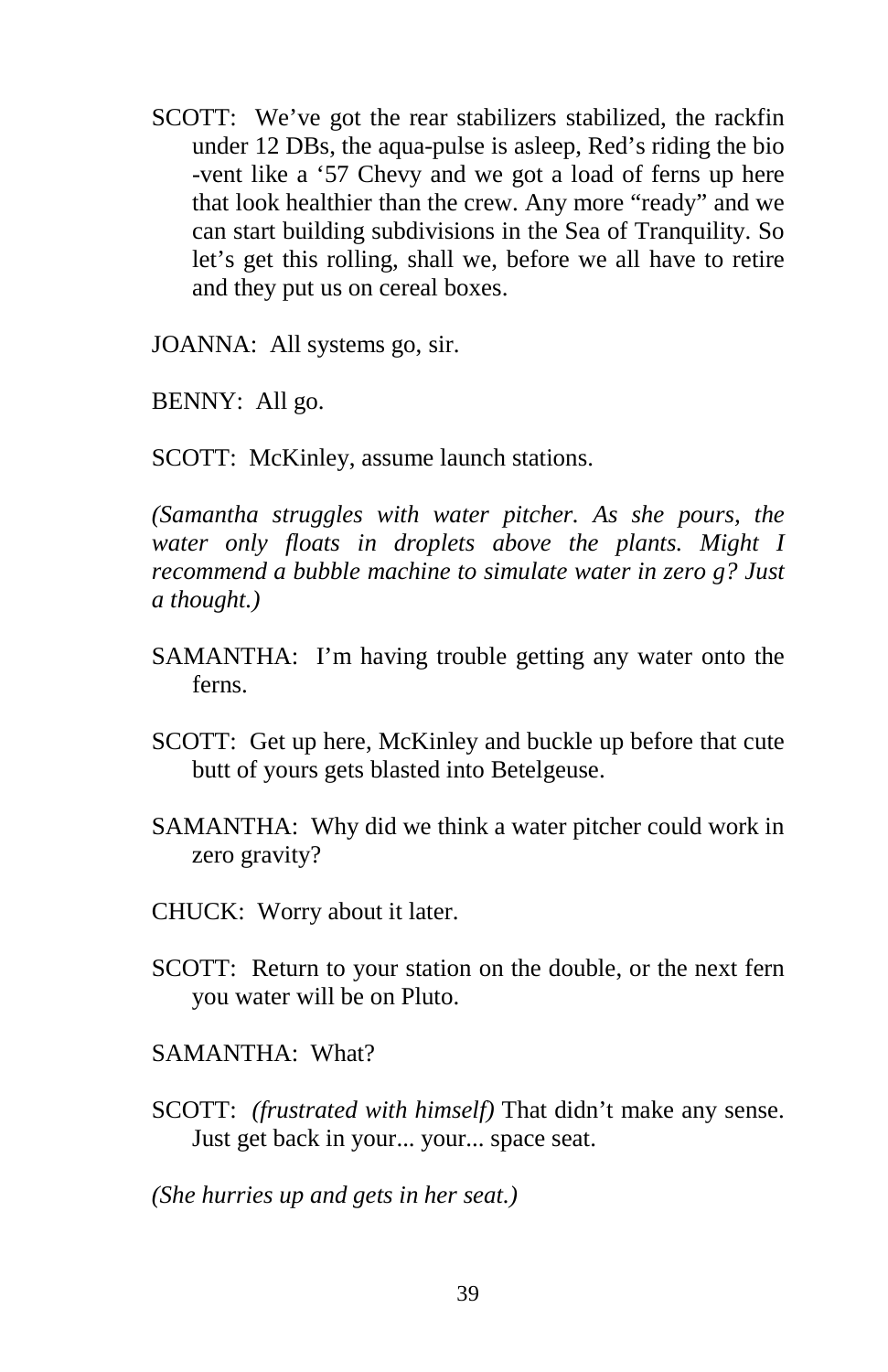- NEIL: Now as we make the switch over, you may feel a jolt. But whatever happens, don't be alarmed.
- SCOTT: Let's light this candle.
- CHUCK: Mr. Bradley, you do the honors.

*(Neil will do the countdown nice and slow to allow for maximum building of tension.)* 

NEIL: Yes, sir. Switch to fern power in ten, nine, eight, seven, six, five, four, three, two, one. Fern power go!

*(Joanna and Benny press some switches. Everyone waits a beat. Then the lights in the module go out accompanied by a "winding down" sound.)* 

SCOTT: Now should we be alarmed?

NEIL: And go!

- JOANNA: That's not going to do anything.
- SAMANTHA: I'm not getting any readings, Scott.
- RED: This board's deader'n a possum stuck in a combine.
- SCOTT: What's going on down there?
- CHUCK: Damn it, Bradley! You told me this system was ready for the prime time!
- NEIL: *(to the crew)* Did you water the ferns?

SCOTT: Yes.

NEIL: What about the wires leading from the ferns to the board? Are you sure they're plugged in?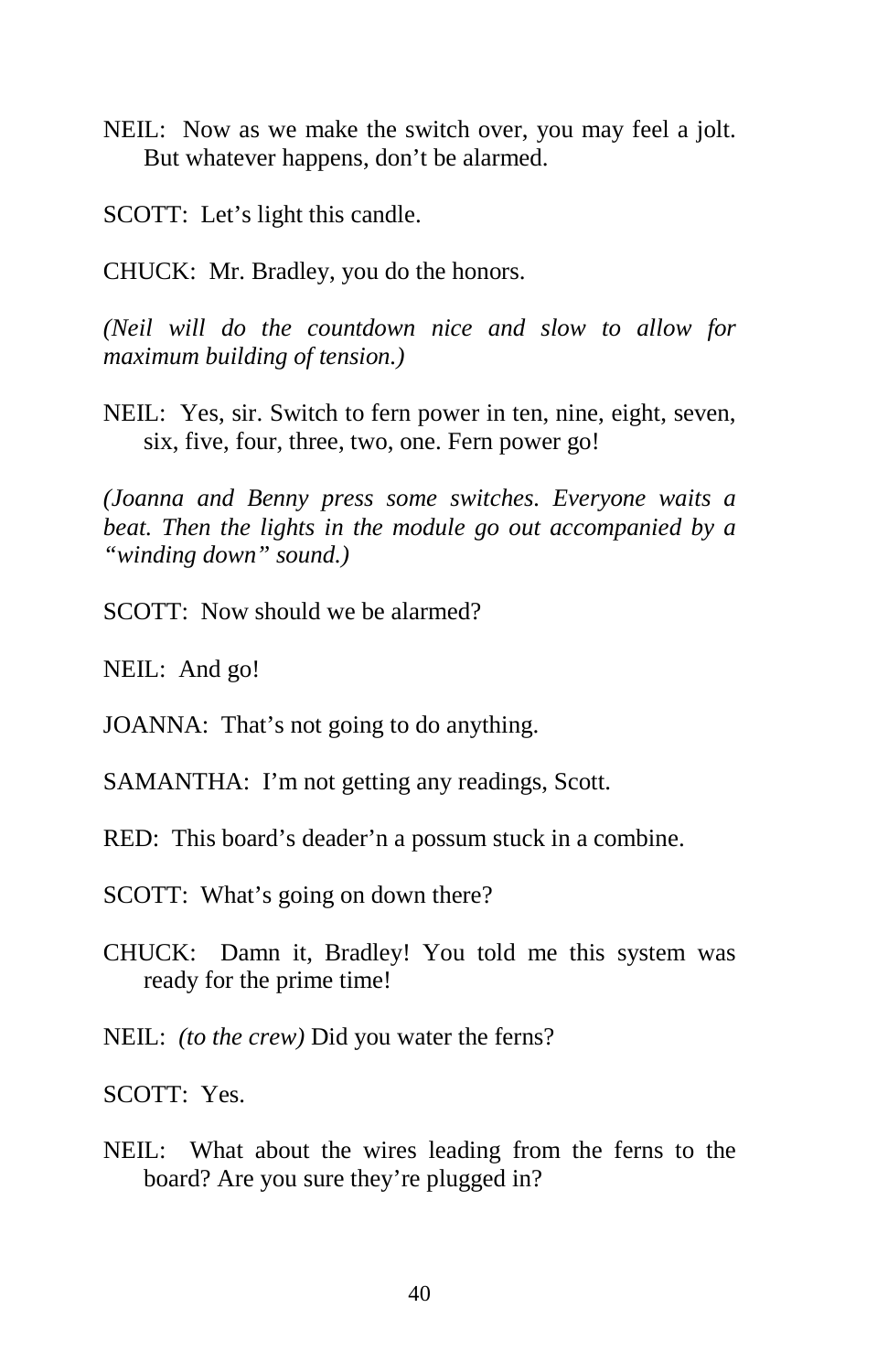*(The astronauts gamely look and pull on some wires. They reply in the affirmative.)* 

- SCOTT, SAMANTHA, RED: *(over each other)* They're plugged in/Oh sure/Lookin' good.
- NEIL: Um... maybe jiggle them?
- CHUCK: What the hell are you doing? What kind of hairbrained electrical system do we have up there?
- NEIL: The latest in fern power.
- CHUCK: What in great Caesar's tin-type is fern power?
- NEIL: The power of ferns.
- CHUCK: We need to get this system up and running yesterday, you hear me? So you need to explain to us and the crew how this works so we can come up with some solutions immediately or it's "check please, Dr. Watson".
- NEIL: Ok, well, it's pretty complicated.
- SCOTT: We're astronauts. We can take it.
- RED: I have a PhD in mathematics.
- NEIL: Fern power operates under the principles of photosynthesis. The sun lamp provides light to the ferns which can be stored.

SCOTT: Okay.

NEIL: Then the synthesis of water and carbon dioxide with the solar energy creates carbohydrate molecules which power the ferns, releasing oxygen as a waste product. So you see, photosynthesis is responsible for all of the life on earth.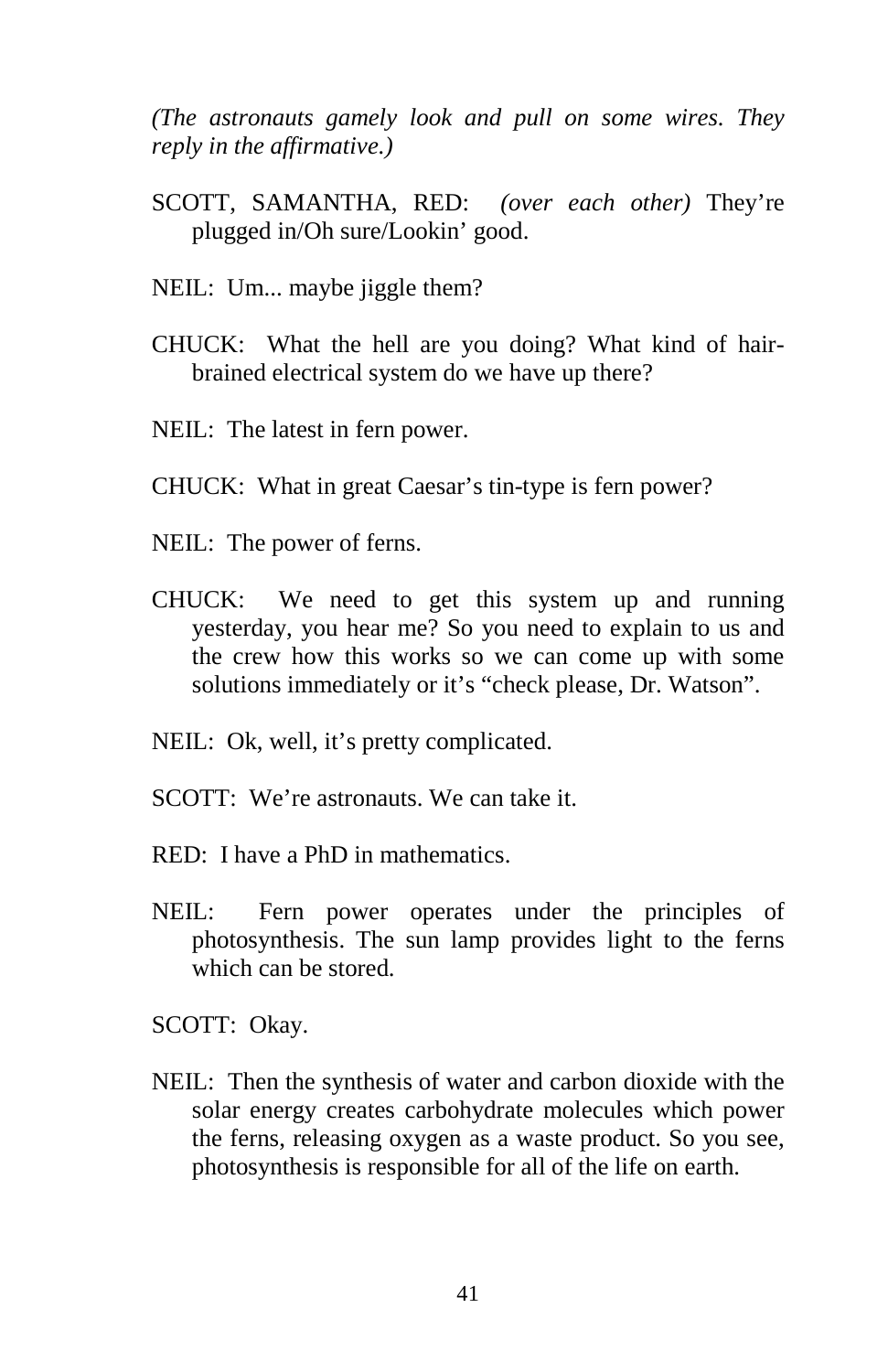SCOTT: And how does that power the ship?

- NEIL: Photosynthesis.
- SAMANTHA: We know how plants work, but how does that provide electricity to the module?
- NEIL: The sun, or in this case a heat lamp, synthesizes with the-
- CHUCK: How did you intend to power a space module with ferns?
- NEIL: The power of photosynthesis.
- CHUCK: I swear, by God, I've never killed a man but-
- RED: Just hold onto your britches there, colonel, maybe there's something we're missing. So the photosynthesis powers the plant.

NEIL: That's right.

RED: And that in turn powers the module?

NEIL: Correct

RED: How?

NEIL: Photosynthesis.

*(Slight pause. Then Chuck jumps at Neil and tries to choke him to death. Benny and Joanna try to break it up.)* 

CHUCK: I'm gonna synthesize your head from your neck, you little twerp!

NEIL: Sir, no!

CHUCK: I'll show you a waste product!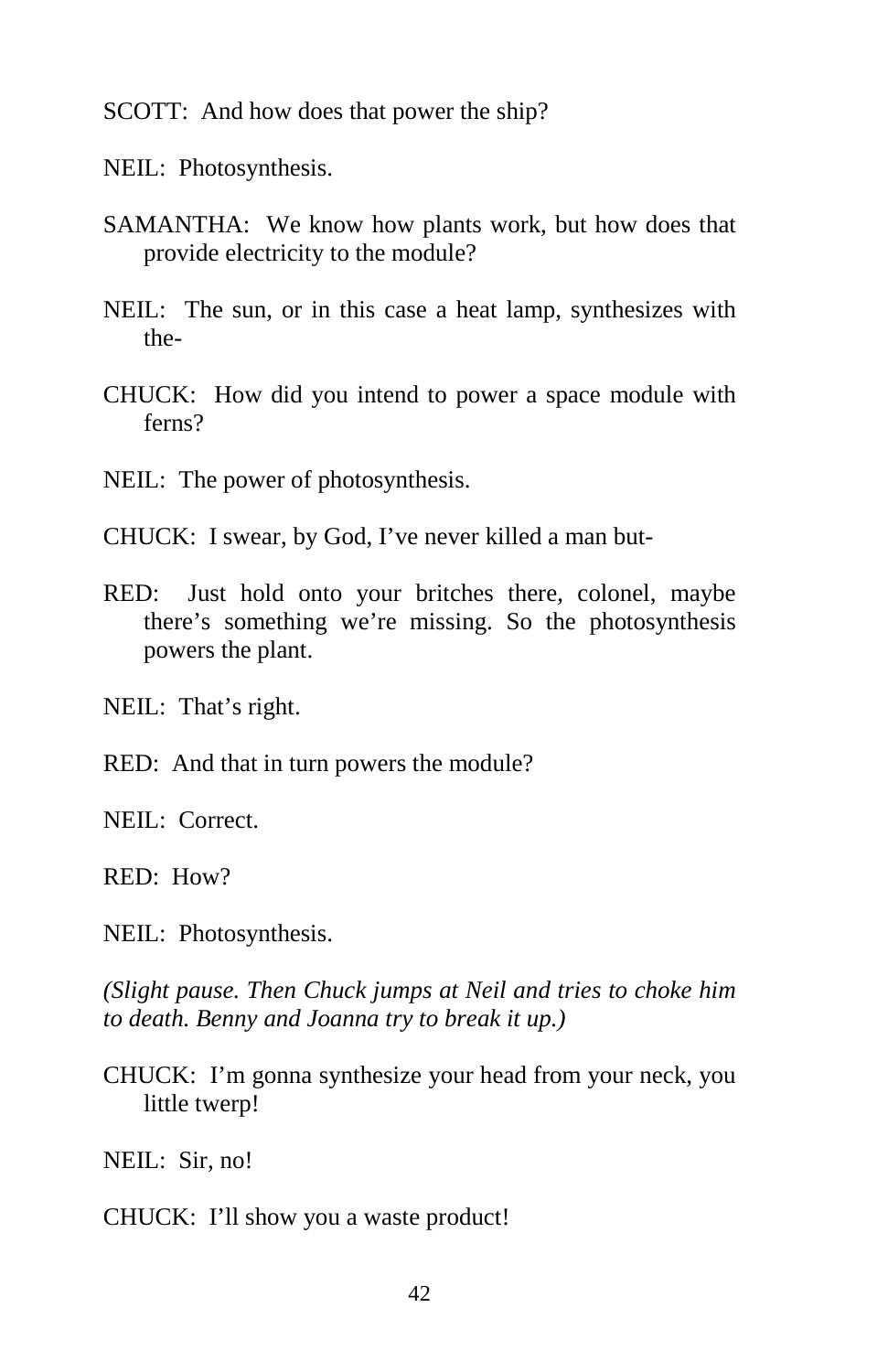SCOTT: What's going on down there?

BENNY: Don't do it, Chuck. He's not worth it!

JOANNA: It's what he wants you to do!

*(Benny looks at Joanna "What the hell?")* 

NEIL: There's an auxiliary power supply.

CHUCK: *(still choking him)* Are you seeing molecules yet?

NEIL: Please. Give me a chance. I have an idea.

*(Chuck lets go.)* 

- NEIL: The Zeus has an auxiliary power supply. It just needs to be activated.
- *(Neil gets up and everyone resumes their position.)*
- SCOTT: We're running out of oxygen, so what say we get some assistance up here, chop chop.
- NEIL: Commander, the Zeus is outfitted with an auxiliary power supply in case of such an emergency.
- SAMANTHA: Thank goodness.
- RED: Now we're talkin'.
- NEIL: The activation switch is on the outside of the capsule.
- SCOTT: Of course, it is.
- NEIL: I'll walk you through it.
- SCOTT: We got six thousand buttons on this console and you couldn't make one of them the auxiliary power button?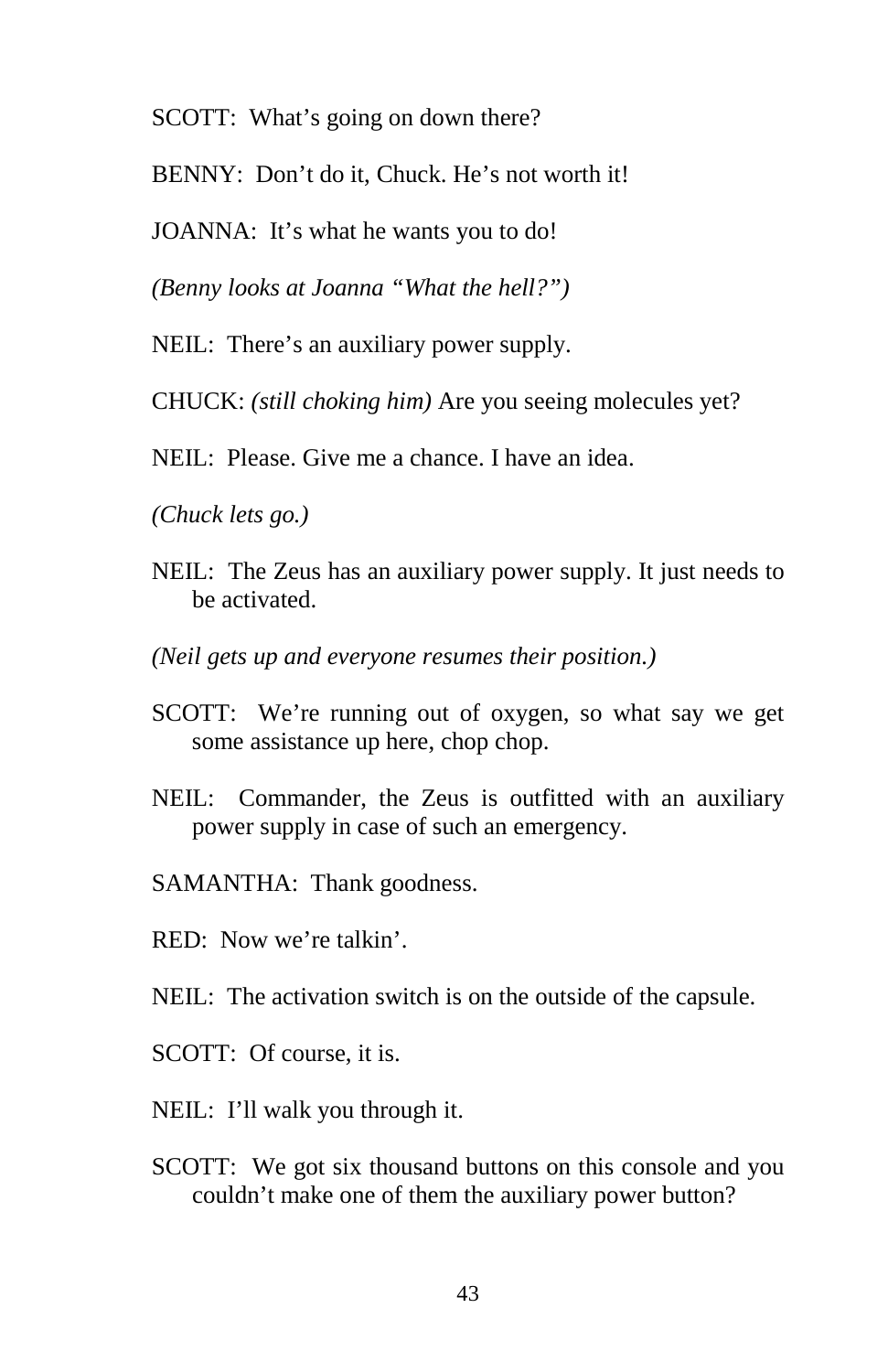RED: I got it.

*(Red puts on his space suit.)* 

- SAMANTHA: Red, don't.
- RED: Shoot, don't worry about me none. I do this stuff all the time.
- SCOTT: I'll take care of this, Red.
- RED: The heck you will. You're the commander, so you sit back down on your caboose and command like you're supposed to.

SAMANTHA: Be careful.

RED: Just another story I can tell my grandkids when we're gathered 'round the fire at Christmas. I'm just sayin' 'cause you know, it's my last mission and everything. Hold onto your seats.

*(Red opens the hatch. There is a tremendous gust of wind as the vacuum of space does its thing. Samantha and Scott hold tight to prevent from being sucked into oblivion. Red leaps through the hatch and shuts it behind him.)* 

RED: Geronimo!

*(Red is now in space, holding onto the side of the module.)* 

NEIL: Red, you there?

RED: Just hangin' on for dear life. Where's that switch I've heard so much about?

*(Neil is studying a blueprint of the module. Red will generally follow Neil's instructions.)*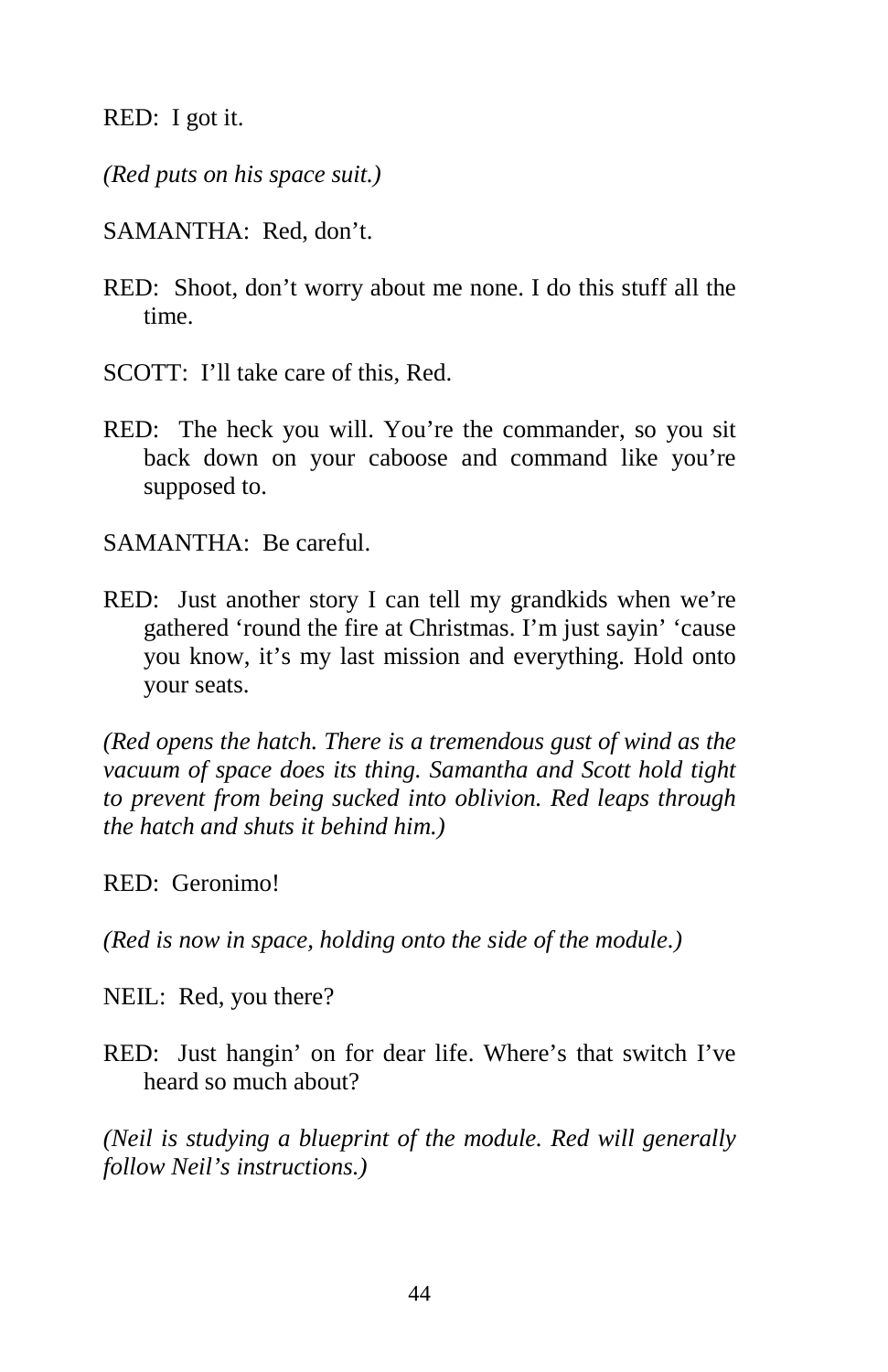- NEIL: You're going to work yourself along the right side of the capsule door.
- RED: Uh huh.
- NEIL: You're going to look for the decal that says "U.S.A.".

*(Red looks over the side of the module which is emblazoned with several "U.S.A."s.)* 

- RED: Son, I see about 50 of those, so you're going to have to do better than that.
- NEIL: Uh... okay, you see the diovent transponder?

RED: Yup.

NEIL: You'll need to get past that and grab onto the handhold.

*(The hand-hold is just a little out of Red's reach.)* 

RED: I can't seem to reach it.

SCOTT: You can do it, buddy.

SAMANTHA: Take your time.

*(There is great drama as he leaps and is barely able to catch it.)* 

RED: Got it!

*(Shared sigh of relief.)* 

CHUCK: Good work, astronaut.

*(Minor, but alarming beeping takes place in Houston.)*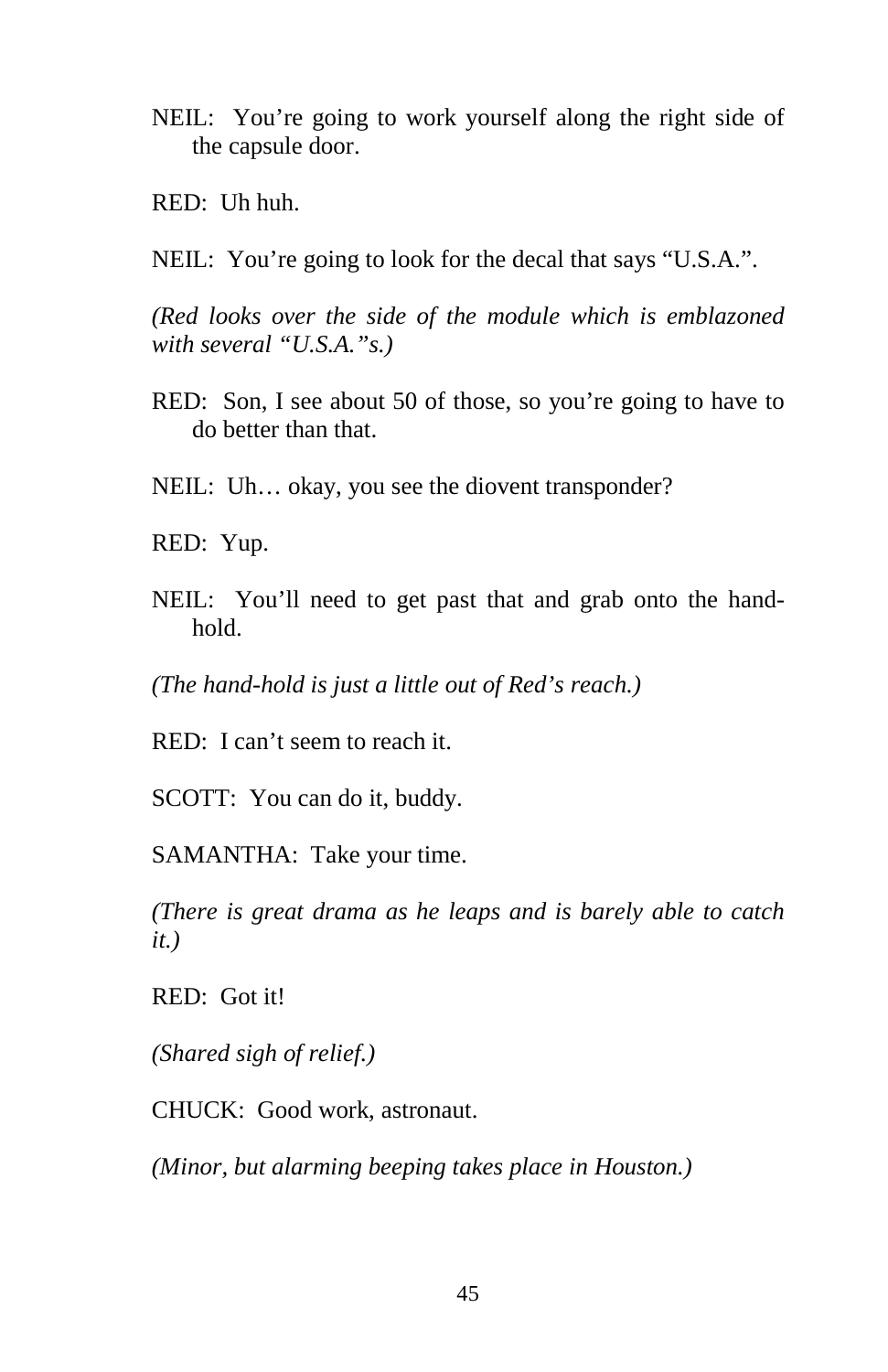- JOANNA: Sir, we have reports of a solar gust heading in the direction of the module.
- SCOTT: Damn it!
- SAMANTHA: Solar gust?
- SCOTT: It's an astronaut's greatest fear. A solar gust can rip the panels off a module in seconds. We got to get that power back.
- RED: How long do we have?
- JOANNA: I'm sorry, double-checking the figures, it's not as bad as it sounds. It could be hours before it reaches your coordinates and by then you'll be long gone.
- RED: Whew!
- SCOTT: You had me going.
- CHUCK: Okay, back to work. Neil?
- NEIL: Yes, to the right of the hand-hold you're going to see three hatches. The third hatch is the auxiliary power interface.
- RED: I see it, but I don't know how I'm going to get there.
- NEIL: Sorry, there's no hold or anything, so you're just going to have to keep a grip on that hand-hold while you reach out to operate the auxiliary interface.
- *(Red physically works out how he's going to do this.)*
- SCOTT: Did you know if we put the auxiliary power button by the regular power button we wouldn't have to go through all this?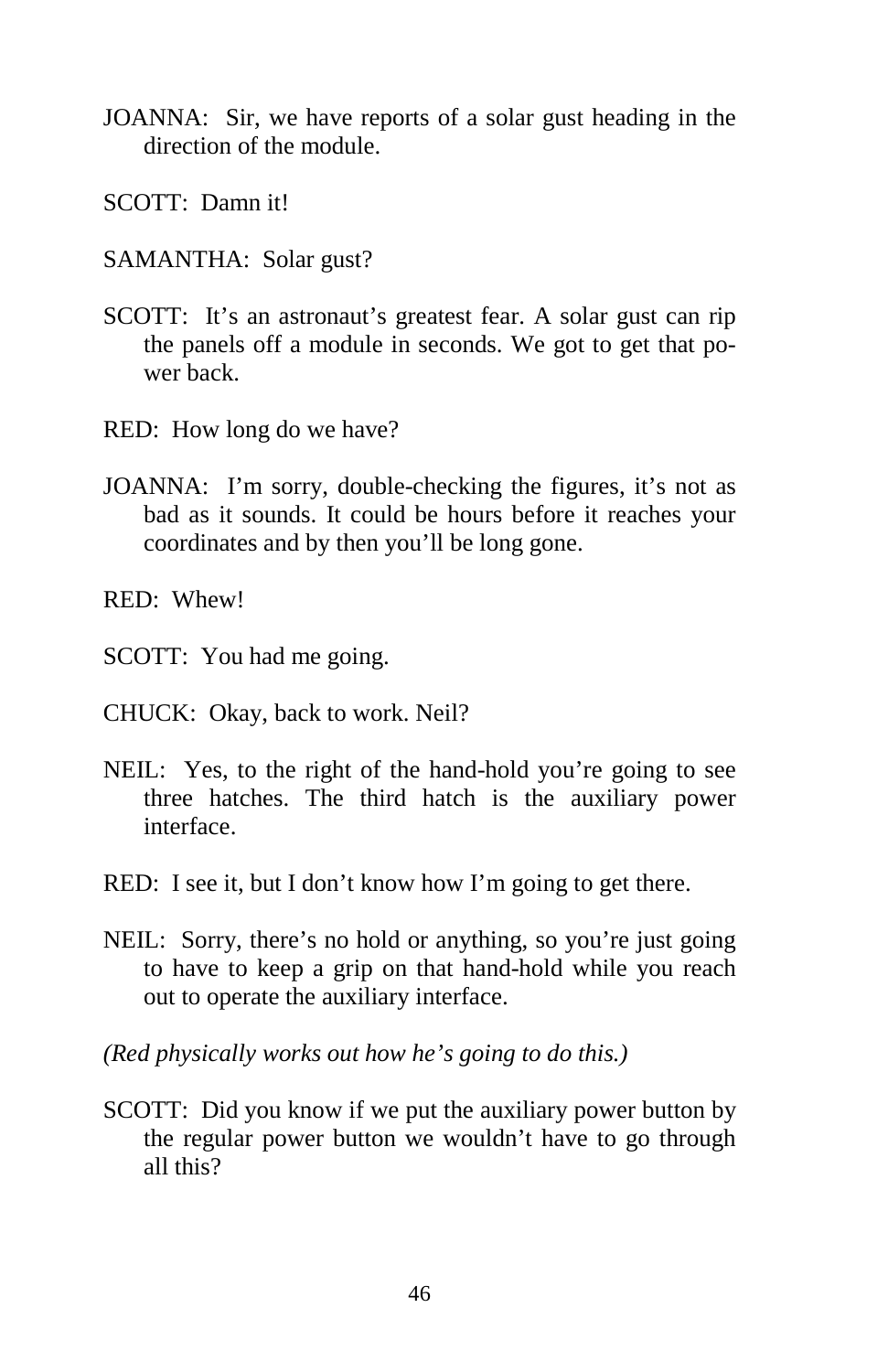*(With one hand on the hand-hold, Red lunges his body and grabs onto the hatch with his other hand.)* 

- RED: I have a grip on the auxiliary interface.
- JOANNA: Uh oh. *(to Benny)* You seeing what I'm seeing?
- BENNY: Yup. That solar gust just bounded off a space blob. It's accelerated by a factor of five.
- SAMANTHA: Red, you gotta get out of there.
- CHUCK: Get it in gear, Mister!
- RED: You don't have to tell me twice. I got my hand on the door. Now what, Houston?
- NEIL: You should be able to feel a keypad there.
- SAMANTHA: Seriously?
- RED: What in tarnation is a keypad doing on the outside of a space module?
- JOANNA: You got maybe five minutes, Red.

*(Neil pulls out a book labelled "secret codes".)* 

NEIL: I'm going to read the code to you. Are you ready?

RED: Ready.

*(Neil thumbs through it, looking for the right code.)* 

JOANNA: Four minutes.

- SCOTT: Come on!
- NEIL: I'm looking! If we enter the wrong code, it could do irreparable damage to the Zeus.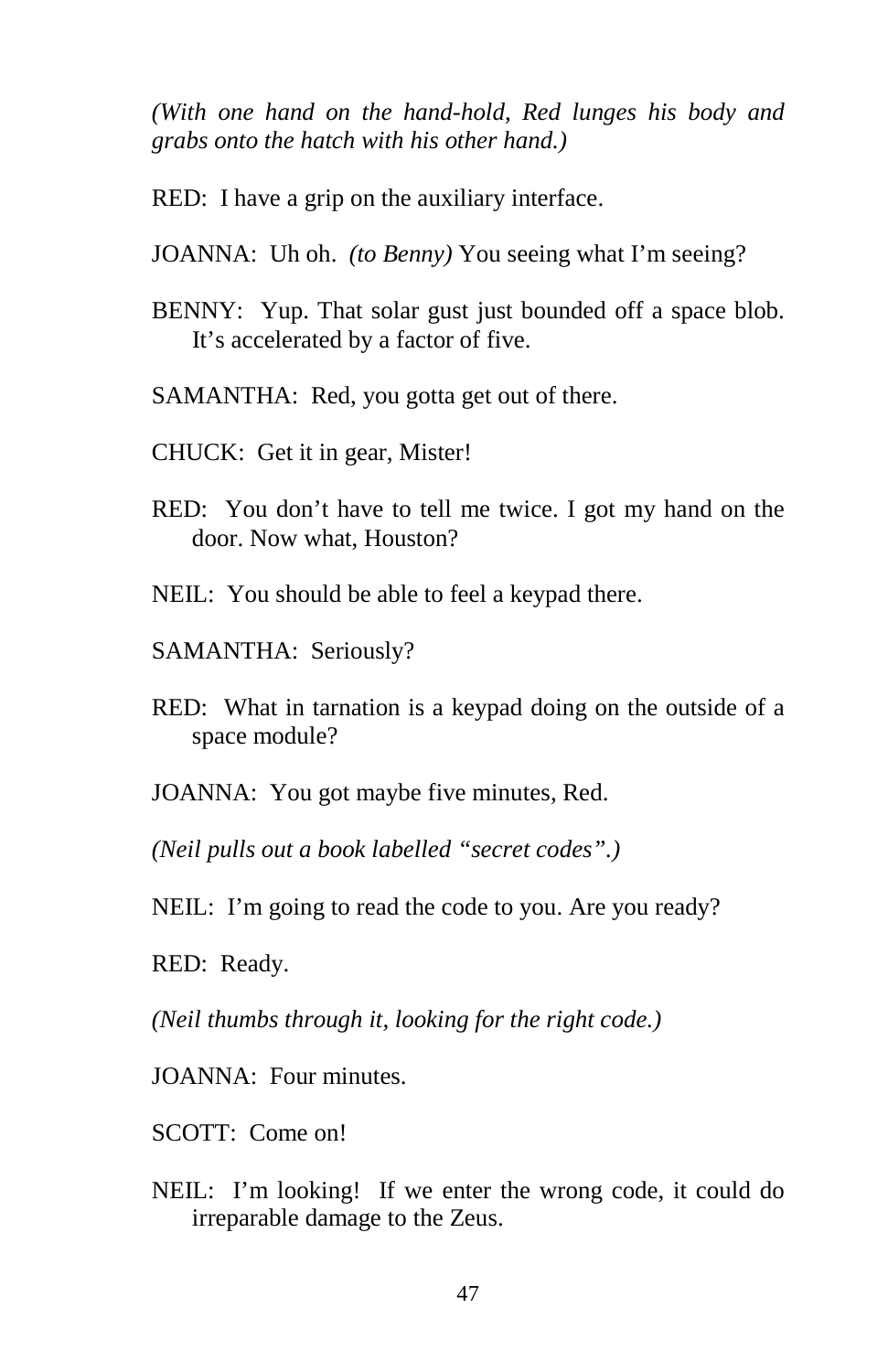*(Neil looks a little more, then examines the cover.)* 

NEIL: Dang. Wrong book.

*(He pulls out a book labelled "More Secret Codes" and shuffles a couple pages.)* 

 $N$ EIL: Here it is.

*(Red struggles to press the buttons while Neil reads the code.)* 

- NEIL: The code is 9.... 4... 2... 9... 9... 6... 2... 1... 8... wait a minute. Did I say 29692 or 29962?
- RED: Let's see... uh 2... 9…
- SAMANTHA: I heard 9, 4, 2, 9.
- SCOTT: You're confusing the first 9 with the second and third  $9s$ .
- SAMANTHA: There were three 9s?
- BENNY: I got 9, 4, 2. I don't know where the 6 came from.

JOANNA: He said 9, 9, 6, 2.

CHUCK: 9, 9, 6, 2? That doesn't sound right.

*(Everyone talks over themselves coming up with their own number combinations.)* 

JOANNA: Three minutes.

- RED: Could everyone just stop talking for a minute? I lost track. I'm pretty sure it was 29962.
- NEIL: That's definitely wrong. Clear it out. Hit the pound key a few times.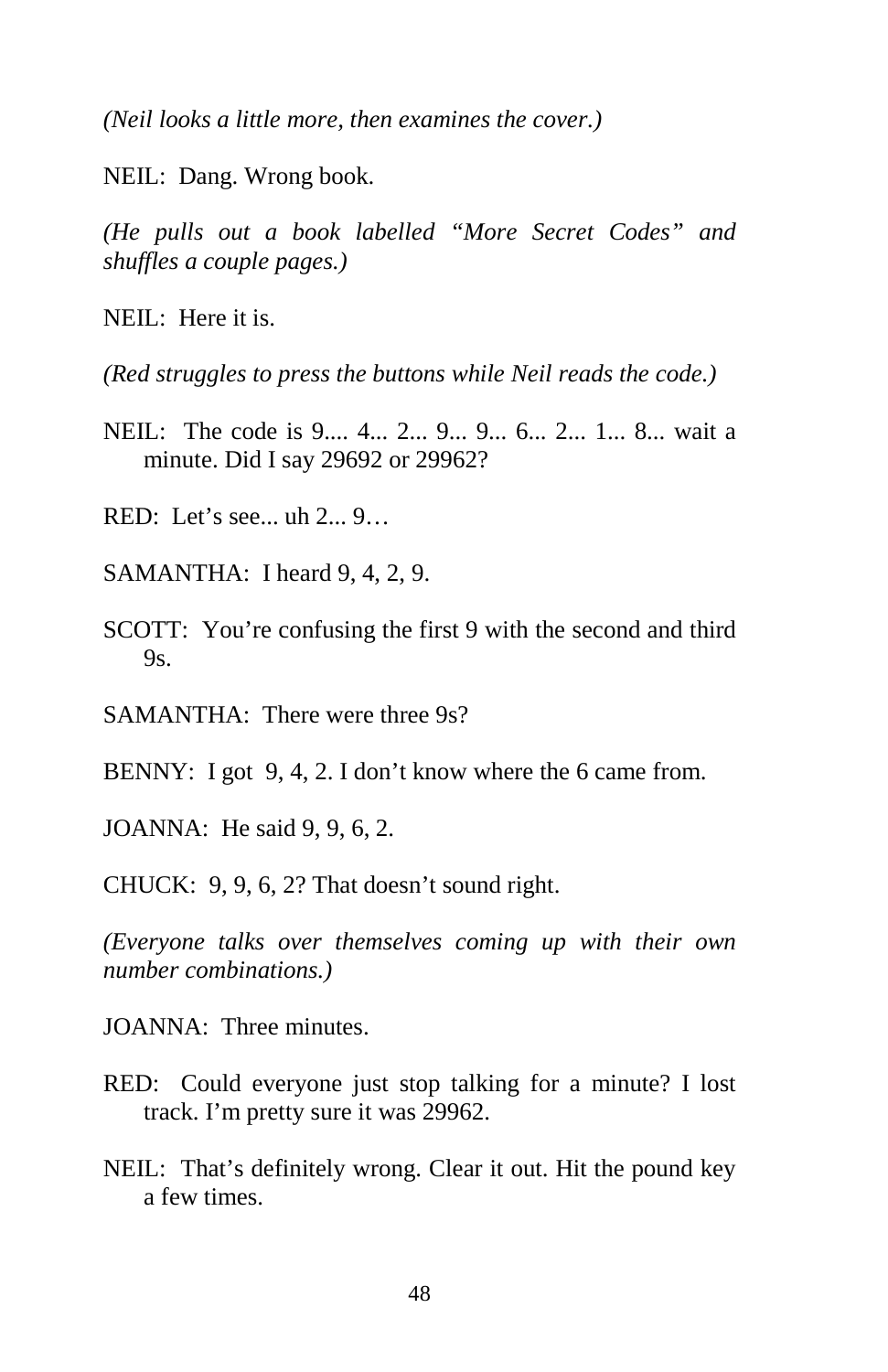RED: Consarn it!

*(Red does so. Red resumes punching keys in conjunction with Neil.)* 

NEIL: Let's start over. 9... 4... 2... 9... 6... 9... 2... 1... 8... 8... \*

*(On the last button, the hatch swings open.)* 

RED: I'm in!

*(Everyone cheers.)* 

JOANNA: Two minutes.

- NEIL: Good. Now reach in around the door, and you should be able to feel the battery pack.
- *(Red puts his hand in and feels around.)*
- RED: I can feel it.

NEIL: Okay, now gently remove the battery.

*(Very slowly Red removes the battery from its compartment. Only when it's fully visible does Red realize it's a potato.)* 

RED: This can't be right.

CHUCK: What's wrong, Red?

RED: Some joker put a potato in our auxiliary power supply.

SCOTT: A what?

RED: A potato.

NEIL: Good. Now you should be able to feel two wires, one red and one black.